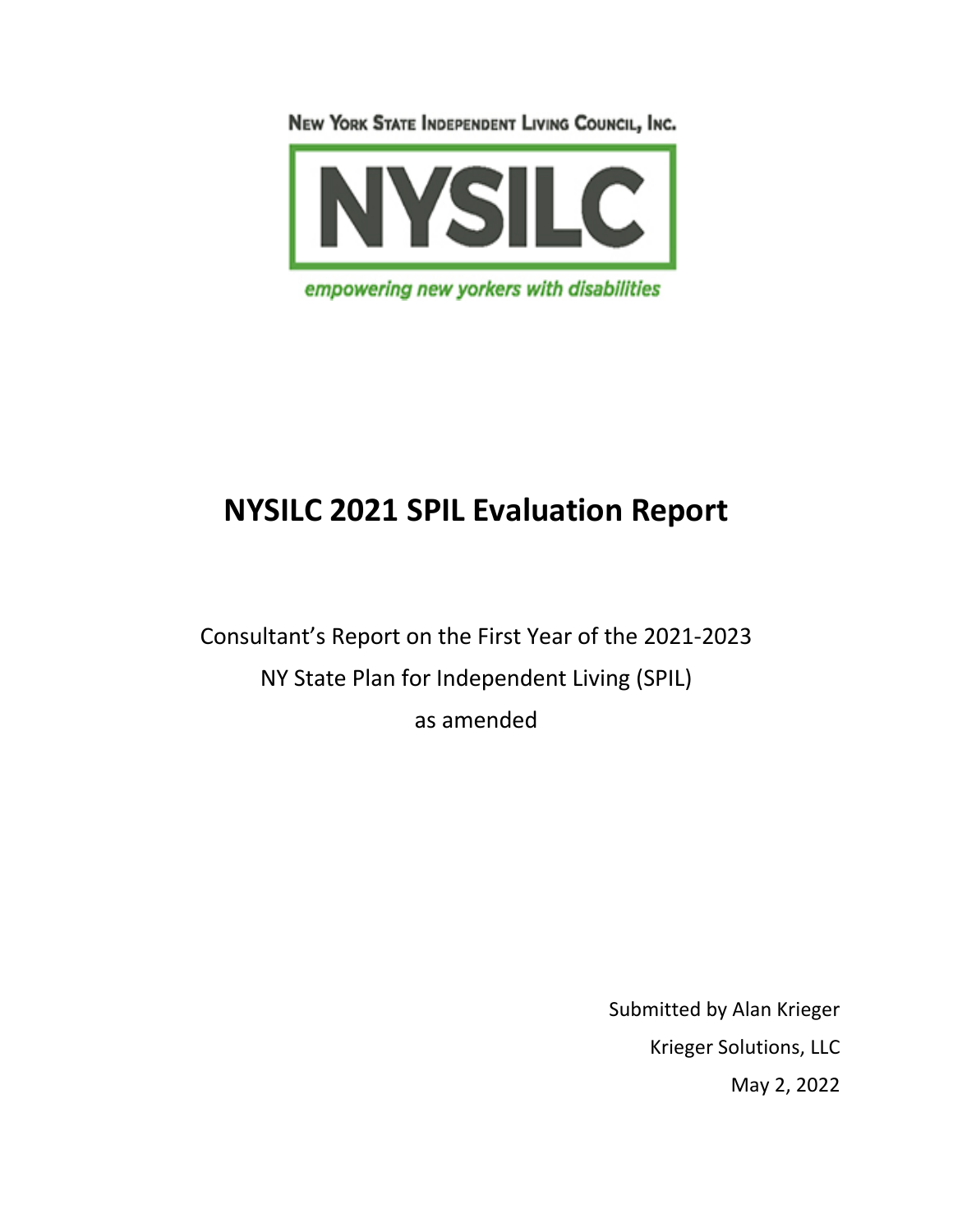## Table of Contents

| 2021-2023 State Plan for Independent Living (SPIL) Overview and Comments 3                                                                                             |
|------------------------------------------------------------------------------------------------------------------------------------------------------------------------|
|                                                                                                                                                                        |
|                                                                                                                                                                        |
|                                                                                                                                                                        |
|                                                                                                                                                                        |
|                                                                                                                                                                        |
|                                                                                                                                                                        |
|                                                                                                                                                                        |
|                                                                                                                                                                        |
| Goal #2: People with disabilities engage and acquire skills in a statewide Center for<br>Independent Living (CIL) advocacy network (SSAN) supported at local sites. 14 |
| Goal #3: Attendees learn skills at a biennial IL statewide conference coordinated by the state                                                                         |
|                                                                                                                                                                        |
|                                                                                                                                                                        |
|                                                                                                                                                                        |
| Appendix 1: Listing of indicators from the SPIL, edited to focus on year 1 only22                                                                                      |
|                                                                                                                                                                        |
| Appendix 3: Section 26 of the NY 2020 ILS Program Performance Report (PPR) 49                                                                                          |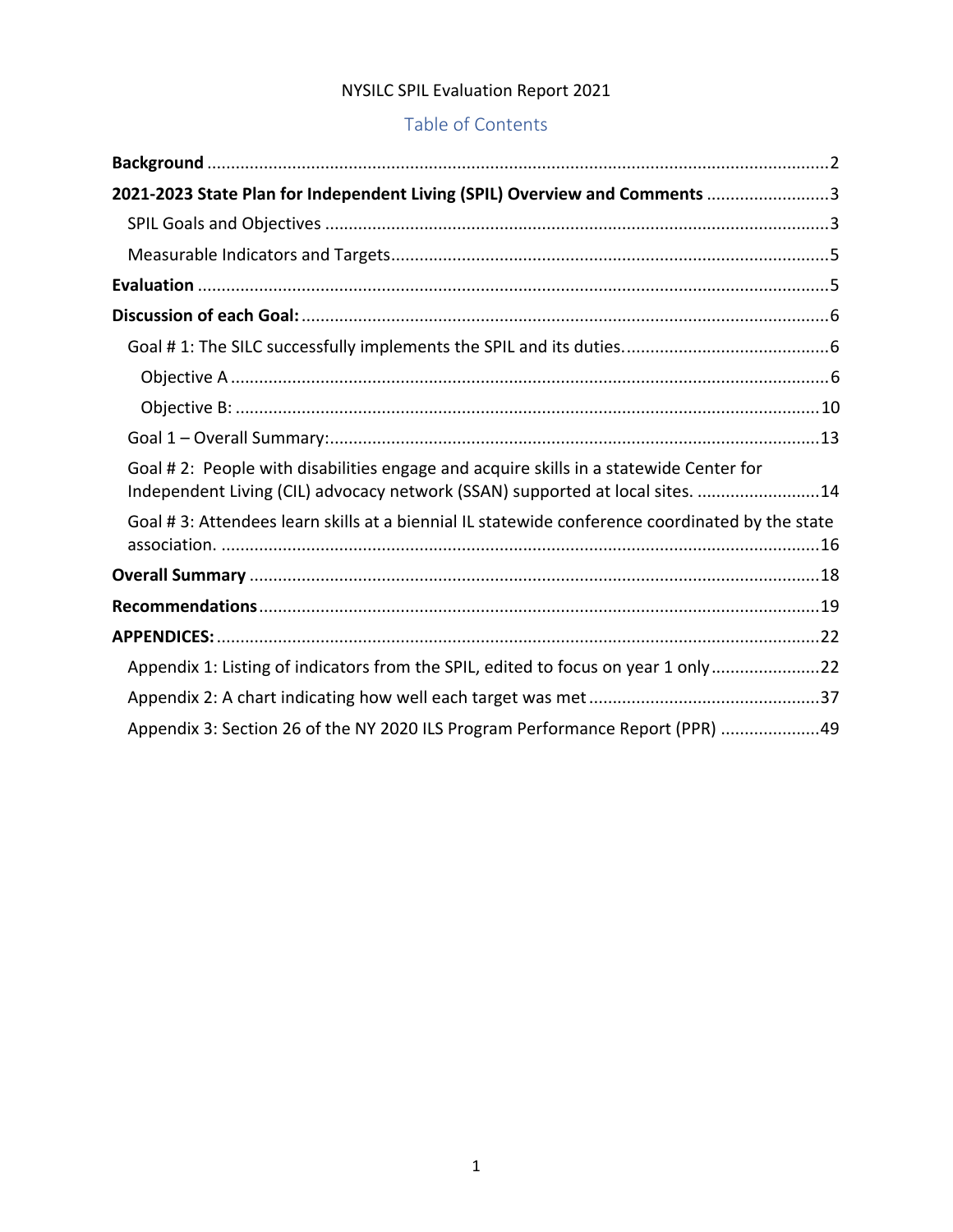## **Background**

The NYS Independent Living Council's Monitoring and Evaluation (M&E) Committee's job is to conduct on-going monitoring of all projects supported by the Council and the Statewide Plan, and to conduct the evaluation at the end of the year. An evaluation consultant has been working with the Council to continue to refine the evaluation process and make it more outcome oriented. The consultant also completes this evaluation report each year.

The consultant's job has been evolving. In the beginning, he took an active role in helping develop the evaluation process, working with a number of Council committees. Once the M&E Committee was formed, he helped train committee members in outcome evaluation and offered suggestions for moving objectives and targets to more of an outcome measure. As the M&E Committee has gained expertise and proficiency in monitoring program activities, the consultant has worked with the committee to develop additional methods for assessing outcomes and impact of Council supported efforts.

Having a dedicated evaluation committee is a relatively new development for the Council, and it has been a very effective strategy. They specialize and focus on monitoring and evaluation overall, leaving the other committees to focus on the policy or operational issues they are addressing. The M&E committee takes the lead in developing goals, objectives and measures for the SPIL based on the work of the Council overall and its other committees. When the M&E Committee completes their work, the next step in the development of the SPIL objectives was to have the relevant "program" committees review the objectives and revise/update as needed. The M&E Committee then does a final review.

The committee actively monitored the various projects funded through the SPIL and explored how well they were advancing the SPIL objectives. The previous SPIL was extended for a fourth year, and this allowed additional time to reshape the evaluation process to increase the degree to which the process could assess impacts and outcomes.

This evaluation covers the activities from October 1, 2020, through September 30, 2021, and is related to the objectives in the NY Statewide Plan for Independent Living (SPIL). This is the first year of the plan. This plan has 3 goals and four objectives and 23 measurable indicator areas, broken down into 57 specific targets. There was one open-ended question (no target) for goal #2.

NYSILC staff, as always, did a great job pulling together the data and working with the committee to finalize the assessments. This report is based on the data provided by the Council, based on monitoring reports and other documentation. The evaluation consultant did not review any of the original data.

This year's evaluation consulting activities included:

• Working with the staff and the M&E Committee to review the prior year's results and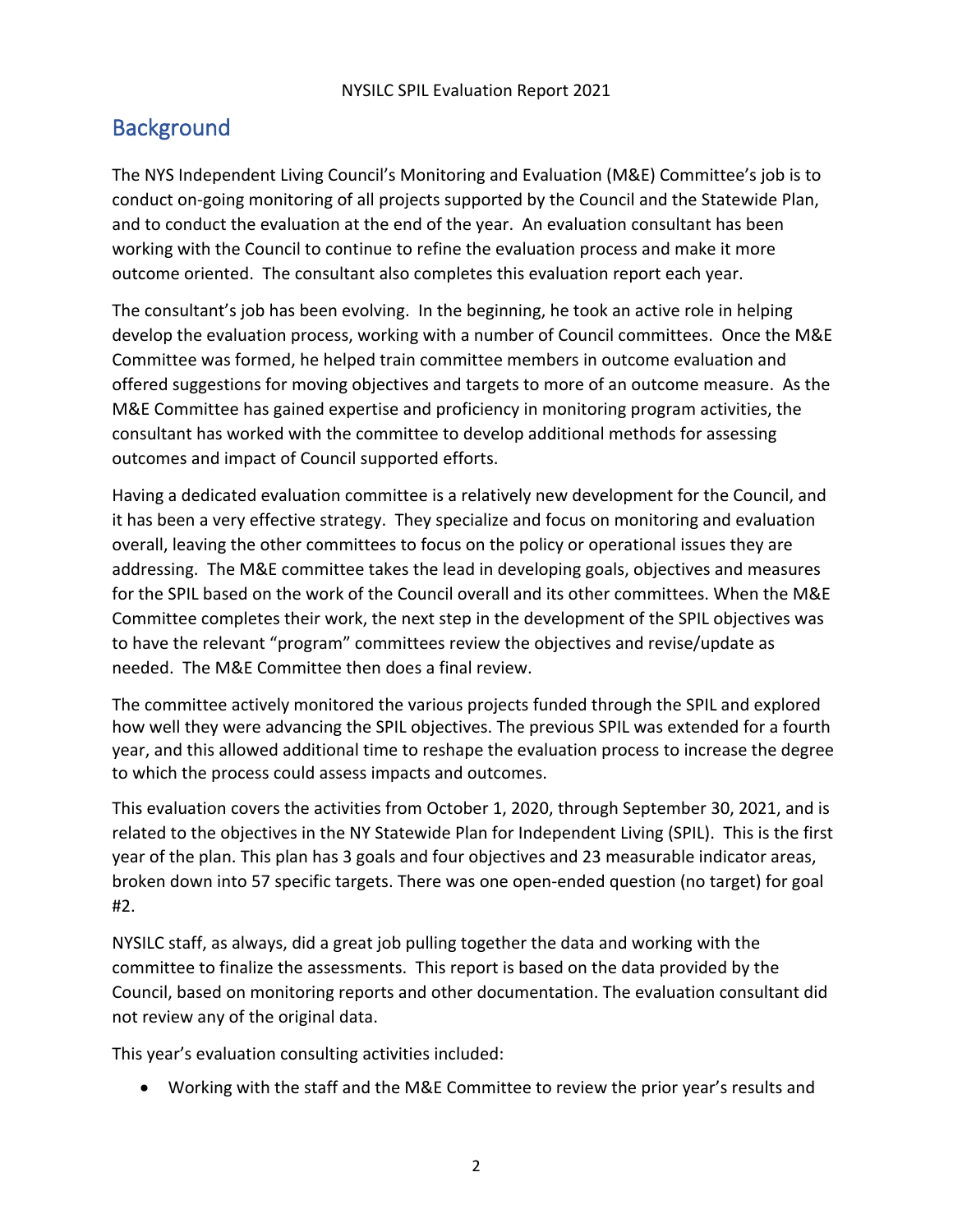assess accomplishments

- Helping the M&E committee develop survey instruments to gather data on the impact of SPIL efforts on individuals who participated in SPIL funded activities.
- Completing the Consumer Satisfaction report

The Monitoring and Evaluation Committee continued to follow their new process that relies on the NYSILC staff gathering relevant data from records for projects being conducted by NYSILC and from the Designated State Entity (DSE) for projects that were handled through Requests for Proposals (RFP's) and or contracts. The committee then reviewed the resulting data and discussed any issues related to reaching the objectives.

NYSILC staff compiled the data in late 2021. It essentially represented a preliminary assessment of the SPIL objectives for 2021 from a narrative section of the Federal Program Performance Report (PPR) for New York. This narrative was transmitted to the SPIL evaluator who then drafted this evaluation report from the preliminary assessment. The full summaries from the PPR are appended to this report. (See Appendix 2)

## 2021-2023 State Plan for Independent Living (SPIL) Overview and **Comments**

As stated in the SPIL: the mission of the New York Independent Living Network, and the 3-year SPIL for 2021-2023, is to *increase the advocacy skills, leadership development, and empowerment of people with disabilities.* These goals are repeated throughout the objectives and measurable targets, and to a great deal, they have been met in the past year.

## **SPIL Goals and Objectives**

The NY SPIL contains three specific goals to achieve progress toward the mission:

- Goal # 1: The State Independent Living Council (SILC) successfully implements the SPIL and its other duties.
- Goal # 2: People with disabilities engage and acquire skills in a statewide Center for Independent Living (CIL) advocacy network (SSAN) supported at local sites.
- Goal # 3: Attendees learn skills at a biennial IL statewide conference coordinated by the state association.

Each goal has one or two objectives, and each objective has measurable indicators and targets to measure success. These indicators were selected to show that if these were met, it would indicate that the broader objectives were also met. Each target was set to increase each year of the three-year SPIL and the numbers in this report represent the targets for this past year, year 1 of the SPIL. (See Appendix 1 for a complete listing of all Indicators and the targets for year 1.)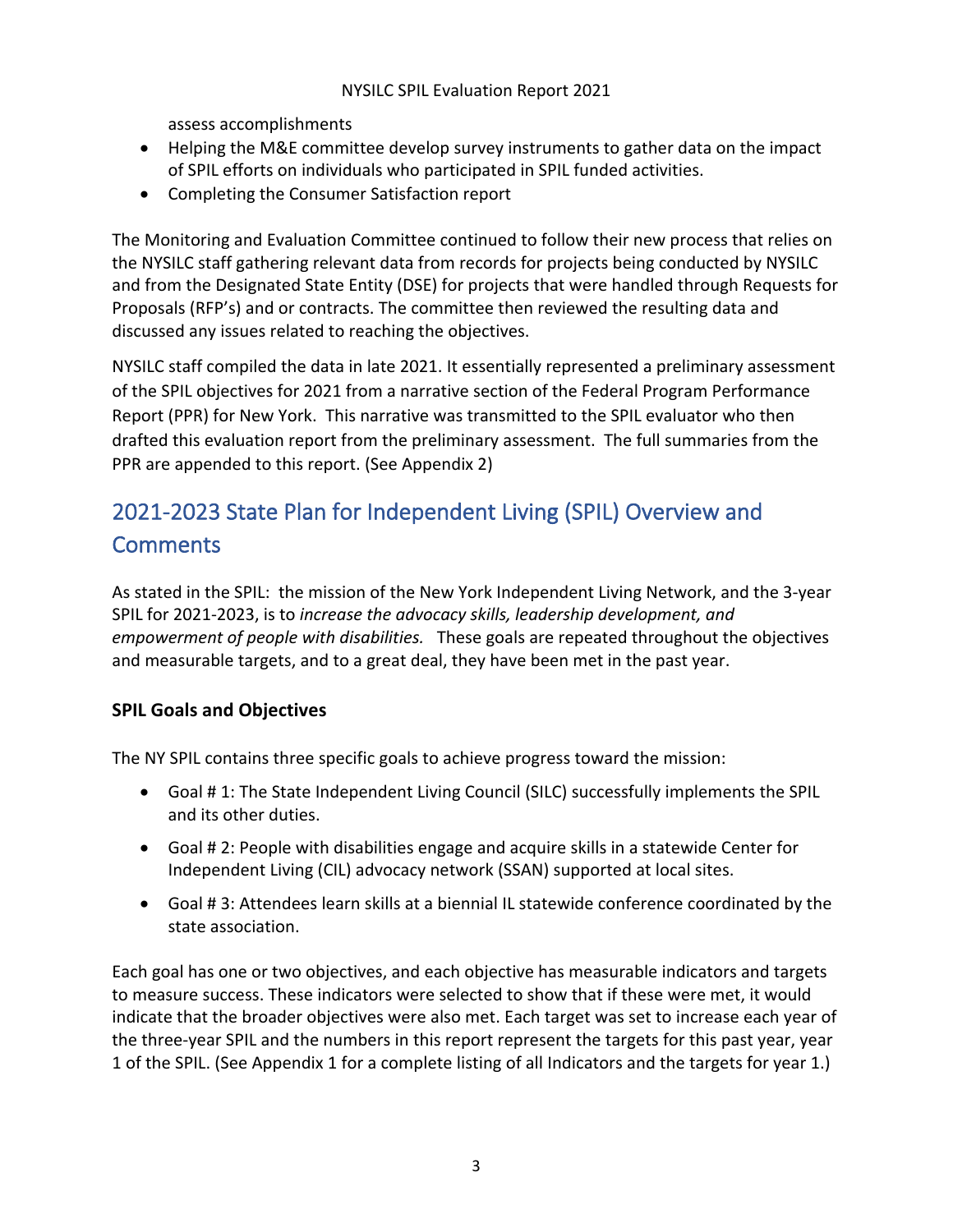As written, goal 1 sounds like an organizational maintenance goal, basically that the SILC continues to function effectively. In fact, this goal also includes how the work of the Council impacts both the members and others served by SPIL activities carried out by the SILC. Goal 1 has two objectives:

- Objective A: Council members are provided opportunities to be active members of the SILC and want to be involved and engaged each year through September 30, 2023.
- Objective B: People with disabilities, the IL network and public are provided opportunities to participate in SILC programs and want to be involved to gain skills and raise awareness each year through September 30, 2023.

These objectives in themselves are not measurable or very outcome oriented and only talk about motivating people. However, the measures under these objectives do focus on supporting significant changes / outcomes for those involved. Both objectives state that they will "provide opportunities" and people will "want to be involved", which are precursors to the actual change that should be (and is in fact) evaluated: that people **engage in** these activities and this engagement *impacts them* in a significant, measurable way. In addition, it is significant to set targets for and then measure that a statewide council is finding ways to engage and encourage its council members to be active members, to learn skills related to the planning processes as opposed to an idle, uniformed board.

Goal 2 has one objective: A statewide coordinator directs the IL advocacy network (SSAN) to ensure that twelve local sites provide opportunity for people with disabilities to participate and gain skills each year through September 30, 2023.

While this objective also states that they will "provide opportunities", it also includes an outcome of "gain skills". The measurable indicators specify the types of gains desired which can then be evaluated.

In the SPIL it states that the ultimate goal for the network is to "maximize the leadership development, advocacy, and empowerment of the network's participants." It also states that the purpose is "to promote public education and grass roots activities impacting people with disabilities." This should have been the stated objective for this part of the plan – promoting increased activities to maximize leadership development, advocacy and empowerment. This is, in fact, what the measurable targets actually measure.

Goal 3 has one objective: People with disabilities, the IL network and public are provided an opportunity to attend the biennial IL statewide conference with reduced registration costs and want to participate and learn skills during years one and three of the plan by September 30, 2022.

Again, this objective focuses on providing an opportunity and having the target group "want" to participate. The real objective is to have people with disabilities participate in the conference, and in doing so, learn additional skills. The plan goes on to state that the conference will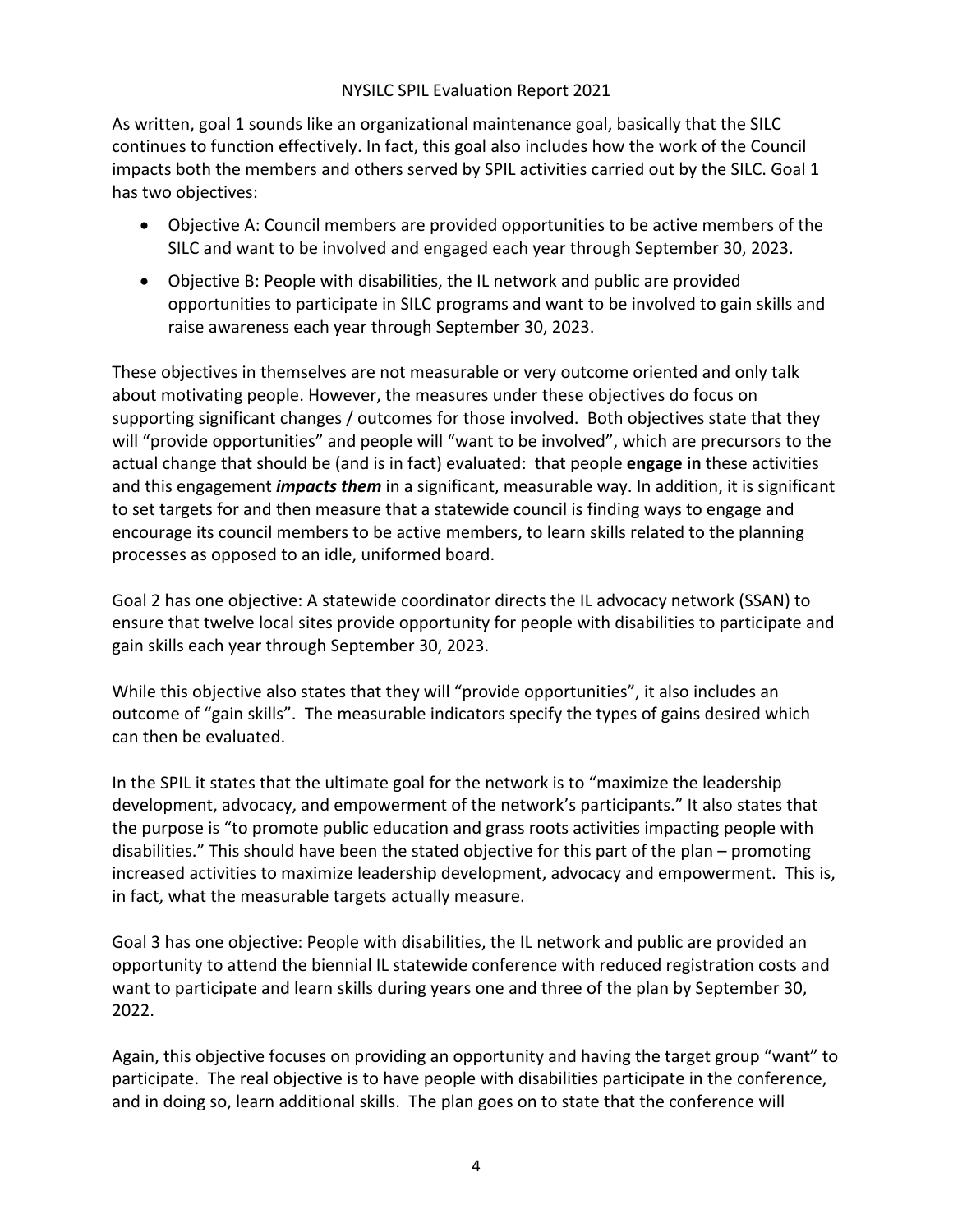provides the network with "training and technical assistance regarding the most current issues facing IL and people with disabilities, along with opportunities to network, generate ideas, learn best practices, and promote the IL philosophy." And that the "ultimate goal is to maximize the leadership development, advocacy, and empowerment of conference attendees." Those final two sentences are what the objective should state, and again is what the evaluation that follows actually measures.

#### **Measurable Indicators and Targets**

The SPIL objectives are broad statements, similar to the goals and are not measurable. Some don't clearly point to a desired change in circumstances. The desired changes are found in the measurable indicators. There are 57 measurable targets in the SPIL organized into measurable indicators and specific targets (see Appendix 1). These are often micro level measures, and the reader is left to pull it all together into a logical framework. Having more precise objectives would provide that overall framework. Also, by weighing each of these 57 measures equally, it becomes nearly impossible that an objective will be fully met. In fact, only 1 of the four objectives was fully met even though there were a lot of excellent outcomes from the SPIL supported activities. The recommendations section states some ways this could be corrected in future SPILs.

Many of the indicators state that individuals will develop skills, knowledge or feelings (e.g. be motivated, be empowered). Therefore, the only feasible way to measure this is through surveying the participants and recording their self-assessment of the impact of SPIL supported activities. The Council's M&E Committee designed these surveys in collaboration with those responsible for carrying out the SPIL supported activities.

While these surveys are somewhat subjective, this is a great improvement over previous evaluations where the only data collected was that participants participated or that events were held, and no impact or outcome of any kind was assessed. The Council and Monitoring and Evaluation Committee (M&E Committee) are to be commended for moving much further along the line toward an outcome-oriented evaluation process. Also, to be commended, are the staff and members of NYAIL who support the statewide network and the biannual conference. They assisted with the survey development and took on the work to disseminate and collect the surveys responses.

## Evaluation

The Council has developed an evaluation rating scale that ranges from a high of "exceeding" the target to a low of the target was "not met".

- "Exceeded" means that a target was exceeded
- "Met" means the target was met exactly
- "Substantially Met" means greater than 60% and less than 100% of the target was achieved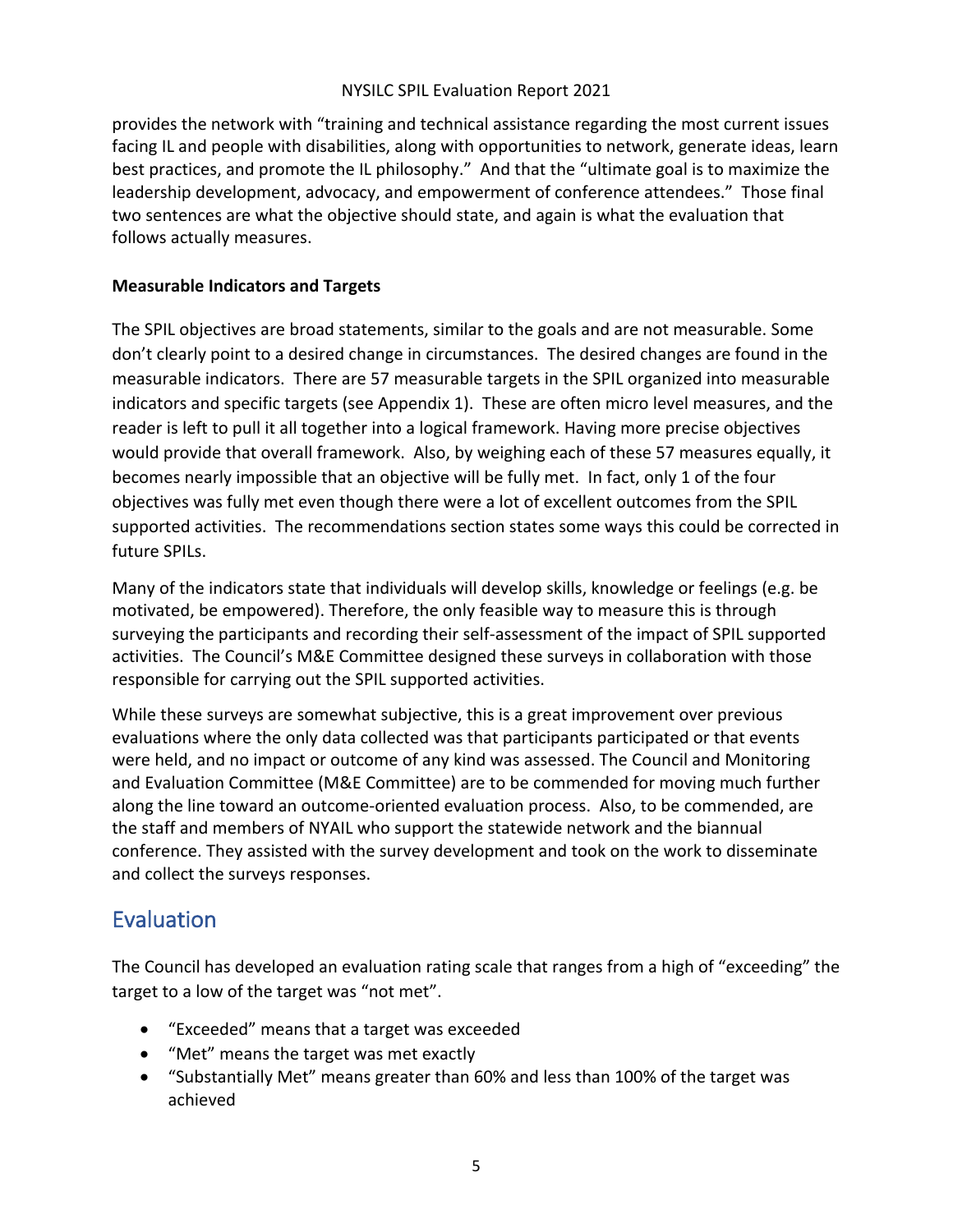- "Partially Met" means greater than 0 but less than 60% was achieved
- "Not Met" means nothing was achieved
- "No Progress" means the project was delayed or not started.

Overall, Goal 3 was exceeded as all the targets were exceeded. Goal 1 was partially met (56% of targets met or exceeded), and Goal 2 was substantially met as at least 60% of the targets were met or exceeded. Of the four objectives, one was exceeded, two were substantially met and one was partially met. Looked at as one pool, thirty-nine of the 57 targets (68%) were exceeded or met, so the overall SPIL was substantially met for this year. Looked at another way, 48 out of 57 (84%) had at least some measurable progress.

 $\Omega$ 2 4 6 8 10 12 14 16 18 20 Exceeded Met Subbstantially Met Partially Met Not Met No Progress N/A or Other 2021 SPIL Goals Goal 1 Goal 2 Goal 3

The table below shows the results for each of the 3 goals.



## Discussion of each Goal:

**Goal # 1: The SILC successfully implements the SPIL and its duties.**

**Objective A: Council members are provided opportunities to be active members of the SILC and want to be involved and engaged each year through September 30, 2023.**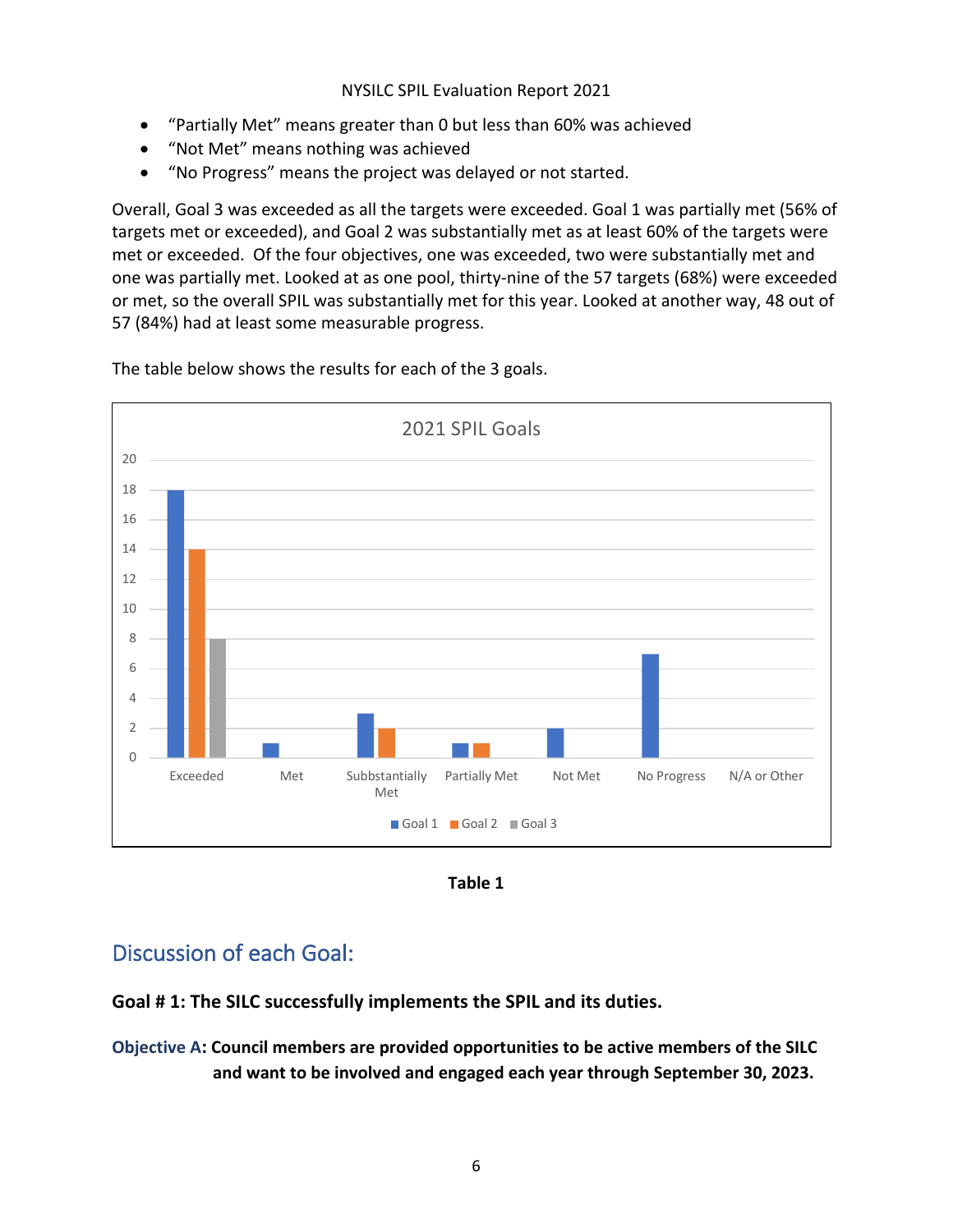There were seven measurable indicators related to Objective A, with sixteen specific targets. Of these, 10 were exceeded, 1 was exactly met, 2 were substantially met, 1 was partially met, and 2 had no progress, they were not started. The objective overall was "substantially" met, as 69% of the targets were met or exceeded. (See Appendix 2 on page 37 for a list of all targets and how well they were met.)

Objective A focused on engaging people with disabilities in the Council's activities and leadership both for their individual development and to help further the work of the Council. The measurable indicators looked at:

- The level of participation of Council members
- Their self-reporting as to whether they gained valuable skills, experiences and knowledge
- Four developmental objectives for the Council:
	- o increasing racial/ethnic diversity of Council membership
	- o identifying new ways to get public input on monitoring and evaluation
	- o implementing strategic plan activities
	- o raising additional funds for Council operations

#### **Objective A:**

• **Active Participation:** (Measurable Indicators 1-3) The percentage numbers in the chart below refer to the percent of those answering "yes" *who responded to the related question on the survey*. 22 of 25 Council members responded to the survey overall (88%).

| Target                                               | <b>Desired Goal</b> | <b>Actual</b> |
|------------------------------------------------------|---------------------|---------------|
| Overall level of participation - number of Council   | 26                  | 25            |
| members                                              |                     |               |
| "Active participation" (attending 3 of 4 meetings)   | 50%                 | 95%           |
| Members considered themselves to be emerging         | 10%                 | 82%           |
| leaders seeking leadership development or leadership |                     |               |
| development roles                                    |                     |               |
| Additional question: Did you become a newly elected  | n/a                 | 28%           |
| officer or committee chair?                          |                     |               |

Two of the three targets were greatly exceeded and one was substantially met. Therefore, the overall goal of active participation was met.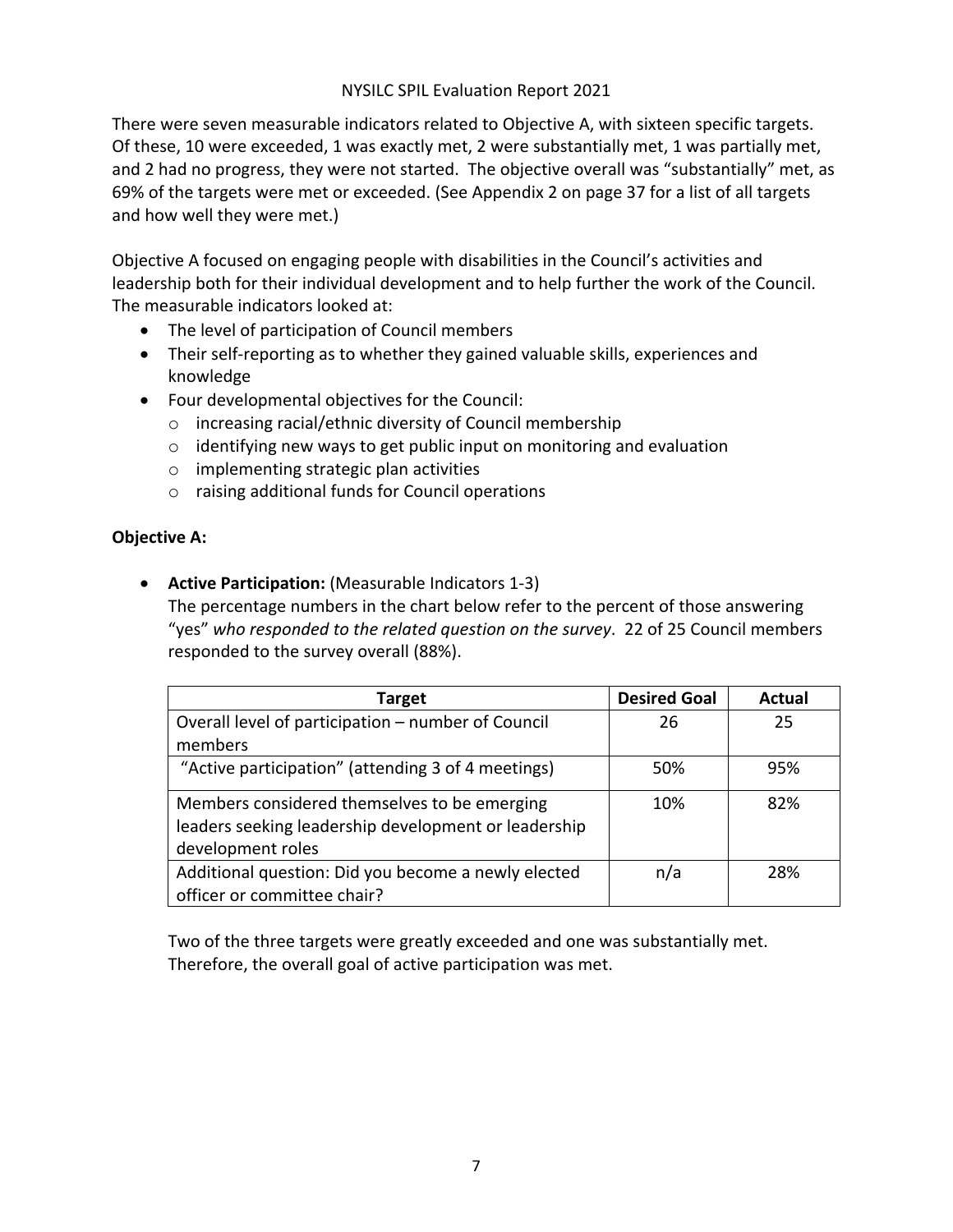• **Planning – diversity, public input, strategic planning, emergency planning** (Measurable Indicator 4)

| <b>Target</b>                                          | <b>Desired Goal</b> | Actual      |
|--------------------------------------------------------|---------------------|-------------|
| Increase racial/ethnic diversity of Council membership | 25%                 | 32%         |
| - target for people of color to increase               |                     |             |
| <b>Engage Monitoring and Evaluation Committee</b>      | 13%                 | Not started |
| members in identifying new ways to get public input    | engagement          |             |
| on monitoring and evaluation                           |                     |             |
| Executive Committee members work to complete 3 of      | 40% of              | 100%        |
| 5 items identified in Strategic Plan                   | Executive           | worked on   |
|                                                        | Committee           | it and      |
|                                                        | members             | worked on   |
|                                                        | work to             | 2 items     |
|                                                        | complete 3          |             |
|                                                        | items               |             |
| Council members on the Emergency Preparedness          | 40% of the          | Not started |
| Subcommittee work to complete an Emergency             | members             |             |
| Preparedness Plan                                      |                     |             |

One of the four targets was exceeded and one was partially met. Two were not started. Therefore the planning targets were only partially met.

- Good progress was made on increasing diversity from the prior year level of 20% to 32%. The SPIL calls for continually increasing this to reach and maintain at least 35% members of color.
- The M & E Committee was busy the entire year with its monitoring, evaluation, and work reviewing the draft SPIL surveys. It was work well invested, but precluded them from addressing the public input research. They expect to have time in year 2 to focus on this.
- Upon review, as they began to implement the strategic plan, the Council feels it created unrealistic goals and action steps that were beyond the capacity of the Council staff to lead and manage. It did identify two areas the council knew it needed to address and this was the focus of actions in the past year. 100% of the Executive Committee members worked on these two tasks, the first was exceeded and the second had good progress:
	- o Income growth the council has exceeded the "net goal" of more than \$75,000 in net income savings. However, the five actions steps identified in the plan are at various stages or not relevant.
	- $\circ$  Succession planning the Council has been backed into the process without a plan. The Executive Committee created an ad hoc committee which will lead to a search committee in 2023.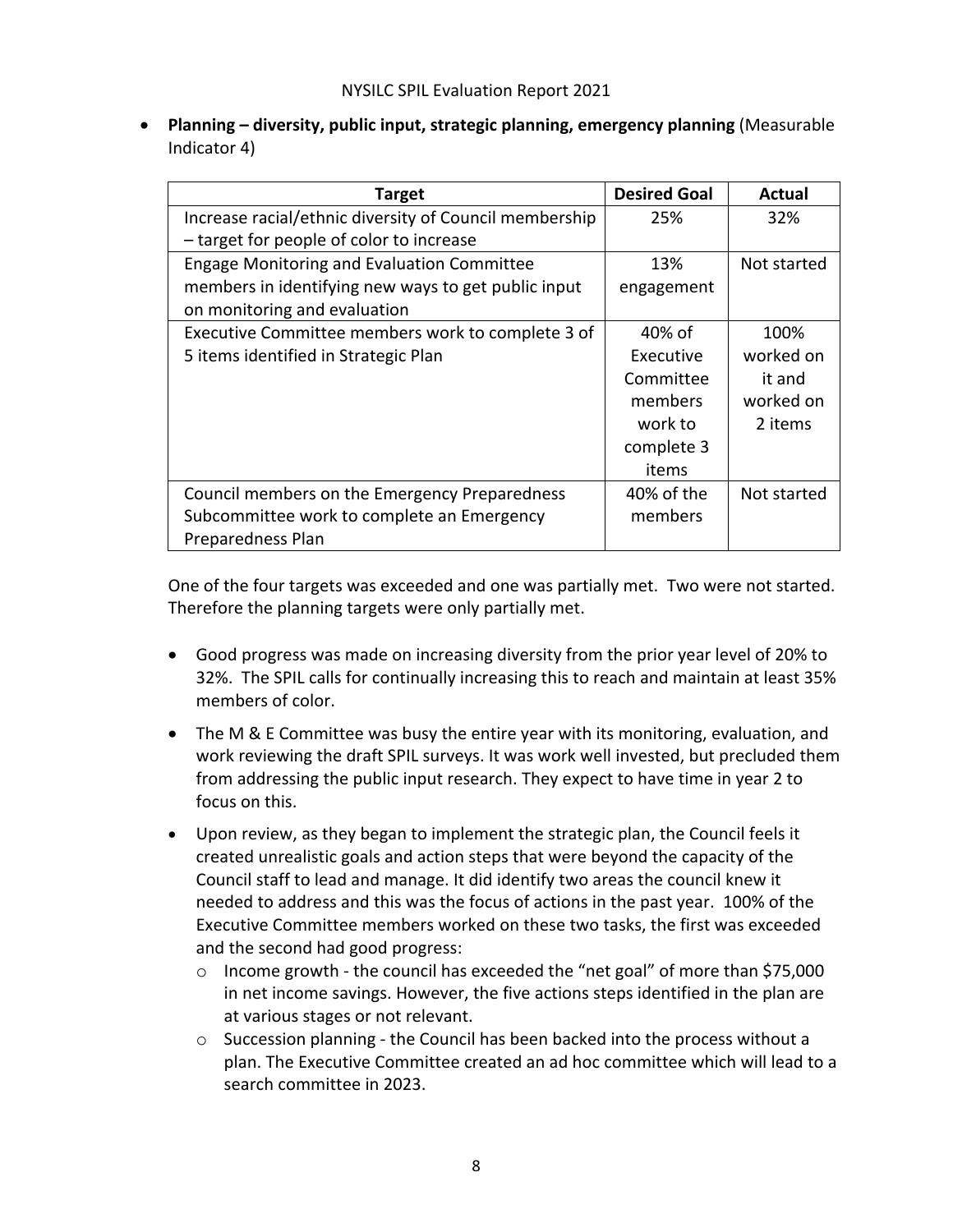Through this evaluation process, it became clear that the Strategic Plan needs to be reviewed and perhaps revised to reflect immediate needs and priorities of the Council. This review is currently underway.

- The Emergency Preparedness Subcommittee was mostly inactive during this past year. They will try to convene and make this a priority in year 2.
- **Development - raising additional funds for Council operations** (Measurable Indicator 5) The percentage numbers in the chart below refer to the percent of those answering "yes" *who responded to the related question on the survey*. 22 of 25 Council members responded to the survey overall (88%).

| <b>Target</b>                                          | <b>Desired Goal</b> | Actual              |
|--------------------------------------------------------|---------------------|---------------------|
| Develop at least 3 media articles each year to promote |                     | 3                   |
| and raise awareness of the Hall of Fame (HOF) event    |                     |                     |
| Council members make an annual donation                | 90%                 | $77\%$ <sup>*</sup> |
| Council members attend the Hall of Fame event          | 65%                 | 68%*                |
| Council members volunteer at the Hall of Fame event    | 30%                 | 91%                 |

\* These numbers were verified by lists the Council had.

One target was met, two were exceeded and one was substantially met.

• **Engagement: Council members gaining knowledge, awareness or skills through their participation in Council business or events.** (Measurable Indicator 6) and **Impact on IL Network Mission** (Measurable Indicator 7)

The percentage numbers in the chart below refer to the percent of those answering "yes" *who responded to the related question on the survey*. 22 of 25 Council members responded to the survey overall (88%).

| <b>Target</b>                                    | <b>Desired Goal</b> | <b>Actual</b> |
|--------------------------------------------------|---------------------|---------------|
| Members learned or strengthened their knowledge, | 40%                 | 86%           |
| awareness and/or skills                          |                     |               |
| Members contribute their skills and knowledge to | 65%                 | 80%           |
| enhance or improve SILC business and functions.  |                     |               |
| Members increase advocacy skills                 | 15%                 | 75%           |
| Members increase leadership development          | 25%                 | 76%           |
| Members increase empowerment                     | 20%                 | 72%           |

All five targets were greatly exceeded. This documents that being a member of the Council benefits the Council members themselves as well as benefiting consumers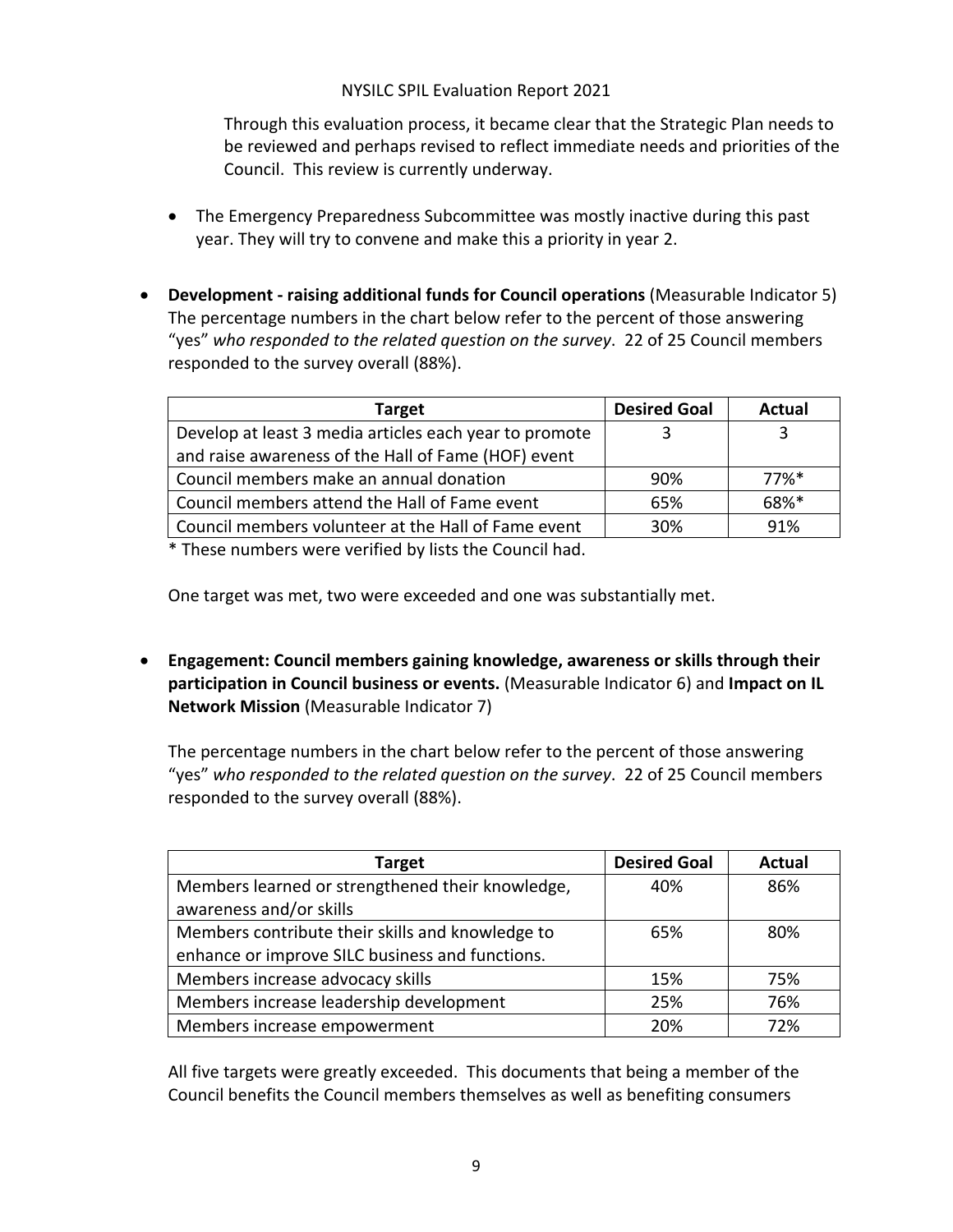across the state through the efforts of the Council. These targets show that the Council's operation not only benefits Council members, but also impacts on the IL Mission which is to *increase the advocacy skills, leadership development, and empowerment of people with disabilities.* These targets were set very low indicating that this was something the Council hadn't explored or documented in the past. Since the numbers are so high, this can probably be assumed going forward and not included as growth objectives in future SPILs.

#### **Objective B: People with disabilities, the IL network and public are provided opportunities to participate in SILC programs and want to be involved to gain skills and raise awareness each year through September 30, 2023.**

There were four measurable indicators related to Objective B, with sixteen specific targets. Of these, 8 were exceeded, 0 were exactly met, 1 was substantially met, 0 were partially met, and 2 were not met and 5 were never started/no progress. The objective overall was "partially" met as 50% of the targets were met or exceeded. (See Appendix 2 on page 37 for a list of all targets.)

Objective B focused on engaging people with disabilities in the Council's programs with the intention of raising their skills and awareness of critical issues. The measurable indicators looked at:

- Young Adult Scholarships/Pat Figueroa Program
- NYS Disability Rights Hall of Fame (HOF)
- NYS Data Interface Project
- **Potential Audience for the three Council managed activities:** (Measurable Indicator 1)

| Target                                            | <b>Desired Goal</b> | Actual |
|---------------------------------------------------|---------------------|--------|
| Overall level of participation – number of people | 130                 | 156    |
| involved in SILC activities                       |                     |        |

The overall target for participation was exceeded. 112 attended the Hall of Fame, 2 participated in the Pat Figueroa Young Adult Scholarship and 42 were involved with the IL network database project.

• **Pat Figueroa Young Adult Scholarship:** (Measurable Indicator 2)

| <b>Target</b>                                        | <b>Desired Goal</b> | Actual |
|------------------------------------------------------|---------------------|--------|
| Young adult scholarship recipients engage in         | 80%                 | 50%    |
| community presentations related to disability issues |                     |        |
| enhanced by participation at sponsored event         |                     |        |
|                                                      |                     |        |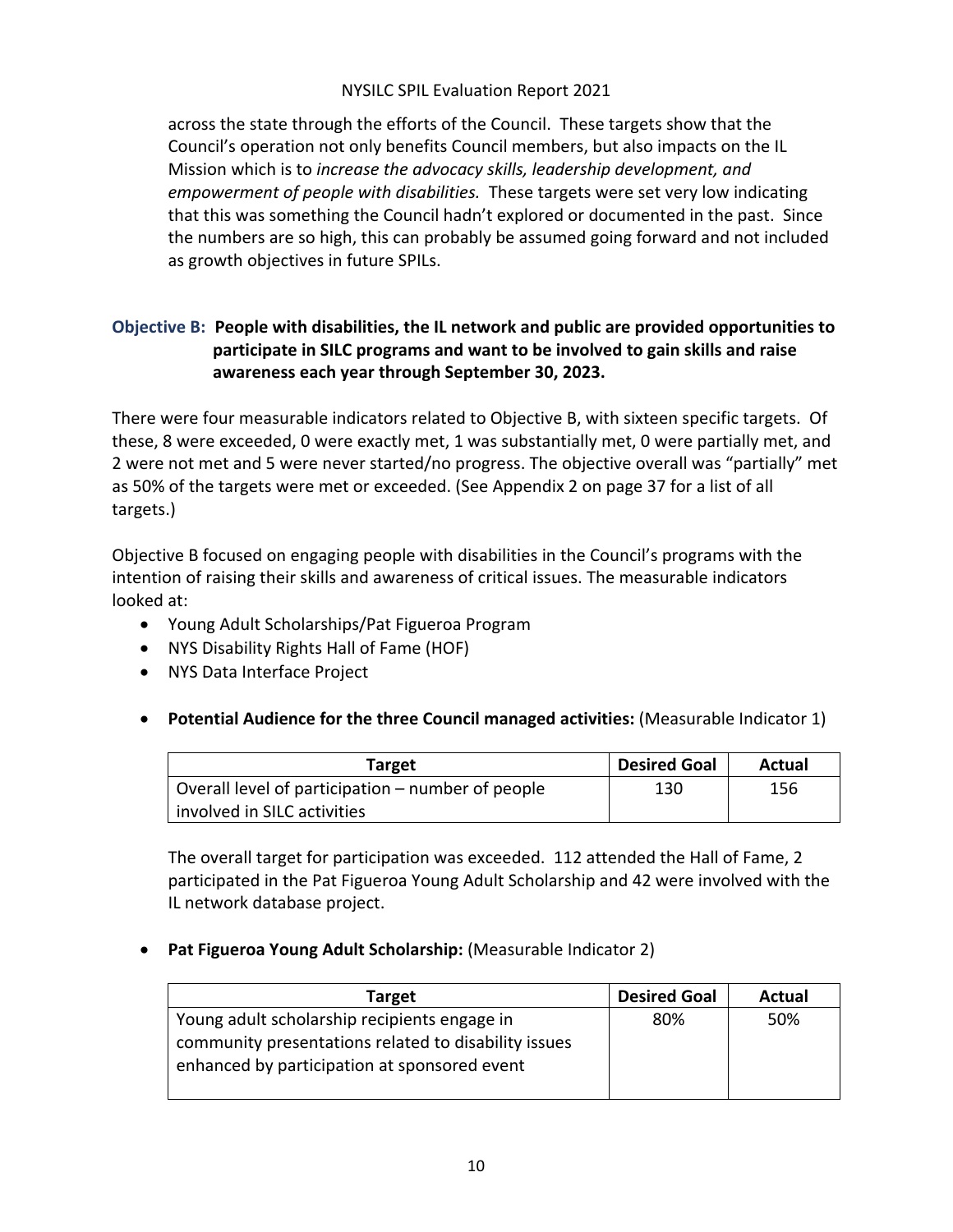| Recipients promote disability issues in the media and   | 40% | 50% |
|---------------------------------------------------------|-----|-----|
| social platforms motivated by participation at          |     |     |
| sponsored event                                         |     |     |
| Recipients learn or strengthen a new skill based on     | 40% | 50% |
| participation at sponsored event                        |     |     |
| Recipients develop a promising practice or enhance      | 10% | 0%  |
| operations of an organization based on participation at |     |     |
| sponsored event                                         |     |     |
| Recipients increase advocacy skills based on            | 20% | 50% |
| participation at sponsored even                         |     |     |
| Recipients increase leadership development based on     | 40% | 50% |
| participation at sponsored event                        |     |     |
| Recipients increase empowerment based on                | 30% | 0%  |
| participation at sponsored event                        |     |     |

NYSILC SPIL Evaluation Report 2021

There were only 2 recipients this past year. That may have been due to Covid limiting people's activities in their community, or that due to Covid, most events went remote, reducing the cost to participate and therefore the need for a scholarship. Therefore, the numbers above showing 50% only indicate one recipient.

The Pat Figueroa Young Adult Scholarship Program has been going for many years. Over the years, the targets have been raised to focus on impact and outcomes, not just that youth received the scholarship and attended an event. Last year's effort was disappointing. One youth did report some positive outcomes, the other reported none and while this met most of the targets, it only represents a single individual. More importantly, neither reported what are arguably the most important and challenging outcomes – that they felt empowered and acted to make a difference in their community.

There were two follow up questions asked of the two participants in addition to those relating directly to the targets. One of them asked: Did the information from the scholarship sponsored event help you with any aspect of your presentation? The one who gave a presentation answered "no". The other n/a. This is also a disconnect in that the event was supposed to help promote their activities in the community. This project has struggled over the years to engage larger numbers of young people. It might benefit from a more analytical examination including a needs assessment of what young people might be looking for and what support they might need to achieve the intended outcomes. It seems clear from past experiences and this year that simply attending an event is not enough to effect real change and engagement. With this research, it may be possible to better identify opportunities youth would be interested in experiencing and identify the kinds of supports young people need to take the learning from the event back to their community in a meaningful way.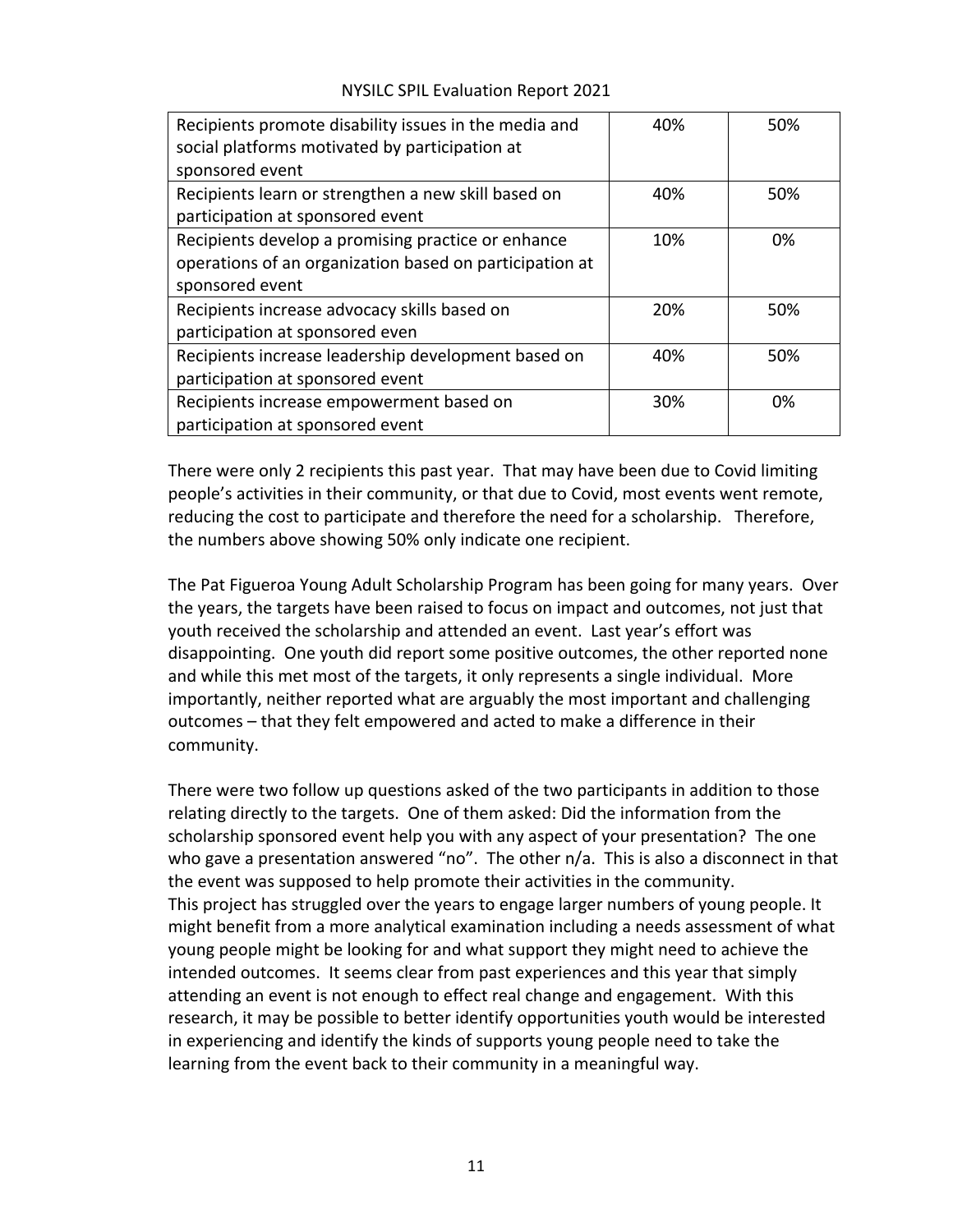The Council has noted that they expect improved progress and participation when NYSILC sets up a Zoom forum with the statewide YLAN network (http://ylanetworkny.org/about/) to discuss: best ways to connect both groups, help to refocus and market the Pat Figueroa Scholarships, and support/connect with the NYSILC Youth Leadership Subcommittee. This will include interested NYSILC members plus a founder of the Disability EmpowHer Network (DEN), who is a council member: https://www.disabilityempowhernetwork.org/. The intention is to do this in year 2.

| Target                                                  | <b>Desired Goal</b> | <b>Actual</b> |
|---------------------------------------------------------|---------------------|---------------|
| Attendees of the HOF event are motivated to increase    | 20%                 | 78%           |
| their advocacy efforts as a participant of the ceremony |                     |               |
| Attendees of the HOF event are motivated to increase    | 15%                 | 52%           |
| their leadership roles as a participant of the ceremony |                     |               |
| Attendees of the HOF event feel increased               | 20%                 | 71%           |
| empowerment as a participant of the ceremony            |                     |               |

#### • **NYS Disability Rights Hall of Fame (HOF)** (Measurable Indicator 3)

The Disability Hall of Fame has been underway for several years and seems to have found success in its goals of increasing awareness of IL issues, motivating people to take action and take on leadership roles, and increasing the skills and knowledge of attendees. The targets were all greatly exceeded, documenting that the event has a much stronger impact that the Council anticipated. So in future SPILS these targets should be raised or additional targets could replace them moving from how motivated or empowered people are to a follow up survey seeing what impact it had when they returned to their community. Did it spur them to further action? This is a much higher bar to meet, so the targets would most likely be set low to start.

#### • **NYS Data Interface Project** (Measurable Indicator 4)

| Target                                                 | <b>Desired Goal</b> | <b>Actual</b> |
|--------------------------------------------------------|---------------------|---------------|
| Center (CIL) and Service Center (SCIL) for Independent | 75%                 | 0             |
| Living staff upload six-month and yearend reports on   |                     |               |
| time.                                                  |                     |               |
| CIL and SCIL staff indicate NYS data interface program | 65%                 | 0             |
| easy to use                                            |                     |               |
| CIL and SCIL staff indicate data/information from NYS  | 20%                 | 0             |
| data interface used in media/presentation/infographic. |                     |               |
|                                                        |                     |               |
| CIL and SCIL staff indicate that data/information from | 10%                 | 0             |
| NYS data interface used in funding proposal.           |                     |               |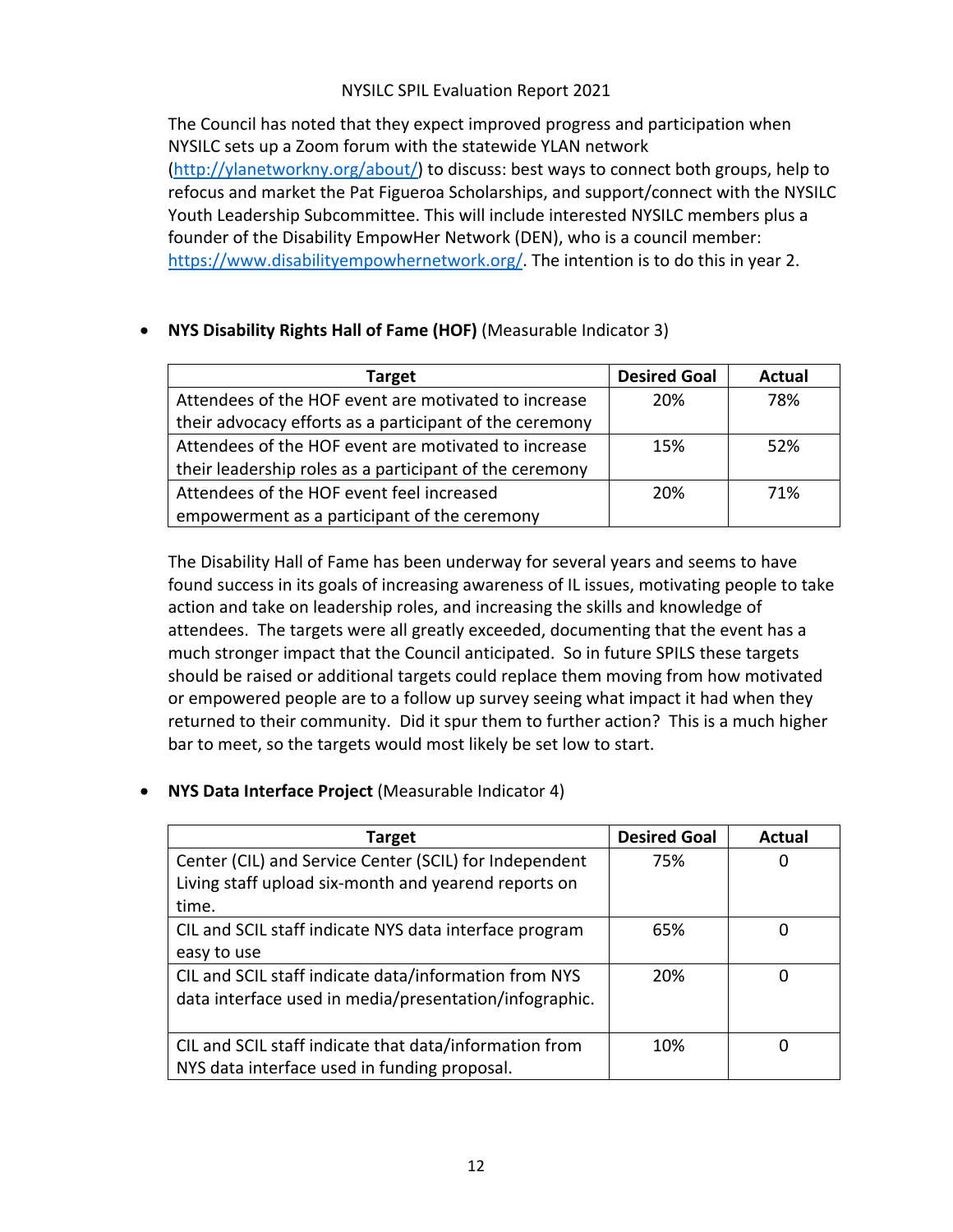| CIL and SCIL staff indicate that data/information from | 1% |  |
|--------------------------------------------------------|----|--|
| NYS data interface used in a successfully funded       |    |  |
| proposal                                               |    |  |

The NY IL statewide database project has been struggling for many years. It has gone through more than one vendor and has been suspended for a number of years and when progress was made it was made on the prior year's goals and objectives. This project has never met any of the targets in the year the targets were set.

This project could also benefit from a critical review to determine why it continually struggles to come to fruition. Since the data base is not yet operational, there is no results to report on any of the above targets. None of the targets failed to be met due to poor results. These failed because they were not even attempted. The Council has two different ratings for this: "Not Met" and ""No Progress". All five of these should be rated: No Progress.

The Council reports that a database support vendor helped to mitigate a set of issues between the end of this year into the start of next year. Their intention is to reach a better understanding of how the system will work and agreement between the different parties, before moving forward to the remaining phases of the project. Given the troubled history of this project, this refocusing should be done very thoroughly to be sure all potential barriers are fully explored.

#### **Goal 1 – Overall Summary:**

While Objective A was technically only substantially met (11 of 16 targets met or exceeded), taken as a whole, the Council was successful in accomplishing the objective - engaging people with disabilities in the Council's activities and leadership both for their individual development and to help further the work of the Council.

- Council members were provided, and took on, opportunities to be active members of the SILC
- They gained valuable skills and experiences
- Three of the four Council development activities were at least partially accomplished

Objective B was only partially met (8 of 16 targets met or exceeded), primarily due to the Data Interface Project continuing to have significant challenges and due to the low participation in the Young Adult Scholarship Program.

Taken together, Goal 1 was only partially met as 18 out of 32 targets (56%) were met.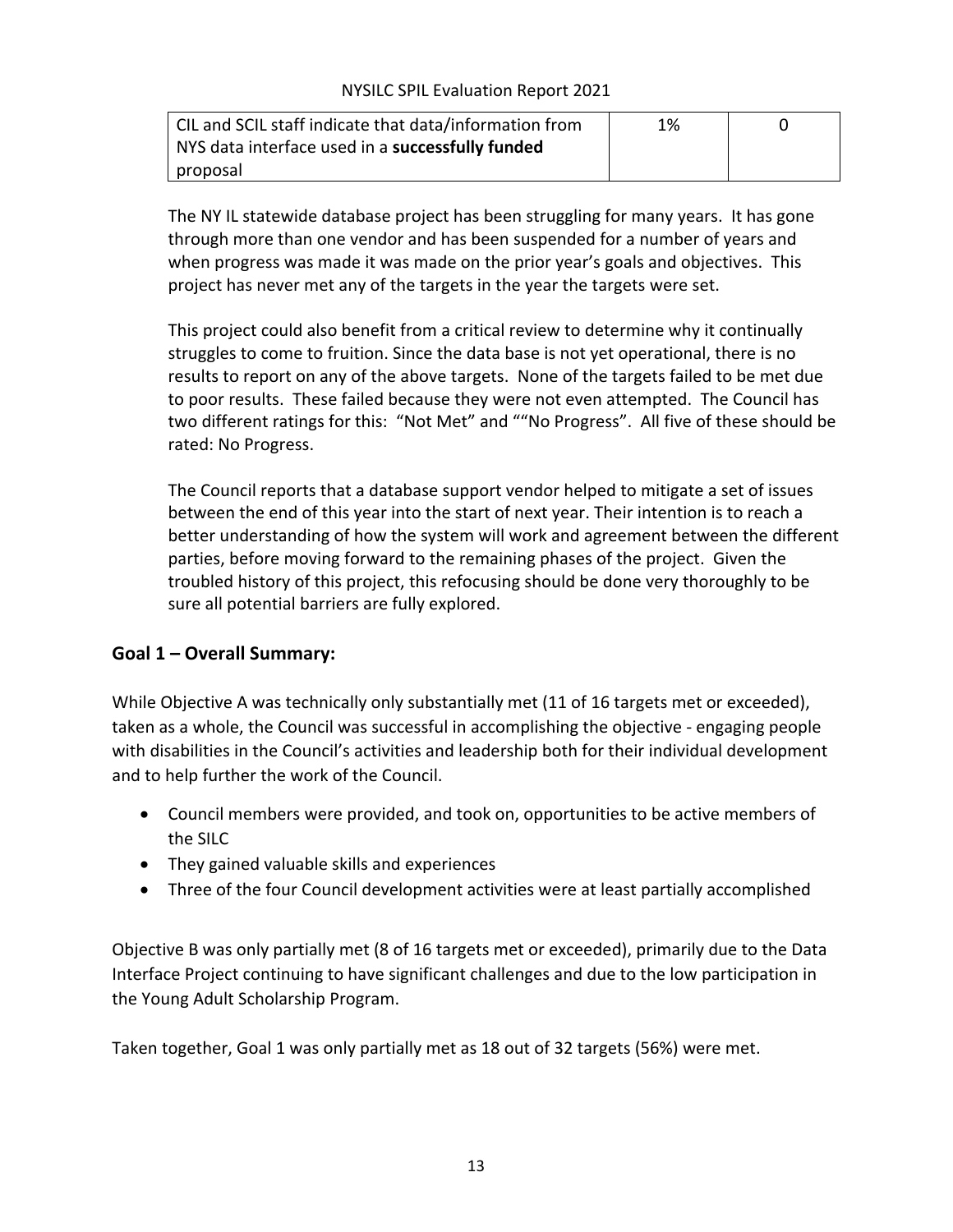#### **Goal # 2: People with disabilities engage and acquire skills in a statewide Center for Independent Living (CIL) advocacy network (SSAN) supported at local sites.**

**Objective: A statewide coordinator directs the IL advocacy network (SSAN) to ensure that twelve local sites provide opportunity for people with disabilities to participate and gain skills each year through September 30, 2023.**

There were 8 measurable indicators related to this objective, with 17 specific targets. Of these, 14 were exceeded, 2 were substantially met, 1 was partially met, and none were not met. The objective was "substantially" met and in many cases far exceeded the specific targets. (See Table 1 on page 6.) This objective illustrates the problem with the rigid adherence to the assessment rating structure. Most targets were significantly exceeded and only 1 was less than substantially met, so the objective overall was more than met, but due to this structure is rated as "substantially met".

• **Potential Audience/Recruitment** (Measurable Indicator 1)

| Target                                                   | <b>Desired Goal</b> | Actual |
|----------------------------------------------------------|---------------------|--------|
| New individuals join and participate in the IL statewide | 300                 | $206*$ |
| advocacy network as advocates each year at the local     |                     |        |
| level.                                                   |                     |        |
| Organizational partnerships are made each year by        | 75                  | 107    |
| local sites to promote recruitment and participation in  |                     |        |
| events and educational efforts.                          |                     |        |

\*206 people responded to the survey, there is no complete record of participation, so it is likely that this target was actually met or exceeded.

• **Public Education Activities** (Measurable Indicator 2)

| <b>Target</b>                                           | <b>Desired Goal</b> | Actual |
|---------------------------------------------------------|---------------------|--------|
| Organizational partnerships are made each year by       | 180                 | 501    |
| local sites to promote recruitment and participation in |                     |        |
| events and educational efforts                          |                     |        |

• **Local Grass Roots Activities** (Measurable Indicator 3)

| <b>Target</b>                                          | <b>Desired Goal</b> | Actual |
|--------------------------------------------------------|---------------------|--------|
| Grass roots activities are provided each year by local | 90                  | 133    |
| sites to encourage education/participation/            |                     |        |
| collaboration                                          |                     |        |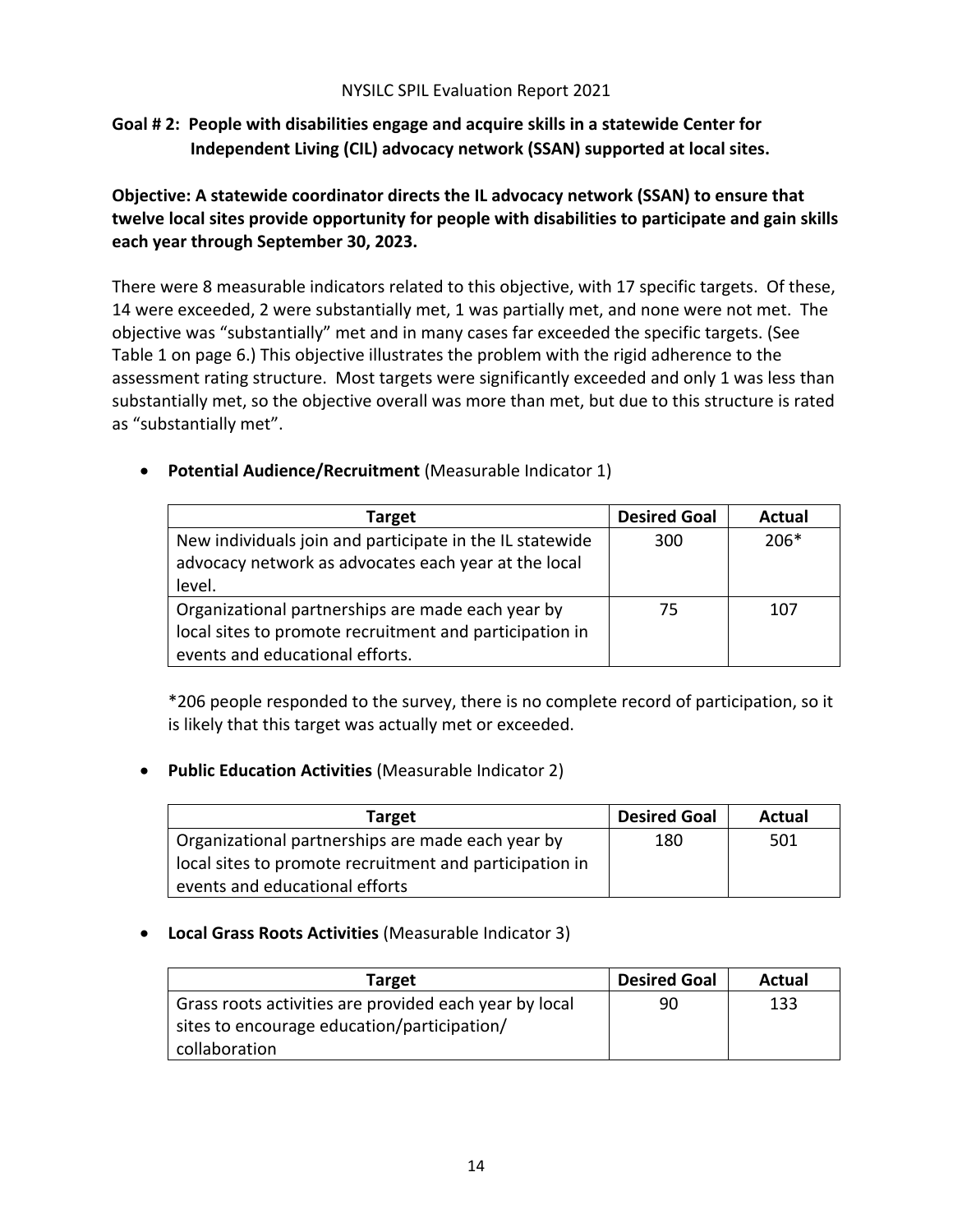• **Oral/Written Testimony** (Measurable Indicator 4)

| Target                                                   | <b>Desired Goal</b> | Actual |
|----------------------------------------------------------|---------------------|--------|
| Oral or written public testimonies are provided by local | 90                  |        |
| sites in response to documented request                  |                     |        |

• **Voting** (Measurable Indicator 5)

The numbers below reflect the percent of those advocates who responded to the survey.

| Target                                                 | <b>Desired Goal</b> | <b>Actual</b> |
|--------------------------------------------------------|---------------------|---------------|
| Newly recruited advocates achieve a first-time voting  | 3%                  | 18%           |
| milestone                                              |                     |               |
| Local advocates vote privately and independently.      | 55%                 | 93%           |
|                                                        |                     |               |
| Local advocates engage in voter registration/education | 20%                 | 12%           |
| campaigns                                              |                     |               |
| Local advocates indicate participation in the IL       | 65%                 | 69%           |
| statewide advocacy network encouraged voting activity  |                     |               |

• **Participation in the Advocacy Network** (Measurable Indicator 6)

| Target                                                    | <b>Desired Goal</b> | <b>Actual</b> |
|-----------------------------------------------------------|---------------------|---------------|
| Local advocates aware of priority disability issues based | 40%                 | 77%           |
| on participation in the IL statewide advocacy network.    |                     |               |
| Local advocates more informed/educated based on           | 30%                 | 89%           |
| participation in a public education or grass roots        |                     |               |
| activity coordinated by the IL statewide advocacy         |                     |               |
| network                                                   |                     |               |
| Local advocates provide or collaborate testimony based    | 3%                  | 34%           |
| on participation in the IL statewide advocacy network.    |                     |               |

#### • **Skill Development** (Measurable Indicator 7)

| <b>Target</b>                                        | <b>Desired Goal</b> | Actual |
|------------------------------------------------------|---------------------|--------|
| Local advocates learn or strengthen a skill based on | 40%                 | 63%    |
| participation in the IL statewide advocacy network   |                     |        |
| Local advocates contribute skills or knowledge to    | 5%                  | 72%    |
| enhance or improve the IL statewide advocacy         |                     |        |
| network.                                             |                     |        |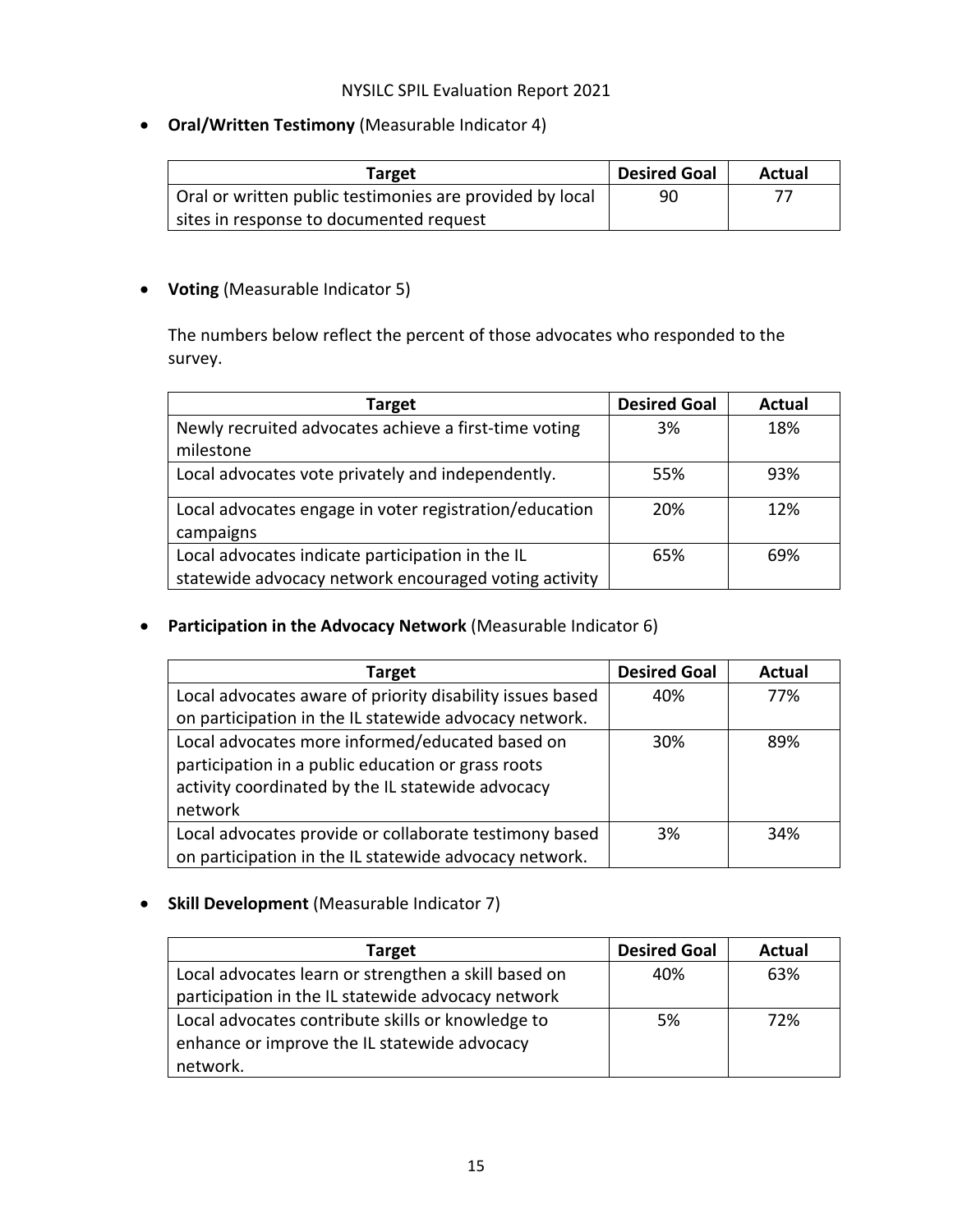| <b>Target</b>                                           | <b>Desired Goal</b> | <b>Actual</b> |
|---------------------------------------------------------|---------------------|---------------|
| Local advocates increase advocacy skills based on       | 40%                 | 71%           |
| participation in the IL statewide advocacy network.     |                     |               |
| local advocates increase leadership development based   | 20%                 | 58%           |
| on participation in the IL statewide advocacy network   |                     |               |
| Local advocates increase empowerment based on           | 30%                 | 74%           |
| participation in the IL statewide advocacy network      |                     |               |
| Local advocates respond affirmatively to the open-      | $n/a*$              | 81%           |
| ended question, "Has the IL statewide advocacy          |                     |               |
| network improved your life, or the lives or others, and |                     |               |
| if so, how?"                                            |                     |               |

• **Impact on IL Network Mission** (Measurable Indicator 8)

\*This was an open-ended question so no target was specified.

The statewide SSAN network has over the years consistently performed well on these evaluations, frequently exceeding all measures. In previous SPILS, the network was charged with holding events and producing testimony. Except for the measure about testimony, the other measures in previous SPILS were measures of activity and not impact. This time a number of impact measures were added to assess the impact on the advocates from participating in these network activities. The expectation is that others who attended the events would be similarly impacted, but that was not cost effective to measure, so the pool of advocates serves as a reasonable group to study.

And for most measures, the impact on the advocates again exceeded expectations. They became actively involved in voting, issue advocacy and skill development. Three of the 4 measures for voting were exceeded and all 3 measures for awareness and action on issues were exceeded. The targets for skill development were also exceeded.

While from a technical perspective the Objective was "substantially met", the intent of the objective seems to have been fully met based on the reported results. The network activities overall, had an even greater impact than expected.

### **Goal # 3: Attendees learn skills at a biennial IL statewide conference coordinated by the state association.**

Goal 3 has one objective: People with disabilities, the IL network and public are provided an opportunity to attend the biennial IL statewide conference with reduced registration costs and want to participate and learn skills during years one and three of the plan by September 30, 2022. There were four measurable indicators related to this objective, with eight specific targets. All eight targets, were exceeded, so the objective was also exceeded. (See Table 1 on page 6.)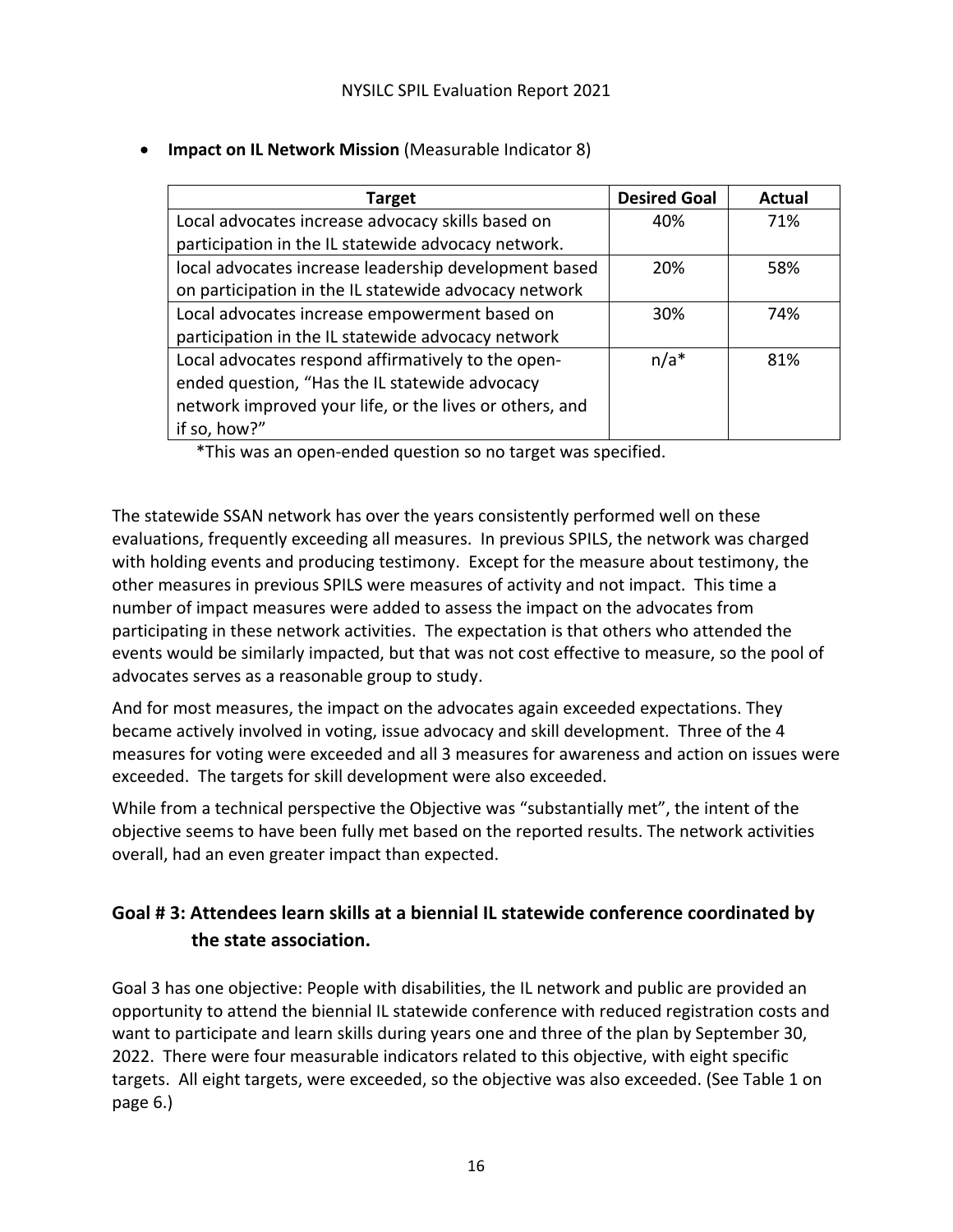The data below is based on responses to a survey distributed at the end of the conference. 98 individuals (24% of attendees) completed the survey. The percentages below reflect the percent of those responding to each question. (Most questions had 98 responses.)

• **Potential Audience** (Measurable Indicator 1)

| <b>Target</b>                                            | <b>Desired Goal</b> | Actual |
|----------------------------------------------------------|---------------------|--------|
| Number of individuals who attend and participate in      | 200                 | 414    |
| the biennial IL statewide conference (in-person or video |                     |        |
| conferenced)                                             |                     |        |

#### • **Overall Satisfaction** (Measurable Indicator 2)

| Target                                           | <b>Desired Goal</b> | Actual |
|--------------------------------------------------|---------------------|--------|
| % of conference attendees satisfied with overall | 83%                 | 94%    |
| experience at biennial IL statewide conference   |                     |        |

#### • **Skill Development** (Measurable Indicator 3)

| Target                                                 | <b>Desired Goal</b> | Actual |
|--------------------------------------------------------|---------------------|--------|
| Conference attendees learn or strengthen a skill based | 50%                 | 85%    |
| on participation at the event.                         |                     |        |
| Conference attendees intend to act back in their       | 15%                 | 63%    |
| community based on something learned at the event.     |                     |        |
| Conference attendees share a promising practice or     | 5%                  | 61%    |
| knowledge by presenting at the event.                  |                     |        |

• **Impact on IL Network Mission** (Measurable Indicator 4)

| Target                                                 | <b>Desired Goal</b> | <b>Actual</b> |
|--------------------------------------------------------|---------------------|---------------|
| Conference attendees increase advocacy skills based on | 25%                 | 82%           |
| participation at event.                                |                     |               |
| Conference attendees increase leadership development   | 25%                 | 74%           |
| based on participation at event.                       |                     |               |
| Conference attendees increase empowerment based        | 25%                 | 76%           |
| on participation at event.                             |                     |               |

The conference in past years was initially assessed by the number of participants attending. In later years a satisfaction survey was added and gradually this survey grew to where it is today, looking at the impact of the conference as much as the satisfaction. The conference exceeded all expectations, at least as reflected in the responses of the 98 attendees who completed the survey. At an in-person conference the response rate has been higher as people are asked to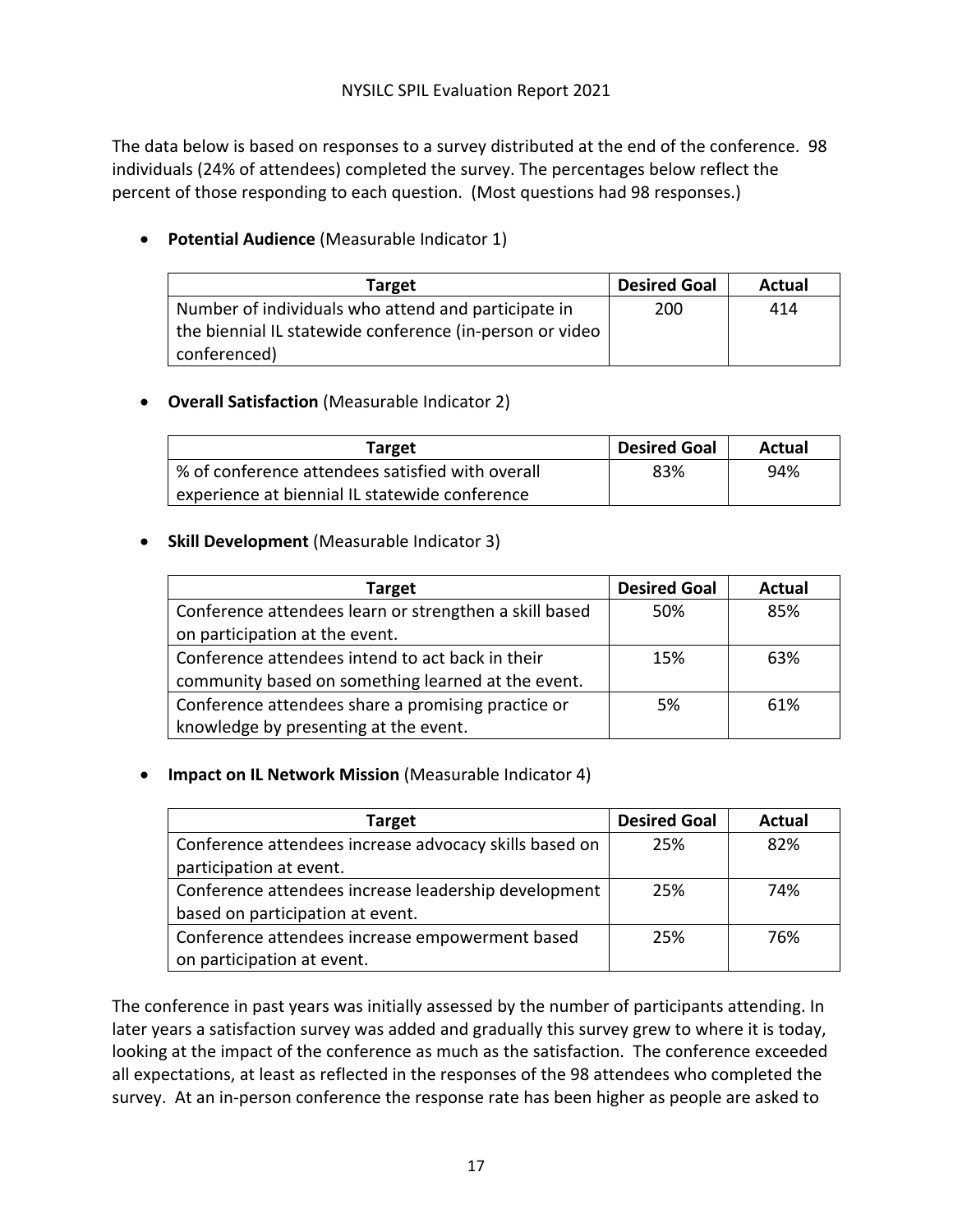complete the survey before they leave. With a video conference component, that becomes more difficult to manage. It would be interesting to know what percent of the in-person vs. video attendees completed the survey.

Another interesting question would be to assess the prior experience of the attendees. The assumption is that many attendees are very experienced in independent living issues and would show less impact than someone who is newer to the network. The fact that a large number of respondents indicated they learned leadership and advocacy skills and felt more empowered based on the conference might imply that the respondents were people newer to the network who had more to learn. The years of experience of the respondents might be an interesting question to add to the survey. If in fact more experienced participants were seeing this strong benefit that would speak even more highly of the impact of the conference.

The most impactful measure is the one showing an intent to take action back in their community: "Conference attendees intend to act back in their community based on something learned at the event." Since this is a high bar, the Council set the target at only 15% and over 60% indicated this intention. It would be very interesting to do a follow up survey of participants after 6 months to see how many of these intentions came to be implemented. While we would expect a fairly low number, any showing of translating intention to action would be a strong measure.

Another interesting result is "conference attendees share a promising practice or knowledge by presenting at the event." Only 5% were expected to respond this way, yet 61% said yes. That may mean that conference presenters were the ones who completed the survey, or that most attendees were also presenters. That would be an interesting question to explore in future conferences.

## Overall Summary

Overall, the SPIL had good overall results this year, one objective was exceeded, two were substantially met, and a fourth was partially met. The objective that was partially met was due to one of the projects being delayed and the targets being out of synch with the actual implementation timeline, not because no results were produced. So overall, the SPIL was substantially met.

The M&E Committee continued to add strength to the evaluation process by developing a series of surveys that were used to begin to measure the impact of the SPIL on individuals involved with the process. In previous years, most measures were measures of attendance or activity. In this new SPIL a large number of targets are looking at outcomes or results of these activities. Terms are better defined, and targets are becoming more realistic and meaningful, although there are still some that can use further refinement. (See Recommendations)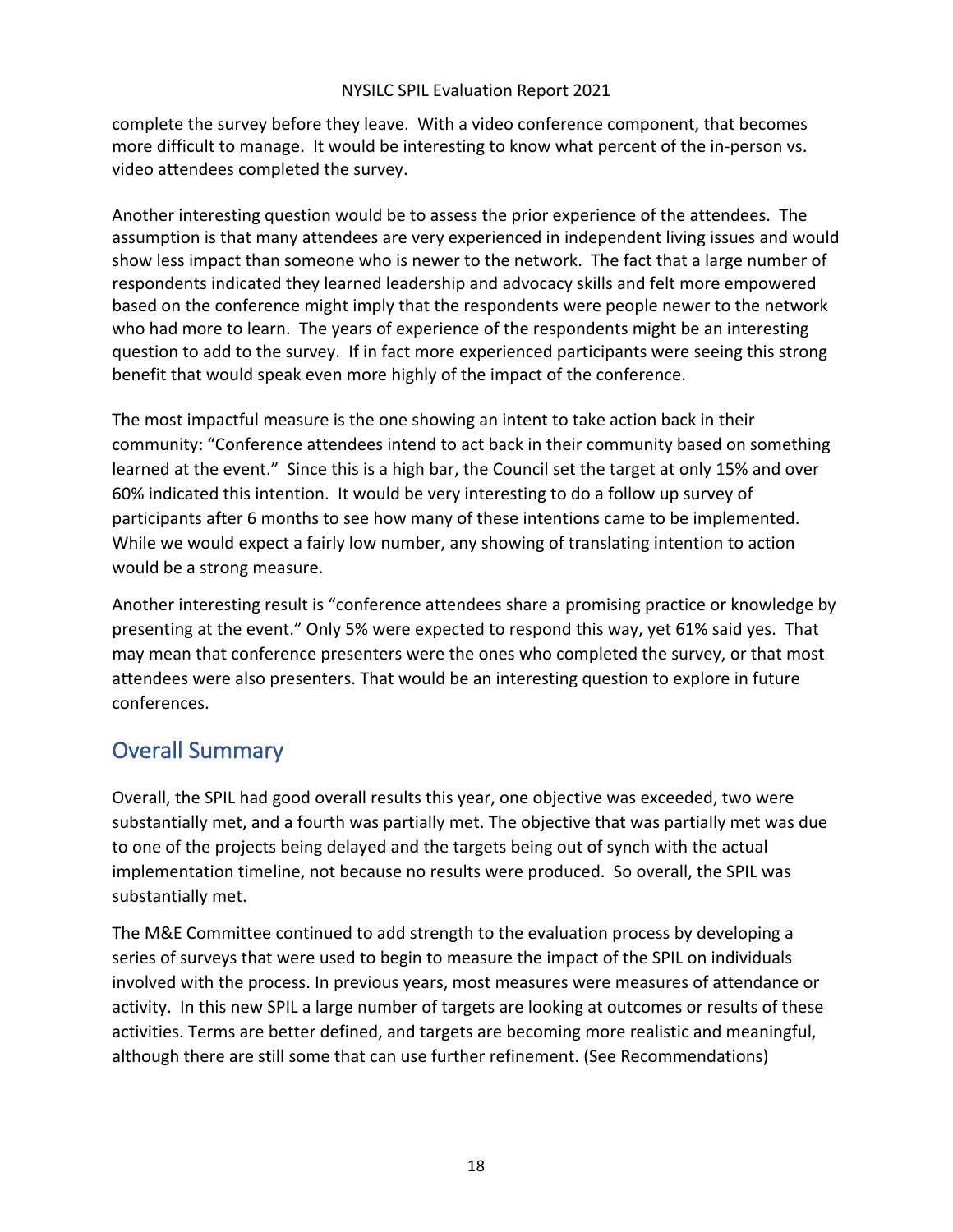A recommendation in last year's evaluation report was to set targets that help move the Council and the State forward in furtherance of the Council's mission. The mission is to *increase the advocacy skills, leadership development, and empowerment of people with disabilities.* These goals are repeated throughout the objectives and measurable targets, and to a great deal, they have been met in the past year. Respondents to many of the surveys reported gains in leadership skills and empowerment and a higher commitment to the mission of promoting Independent Living.

In past years, many of the targets related to the Council focused on operational outcomes – completing the required reports, completing a successful audit, etc. Early on this may have been needed, but the Council has been functioning very well administratively for many years and this is no longer needed and these have been appropriately dropped from the SPIL objectives.

## Recommendations

The above analysis of the results of each objective focuses on "summative" evaluation, or evaluation strictly of numerical results. "Formative" evaluation looks at using the data to inform and improve the operation of the projects. As noted in prior year evaluation reports, the Council has continued to improve its process, continuing to move from objectives that were more activity based (measuring numbers served, numbers of events) to those that are more impact or outcome based (how the situation overall improved or how people involved changed/learned).

Also, as noted in prior years, some targets in the old plan were overly specific and detailed and were changed in the new plan to focus more on outcomes rather than specific outputs or activities – they indicate how things might change as a result of the plan's efforts, not just what was done or what was produced.

The work of the M&E Committee has taken formative evaluation further as they review monitoring reports quarterly and have developed mechanisms to give feedback in real time to facilitate ever higher performance and outcomes.

#### **Specific Recommendations**

• **Continue to move from activity-based measures to outcome measures.** The Council has done an excellent job with this. The major area of focus now is to look at how the objectives are stated to be sure they state the specific change that is desired. A clear outcome objective could read: By XX (date), XX (target group), will demonstrate XX change. (generally, an increase or decrease from a baseline). While setting a base line may be impossible, showing at least a specific number of people who feel they met the outcome/results would be a more powerful outcome statement.

It is very challenging for a statewide organization that tries to promote real change at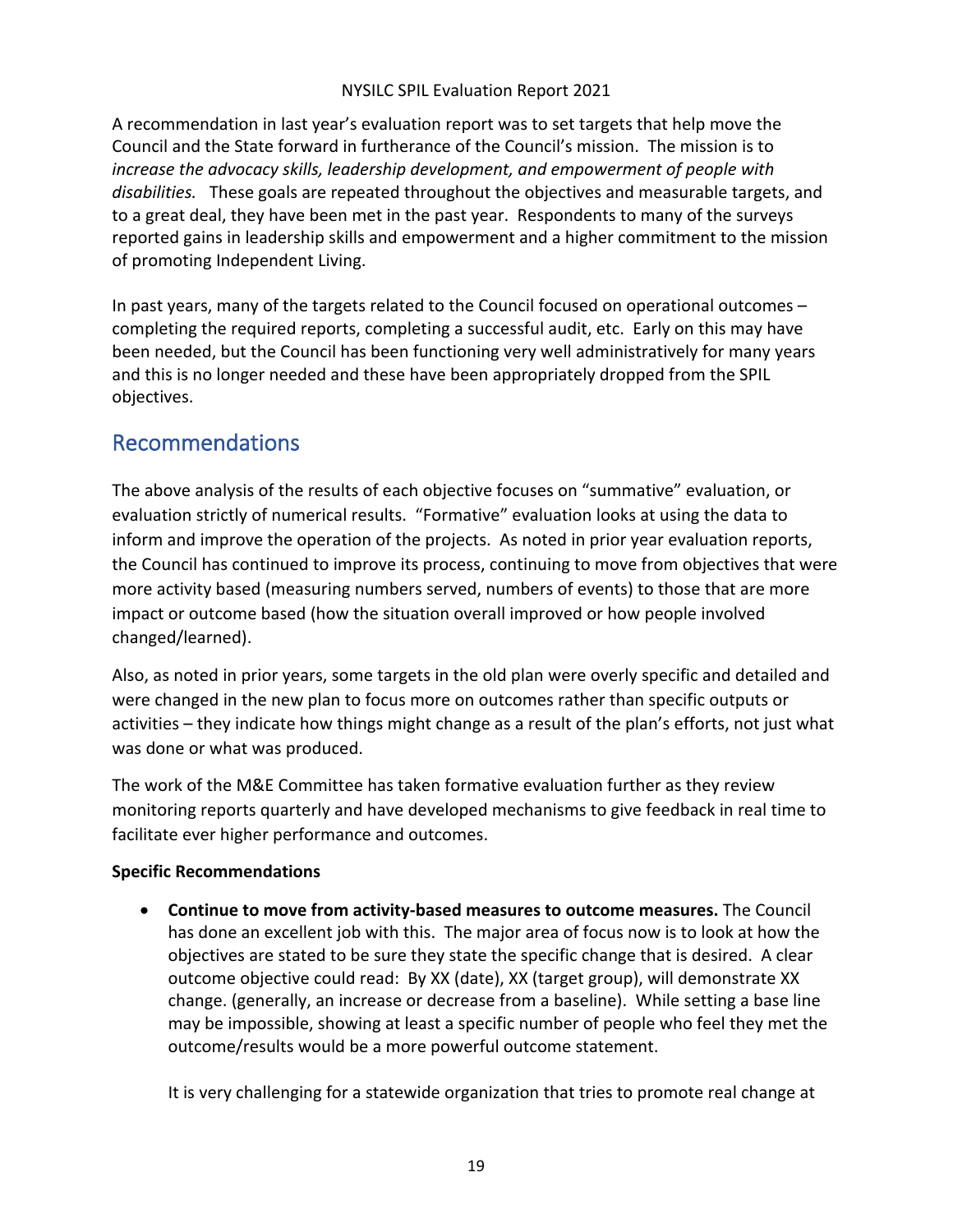both the state and local level to measure this change. The Council has made great strides in this area by adding in more surveys and other follow up data to try to measure the impact of the Council's / SPIL's initiatives. This data can provide a baseline for future SPILS.

• **Focus of objectives:** From initially having no objectives, to in an earlier SPIL having 14 objectives, the newest SPIL has 4 objectives. While there is benefit in being more focused, some of the measures under each objective didn't exactly fit and having one or two more objectives might have been better.

Additionally, some of the current objectives focus on people "wanting" a certain change and a better statement would be that the change happens.

• **Number of targets** and requiring that all targets are fully met for the objective to be met. This SPIL has 57 targets which is an excessive number for 4 objectives. The targets continue to be narrowly set making it difficult to fully meet an objective if one target is not fully met.

A way to address this would be to say for example, one target for the youth scholarship program could be to have participants learn skills and/or feel more empowered as a result of their experience. The survey can then still ask the individual questions about learning leadership and advocacy skills and about feelings of increased empowerment, but any one of these would be a valuable outcome and would show a positive impact of the program. As it now reads, these are 3 separate targets and to be successful, all 3 must be fully met. By combining similar targets and using "and/or" the Council will reduce the excessive number of targets and create more reasonable, and equally valuable performance measures.

• **Make adjustments when needed.** Developing a SPIL is a very large and challenging undertaking. It involved forecasting the future and anticipating how contracts will be written that the Council doesn't directly control. There can be significant shifts from the best guess that the SPIL represents to what really happens. While the SPIL and subsequent contracts can't be easily amended, the M&E Committee can note where things need to be adjusted and include this in their monitoring and evaluation assessments, so this final report can more accurately represent what happened.

The database project is an on-going example of a project makes progress some years, but is behind schedule, so much of the progress reflects earlier year's targets. As a result, this report shows "no progress" has been made since none of the current targets were met. But in fact real progress had been made but in other areas

• **Take enough time to craft the SPIL evaluation plan.** This time around an additional year extension was given so the M&E Committee had enough time to interface with other committees and develop a sound outcome-oriented evaluation plan. In future cycles,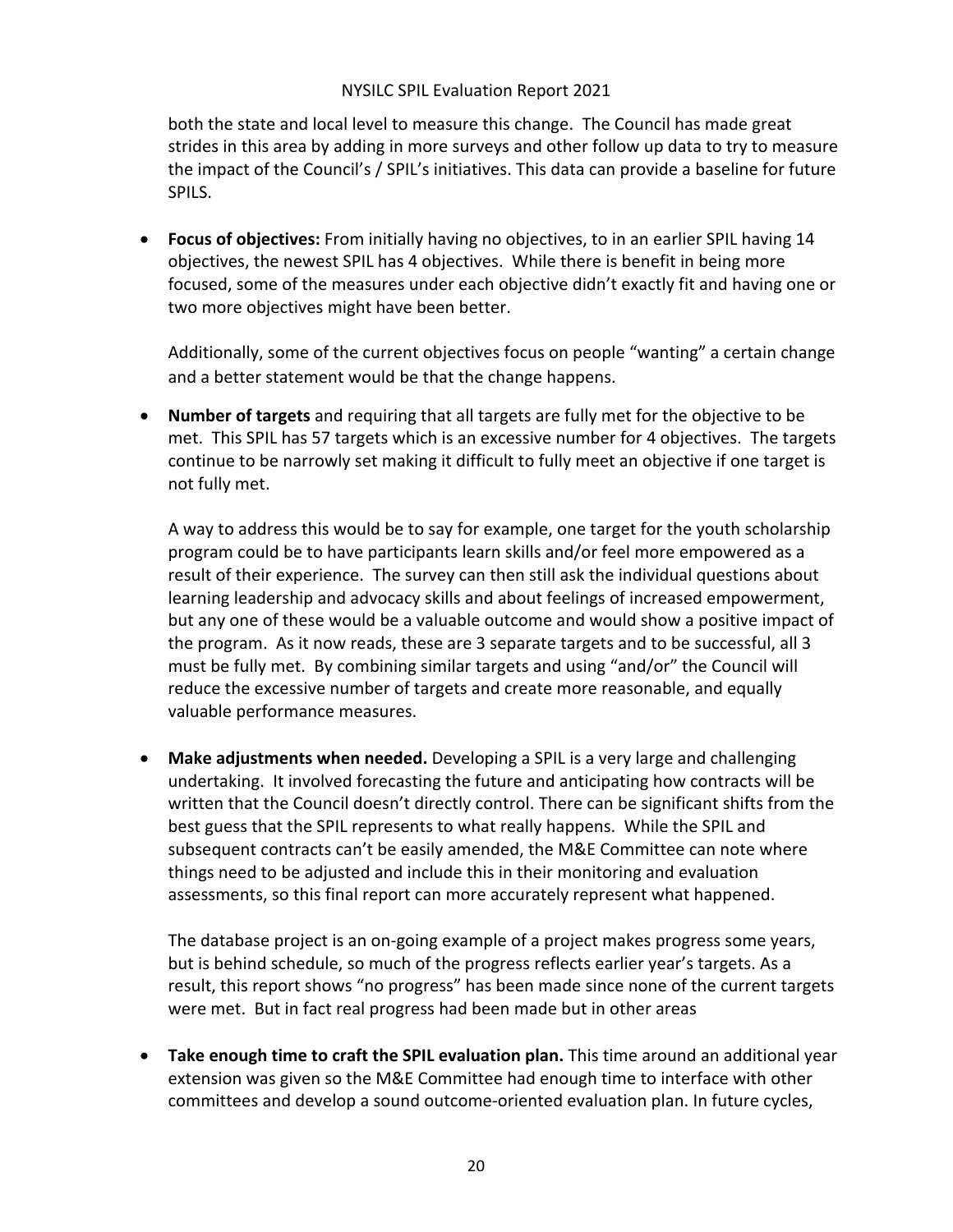this extra year won't be there, so a more intentional process has to be in place to ensure there is time for this. The SPIL process rightly focuses primarily on how resources should be allocated. The time for writing the actual objectives and performance targets is at the end when there is often little time for reflection and revision. Engaging the evaluation consultant in the drafting of the final objectives and targets could help make them more focused.

- **Set realistic targets based on past experiences.** In some cases, targets have been consistently exceeded and have not been adjusted up. Similarly, some frequently fall short and should be adjusted to a more realistic level.
- **Continue to ask "why" as part of evaluation.** The Council's evaluation process focuses more on assessing "yes" or "no," was the objective met or not – the summative evaluation. It can be helpful to also look at "why" an objective was met, exceeded, or fell short – the formative evaluation. The M&E committee has begun reviewing this as part of their deliberations, which is another benefit of having a dedicated M & E committee. It would be helpful to document these discussions so they can be referenced in this report.
- **Evaluate the evaluation process.** In the beginning of this process, a number of years ago, the Executive Committee was tasked with evaluating the evaluation process overall and the work of the evaluation consultant. That has not been done for a while. This is now the responsibility of the Monitoring and Evaluation Committee, who reviews and recommends the final draft of the SPIL Evaluation report to the full Council. The Committee has made great progress on refining the evaluation process and making it more outcome oriented. This year may be a good time for the Committee to consider evaluating the evaluation process.
- **Deepen the review and analysis of the Youth Scholarship program** to determine what needs to be done to increase youth engagement and to ensure a better outcome for the process. As noted earlier, only two youth participated in the program and one had very little positive to report and the other had a mixed report. This may have been due to Covid, but the program has not had great outcomes in the past in terms of numbers involved or in terms of final outcome of active engagement in the community. This is a great idea and ties in well with the Council's mission and with some additional analysis could become a more robust program.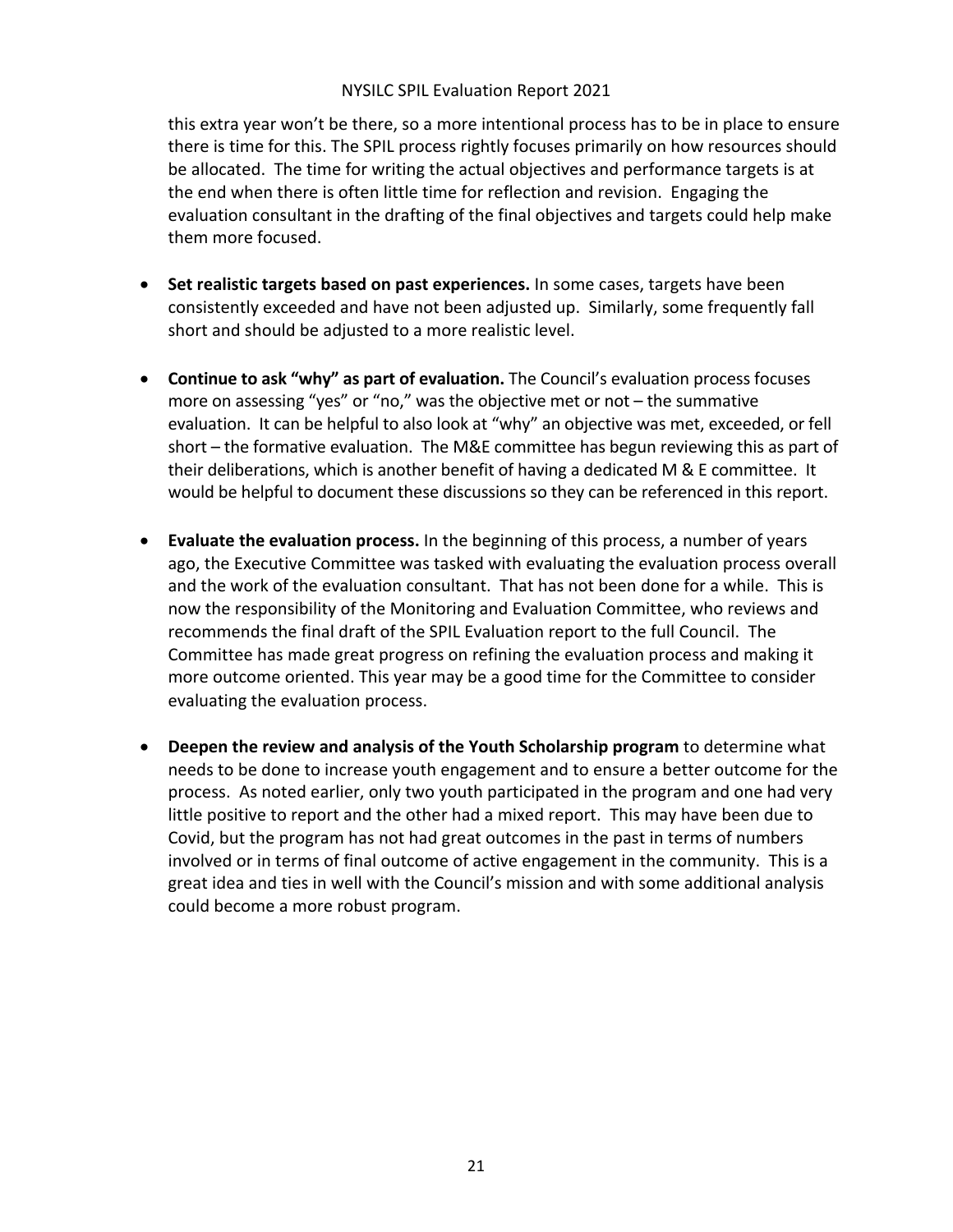## APPENDICES:

#### **Appendix 1: Listing of indicators from the SPIL, edited to focus on year 1 only**

#### **2021-2023 SPIL: Section 1: Goals, Objectives and Activities**

#### *Mission:*

*Mission of the Independent Living Network and the SPIL.*

The mission of the New York IL network, and the 3-year SPIL for 2021-2023, is to increase the advocacy skills, leadership development, and empowerment of people with disabilities.

#### *Goals:*

*Goals of the IL Network for the three-year period of the plan.*

The NY SPIL contains three goals to achieve intermediate progress toward the mission:

- Goal # 1: The SILC successfully implements the SPIL and its other duties.
- Goal # 2: People with disabilities engage and acquire skills in a statewide CIL advocacy network (SSAN) supported at local sites.
- Goal # 3: Attendees learn skills at a biennial IL statewide conference coordinated by the state association.

#### **Goal # 1:**

- Objective A: Council members are provided opportunities to be active members of the SILC and want to be involved and engaged each year through September 30, 2023.
- Objective B: People with disabilities, the IL network and public are provided opportunities to participate in SILC programs and want to be involved to gain skills and raise awareness each year through September 30, 2023.

#### **Goal # 2:**

#### Statewide IL advocacy network

The local SSAN sites will focus on the recruitment of individuals and connections with organizations within each community to promote public education and grass roots activities impacting people with disabilities.

Ultimate goal is to maximize the leadership development, advocacy, and empowerment of the network's participants. The IL advocacy network is supportive of the remaining aspects of the purpose of the Act.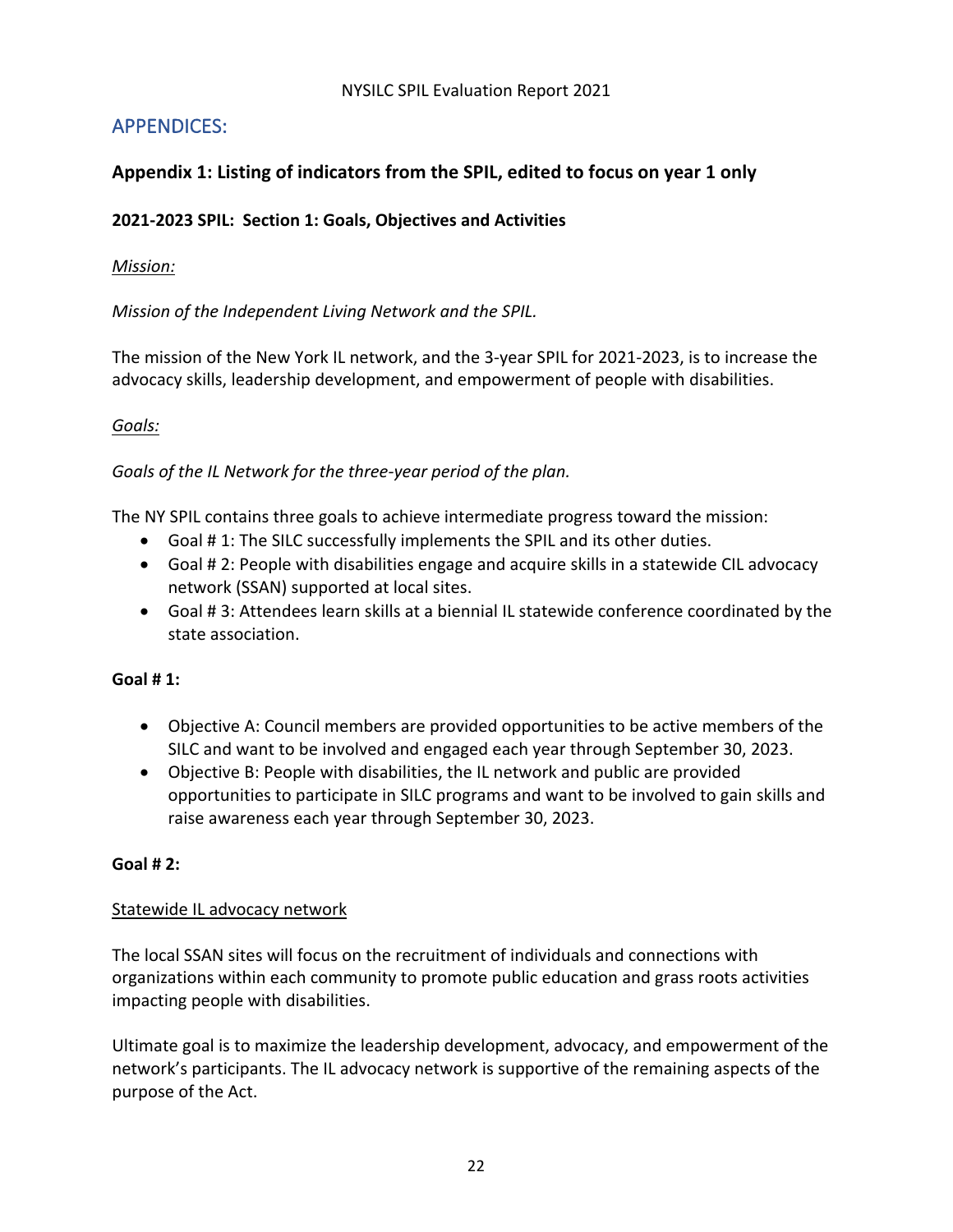■ Objective: A statewide coordinator directs the IL advocacy network (SSAN) to ensure that twelve local sites provide opportunity for people with disabilities to participate and gain skills each year through September 30, 2023.

#### **Goal # 3:**

#### Biennial IL statewide conference

The biennial IL statewide conference provides the network with training and technical assistance regarding the most current issues facing IL and people with disabilities, along with opportunities to network, generate ideas, learn best practices, and promote the IL philosophy.

The ultimate goal is to maximize the leadership development, advocacy, and empowerment of conference attendees.

§ Objective A: People with disabilities, the IL network and public are provided an opportunity to attend the biennial IL statewide conference with reduced registration costs and want to participate and learn skills during years one and three of the plan by September 30, 2022.

#### **2021 SPIL: Section 1: Objectives and Measurable Indicators/Targets for Year 1**

#### **Goal # 1:**

- Objective A: Council members are provided opportunities to be active members of the SILC and want to be involved and engaged each year through September 30, 2023.
	- o Geographic scope: Statewide.
	- o Measurable Indicators:
		- Measurable Indicator 1: Potential Audience:
			- o At least 27 council members participate on the SILC each year.
			- o Documented by council member list. A subset will examine the performance of members who have disabilities.
		- Measurable Indicator 2: Active participation:
			- $\circ$  60% council members are active participants based on council meeting and committee criteria.
				- Documented by members 75% annual attendance at full council meetings and joining and being active on at least one committee during their first 3 year term and at least two committees during their second 3-year term. Also documented by survey response.
		- Measurable Indicator 3: Leadership:
			- o 20% council members with emerging experience grow into leadership positions on the SILC by becoming committee chairs or officers.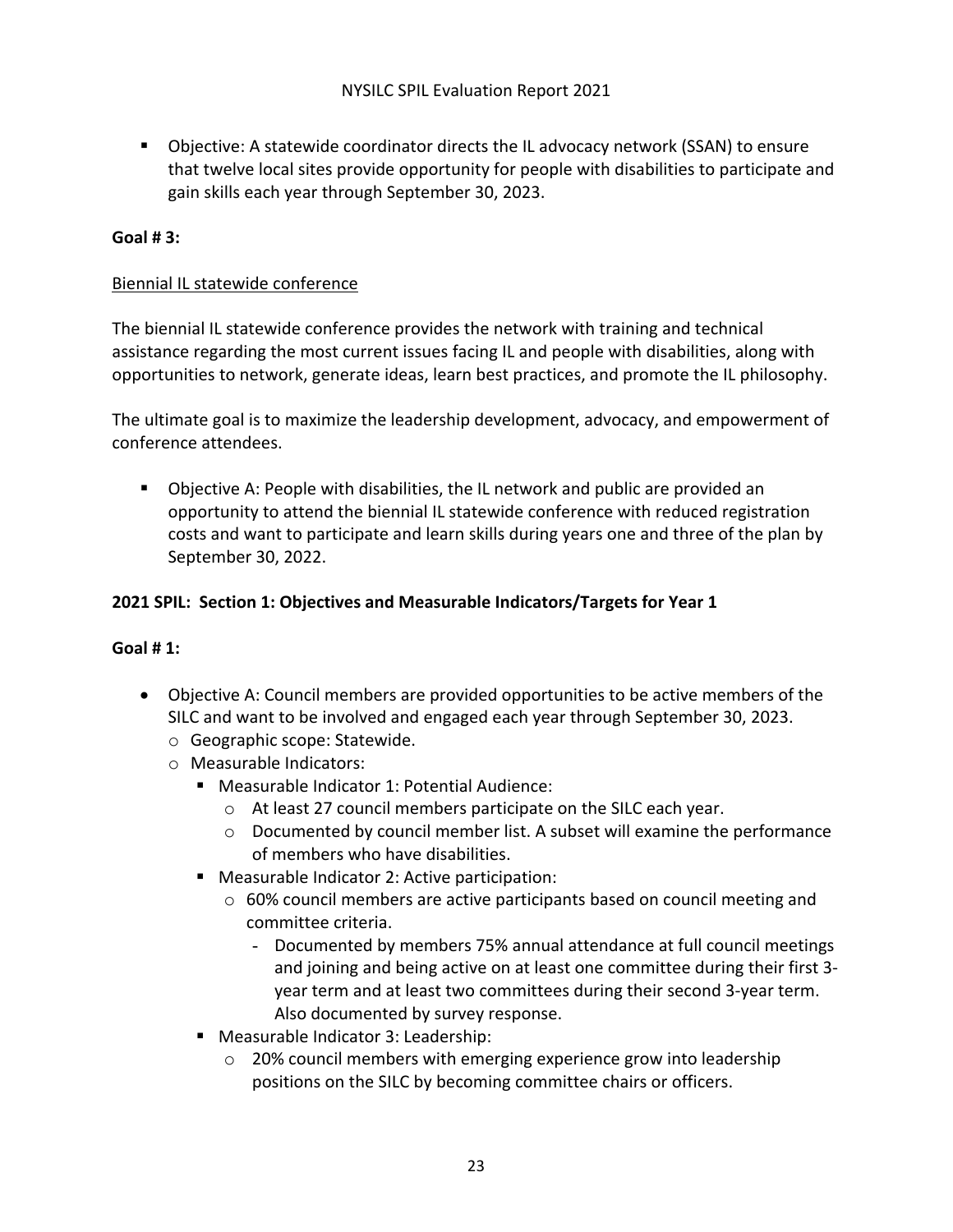- $\circ$  Documented by comparison of committee and council lists each year. Also documented by survey response.
- § Measurable Indicator 4: Planning:
	- $\circ$  Recruitment Committee work with members to decrease the current 80% white/Caucasian representation to 65%.
		- Documented by council member lists/change on an annual basis over 3 year period. Also documented by survey response.
	- $\circ$  40% council members on the Monitoring and Evaluation Committee work with members to meet with local representatives of community foundations and colleges to obtain feedback to design a method of public input into its monitoring and evaluation process.
		- Documented by work of committee/minutes. Also documented by survey response.
	- o 50% council members on the Executive Committee work with council members to complete 3 of 5 items identified in NYSILCs Short-term Strategic Plan for 2021-2024.
		- Documented by work of committee/council/minutes/plan. Also documented by survey response.
- § Measurable Indicator 5: Development:
	- o Members of the Development Committee and staff work with a vendor to develop at least 3 media articles each year to promote and raise awareness of the Hall of Fame (HOF) event.
		- Documented by articles posted on New York State Independent Living Council (NYSILC) website, distributed on social media platforms.
	- o 100% council members support development with an annual gift/donation.
		- Documented by event/donation lists to council members. Also documented by survey response.
	- o 75% council members support development by attending the HOF event.
		- Documented by event attendance list to council members. Also documented by survey response.
	- o 40% council members support development by volunteering at the HOF event. Also documented by survey response.
		- Documented by comparing event volunteer and council member lists.
	- $\circ$  35% council members support development by providing gift basket/silent auction donations.
		- Documented by comparing event donor to council members lists. Also documented by survey response.
	- o 30% council members support development by asking for sponsorships, advertisements, or donations for the HOF event.
		- Documented by donor list "comments" tracking "asks" to council members. Also documented by survey response.
	- o 30% council members support development as Honorary Committee members of the HOF event.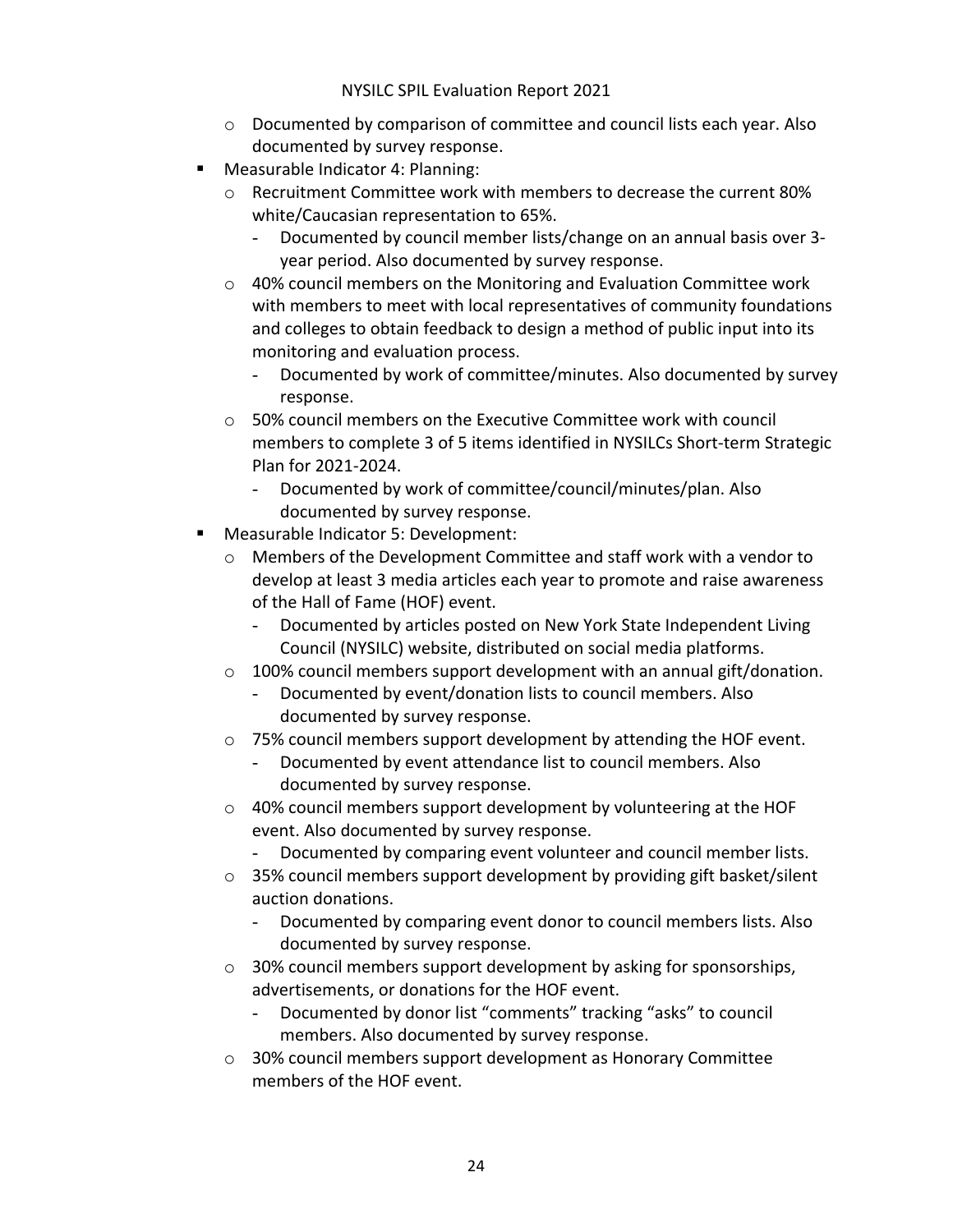- Documented by comparing Honorary Committee to council member lists. Also documented by survey response.
- § Measurable Indicator 6: Engagement:
	- $\circ$  50% council members learn or strengthen their knowledge, awareness or skills during SILC business and functions.
		- Documented through survey response.
	- $\circ$  75% council members contribute their skills and knowledge to enhance or improve SILC business and functions.
		- Documented through survey response.
- Measurable Indicator 7: Impact on IL Network Mission:
	- o 25% council members increase advocacy skills as a participant of SILC business and functions.
		- Documented through survey response.
	- $\circ$  35% council members increase leadership development as a participant of SILC business and functions.
		- Documented through survey response.
	- o 30% council members increase empowerment as a participant of SILC business and functions.
		- Documented through survey response. See notes for definition of empowerment.
- o Necessary Activities:
	- Create survey for members of council to address measurable indicators (November).
	- Send survey out each year and tabulate results for annual PPR and SPIL evaluation (November/January).
	- Develop training program/offer once a year during a council meeting to refresh skills about operation of council meetings, expectations of members, growth/leadership opportunities (November).
	- Member-at-large checks in with chairs of committees to verify members attending, engaged and addressing committee business (November/April).
	- Update new member orientation packet each year/provide annual orientation to new council members (February/March).
	- Connect each new member with a senior member/mentor (March).
	- Committee chairs mentor their successors.
	- Make appointees aware of council expectations during recruitment process (July/August).
	- Conduct regular business and functions of council and encourage engaged members and participation.
	- Diverse members of the SILC join the Recruitment Committee.
	- Recruitment Committee prioritize diverse members recommended for appointment to the council during the annual cycle (May-September).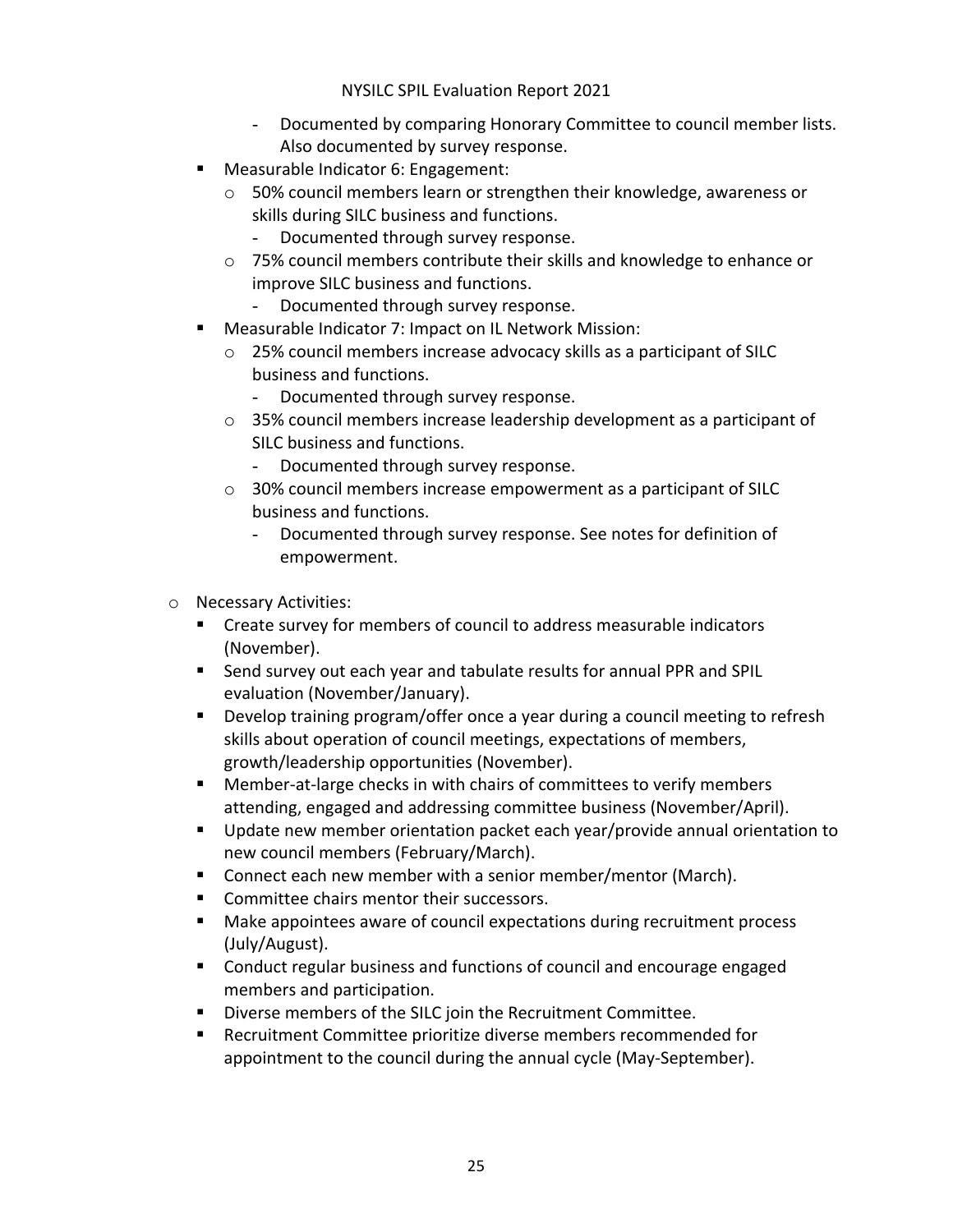- Monitoring and Evaluation Committee meet with representatives of local community foundations and colleges to obtain feedback about how to design a method of public input into its current process.
- Executive Committee and council members work to complete 3 of 5 items identified in the SILC's Short-term Strategic Plan for 2021-2024.
- Method to address completion of short-term strategic plan steps addressed (identify one item as an agenda topic for monthly Executive Committee meetings, reported out at full council meetings).
- SILC members receive information/appeals about annual gifts/donations via messaging, at meetings, and from peers.
- SILC members encouraged to pay and attend the HOF event, which is the evening before a council meeting. In-kind support is provided by sponsors for those who do not have funds.
- SILC members encouraged by the Development Committee and staff to volunteer in various capacities while attending the HOF event.
- SILC members encouraged to donate or find a donor of a gift basket or silent auction item for the HOF event.
- SILC members encouraged to become or ask someone to become an Honorary Committee member of the HOF event.
- **EXTENDED SILC members encouraged to provide or seek sponsorships, advertisements, and** donations for the HOF event.
- o Notes:
	- For measurable indicators related to surveys, targets expressed in a percentage represent those who respond to the survey. A response rate will be indicated. Surveying samples of the target audience is a valid measure.
	- In the development of each survey instrument for this SPIL, they will have consistent elements: an introduction about the SILC, partners and SPIL, the importance to respond to survey and provide demographic information, including a deeper question about participation from members of known unserved/underserved communities. Contact information/assistance. The survey will go out in early September with a deadline by the end of the month.
	- Empowerment is defined as, "The process of becoming stronger and more confident, especially in controlling one's life and claiming one's rights."
- Objective B: People with disabilities, the IL network and public are provided opportunities to participate in SILC programs and want to be involved to gain skills and raise awareness each year through September 30, 2023.
	- o Geographic scope: Statewide.
	- o Measurable Indicators:
		- § Measurable Indicator 1: Potential Audience:
			- $\circ$  At least 156 individuals participate in SILC programs each year: 5 young adult scholarship recipients, 110 HOF attendees, and 41 CIL data interface staff.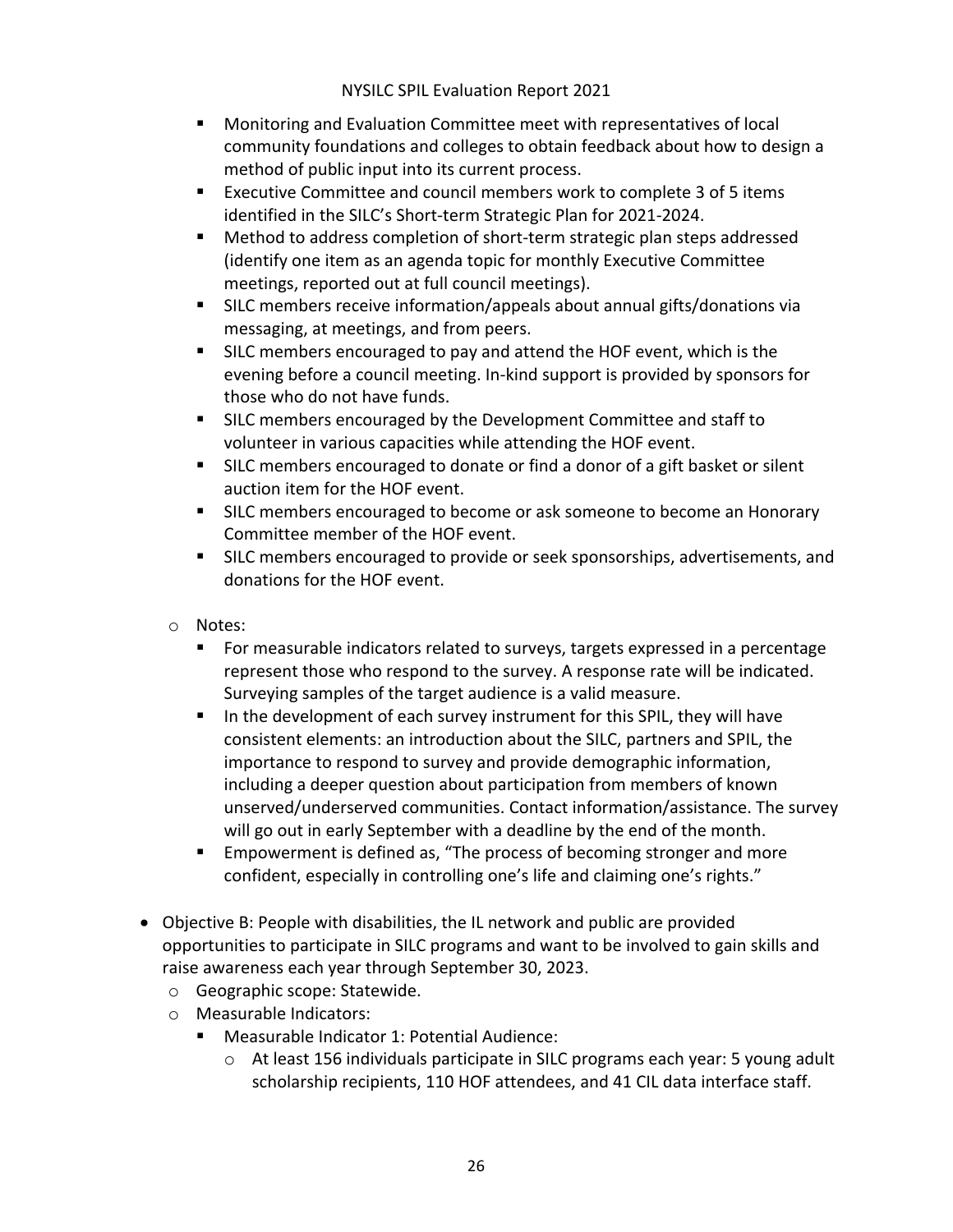- Documented by lists from the various programs. A subset will examine the performance of participants who have disabilities.
- Measurable Indicator 2: Young Adult Scholarships:
	- $\circ$  90% young adult scholarship recipients engage in community presentations related to disability issues enhanced by participation in sponsored event.
		- Documented through survey response.
	- o 50% young adult scholarship recipients promote disability issues in the media and social platforms motivated by participation in sponsored event. - Documented through survey response.
	- $\circ$  50% young adult scholarship recipients learn or strengthen a new skill based on participation in sponsored event.
		- Documented through survey response.
	- o 20% young adult scholarship recipients develop a promising practice or enhance operations of an organization based on participation in sponsored event.
		- Documented through survey response.
	- o 30% young adult scholarship recipients increase advocacy skills based on participation in sponsored event.
		- Documented through survey response.
	- o 50% young adult scholarship recipients increase leadership development based on participation in sponsored event.
		- Documented through survey response.
	- o 40% young adult scholarship recipients increase empowerment based on participation in sponsored event.
		- Documented through survey response. See notes for definition of empowerment.
- Measurable Indicator 3: NYS Disability Rights Hall of Fame (HOF):
	- $\circ$  30% Attendees of the HOF event are motivated to increase their advocacy efforts as a participant of the ceremony.
		- Documented through survey response.
	- $\circ$  25% Attendees of the HOF event are motivated to increase their leadership roles as a participant of the ceremony.
		- Documented through survey response.
	- o 30% Attendees of the HOF event feel increased empowerment as a participant of the ceremony.
		- Documented through survey response. See notes for definition of empowerment.
- Measurable Indicator 4: NYS Data Interface Project:
	- o 85% CIL staff upload six-month and yearend reports on time.
		- Documented through a comparison of actual results and survey response.
	- o 75% CIL staff indicate NYS data interface program easy to use.
		- Documented through survey response.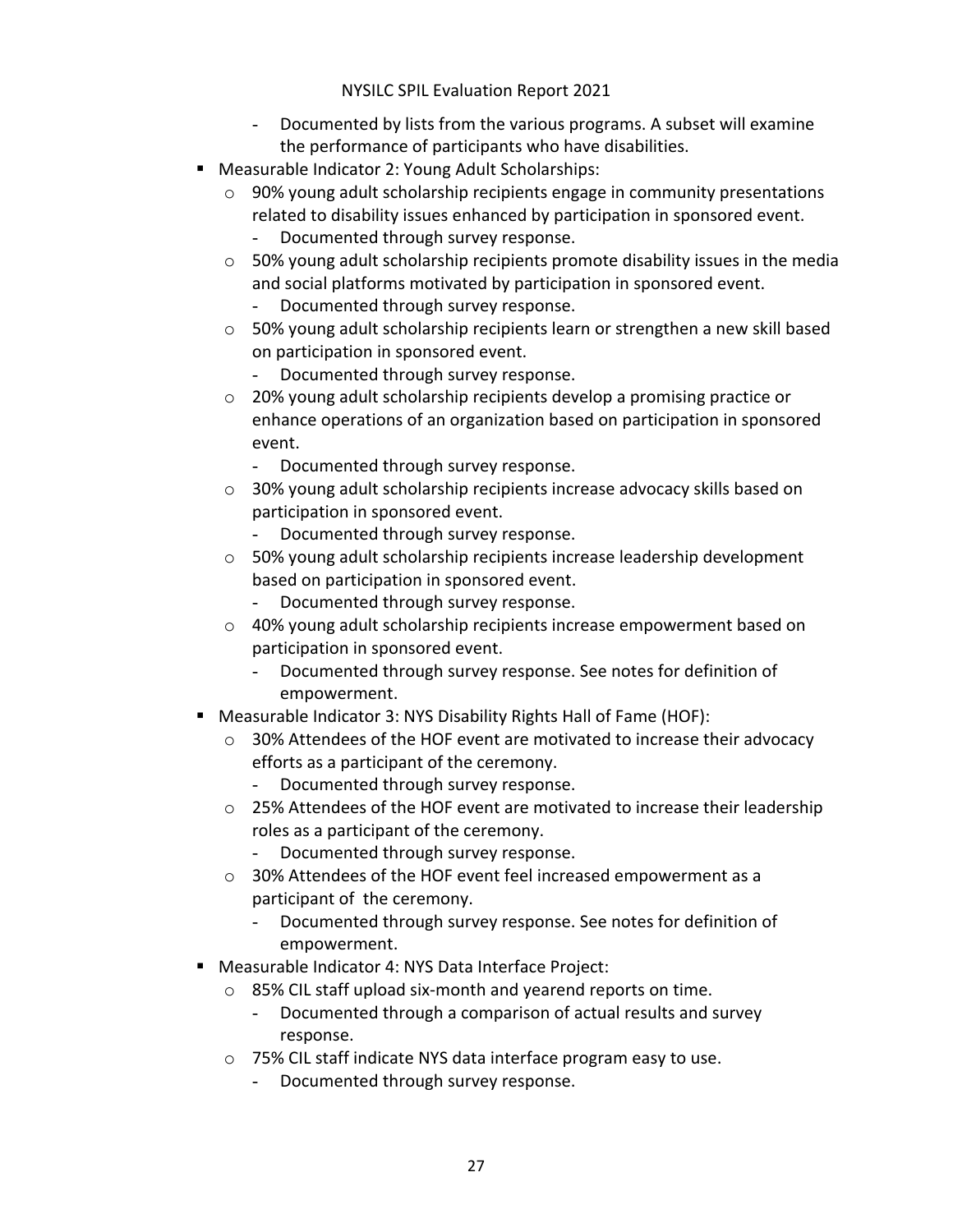- o 30% CIL staff indicate data/information from NYS data interface used in media/presentation/infographic.
	- Documented through survey response.
- $\circ$  20% CIL staff indicate that data/information from NYS data interface used in funding proposal.
	- Documented through survey response.
- $\circ$  5% CIL staff indicate that data/information from NYS data interface used in a successfully funded proposal.
	- Documented through survey response.
- o Necessary Activities:
	- Young Adult Scholarships:
		- $\circ$  Modify survey for young adult scholarship recipients to address measurable indicators (November).
		- o Send survey out each year and tabulate results for annual PPR and SPIL evaluations (November/January).
		- o Promote scholarships on a monthly basis in Constant Contact and social media platforms.
		- o Encourage new young adult members to join the SILC Youth Leadership Subcommittee.
		- o Youth Leadership Subcommittee review and consider scholarship applications based on the availability of funds (first come/first serve/need basis).
		- $\circ$  Update scholarship webpage with current news/information and media shared by recipients.
	- § NYS Disability Rights Hall of Fame (HOF):
		- o Create survey for participants of HOF event (November).
		- o Send survey out each year and tabulate results for annual PPR and SPIL evaluations (November/January).
		- o Address entire HOF process: call for nominations, applications, selection committee, selection of annual inductees (October-January).
		- o Address HOF promotional needs: make changes to webpages (including payment options) and create messaging in Constant Contact and social media platforms on a scheduled basis (October-May).
		- o Create and update materials to support HOF (honorary committee memberships, annual inductee announcement, save the date, event support package (sponsorships, advertisements, donations, ticket sales, gift baskets) (November-April).
		- $\circ$  Connect with inductees and or their families to confirm bios and photos for program and website (January-February).
		- o Order awards for inductees (February).
		- o Work with vendor and volunteers on logistics of HOF event to honor inductees (May).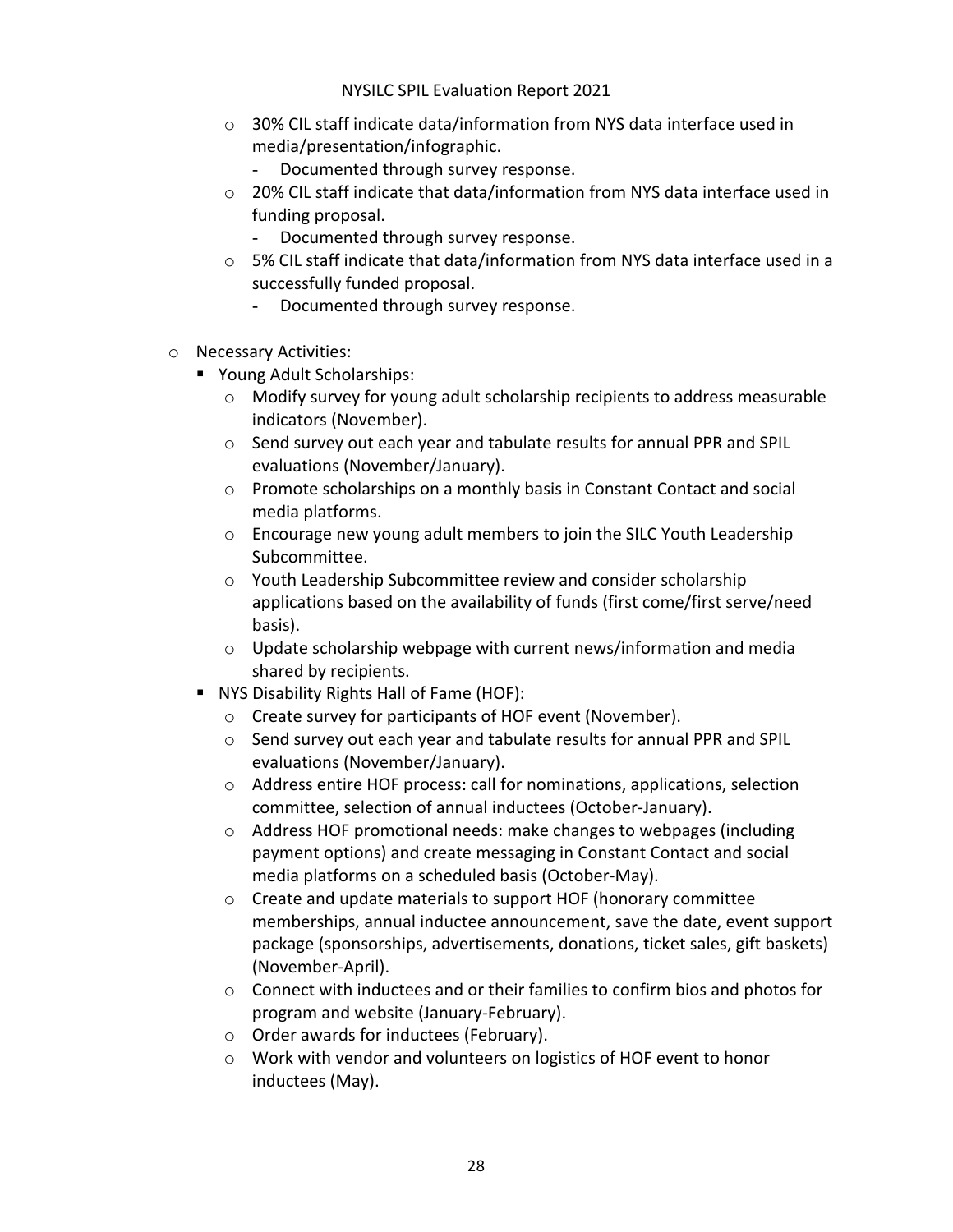- o Work with Development Committee to plan and deliver logistics for HOF awards/event (July-June).
- NYS Data Interface Project:
	- $\circ$  Create survey for CIL staff/participants of data interface project (November).
	- o Send survey out each year and tabulate results for annual PPR and SPIL evaluations (November/January).
	- o SILC creates annual report based on collective data of IL network/posts and distributes results (January).
	- $\circ$  SILC provides training on how to utilize data interface on an annual basis for new CIL staff (September/March).
	- $\circ$  Online training materials for data interface reviewed/updated on an annual basis (January).
	- $\circ$  SILC responds to data interface technical assistance requests from CIL staff.
	- o SILC connects with web developer when necessary to address identified issues.
- o Notes:
	- For measurable indicators related to surveys, targets expressed in a percentage represent those who respond to the survey. A response rate will be indicated. Surveying samples of the target audience is a valid measure.
	- In the development of each survey instrument for this SPIL, they will have consistent elements: an introduction about the SILC, partners and SPIL, the importance to respond to survey and provide demographic information, including a deeper question about participation from members of known unserved/underserved communities. Contact information/assistance. The survey will go out in early September with a deadline by the end of the month.
	- Empowerment is defined as, "The process of becoming stronger and more confident, especially in controlling one's life and claiming one's rights."
- o Other Criteria:
	- Eligible Applicants: NYSILC/sole source contract/non-competitive.
- o Lead organization: SILC.
- o Key partner(s): DSE, Federal CIL network, IL network partners.
- o Resources needed: \$1,319,218 3-year total (\$438,831, Yr.1, \$441,143 Yr.2, \$439,244 Yr.3). Refer to Attachment I (A) & (C).
- o Funding sources: Title VII, Part B.

#### **Goal # 2:**

#### Statewide IL advocacy network

The local SSAN sites will focus on the recruitment of individuals and connections with organizations within each community to promote public education and grass roots activities impacting people with disabilities.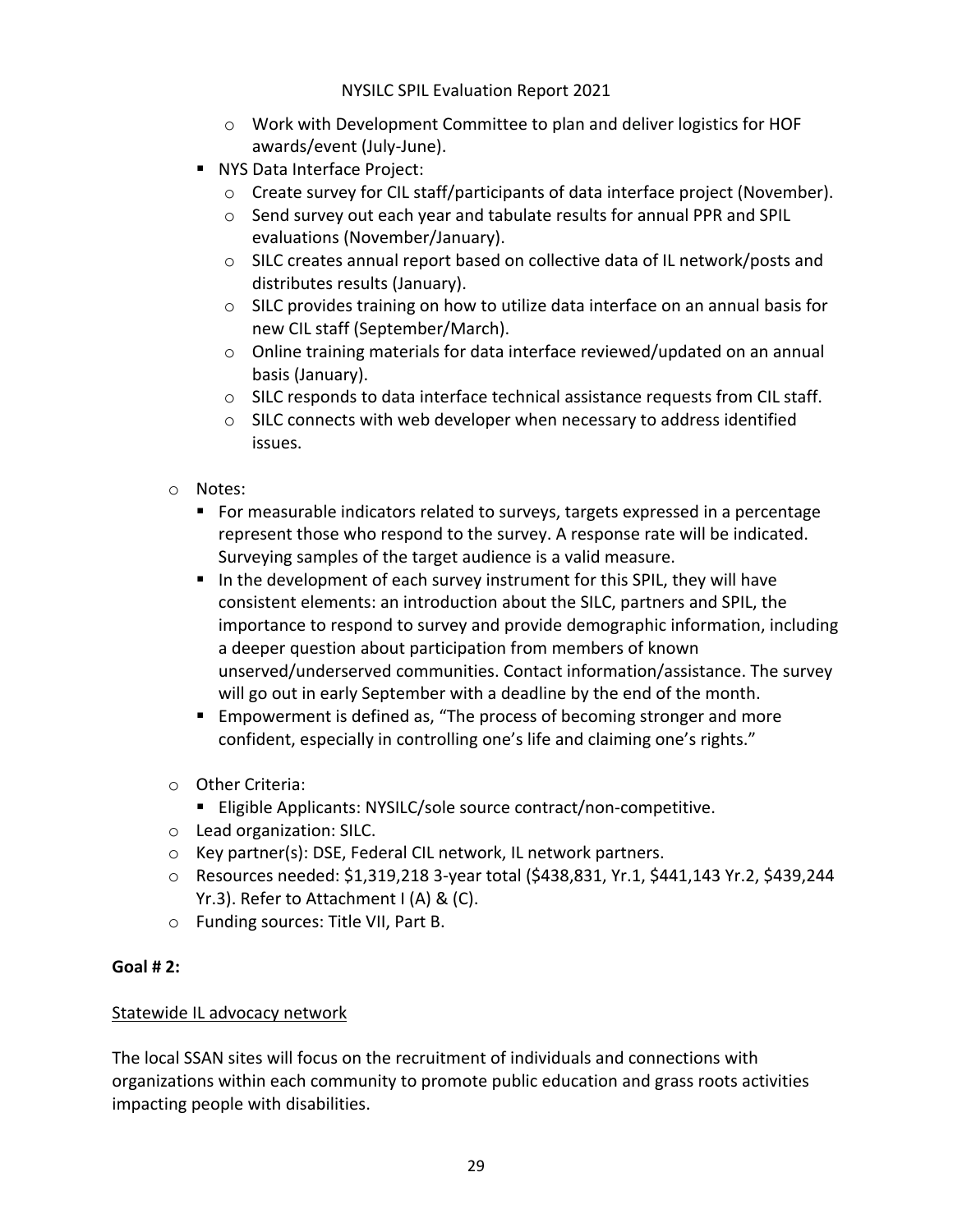Ultimate goal is to maximize the leadership development, advocacy, and empowerment of the network's participants. The IL advocacy network is supportive of the remaining aspects of the purpose of the Act.

- Objective A: A statewide coordinator directs the IL advocacy network (SSAN) to ensure that twelve local sites provide opportunity for people with disabilities to participate and gain skills each year through September 30, 2023.
	- o Geographic scope: Statewide.
	- o Measurable Indicators:
		- Measurable Indicator 1: Potential Audience/Recruitment:
			- o At least 240 new individuals join and participate in the IL advocacy network as "SSAN advocates" each year at the local level.
				- Documented by lists kept and maintained by each local SSAN site and reported to the statewide coordinator. A subset will examine the performance of participants who have disabilities.
				- 20 new individuals join each year per local SSAN site. No more than a 25% attrition rate from prior year.
			- $\circ$  At least 60 organizational partnerships made each year by SSAN local sites to promote recruitment and participation in local events and educational efforts.
				- o Documented by lists kept and maintained by each local SSAN site and reported to the statewide coordinator. At least 5 new organizational partners each year per local site.
		- Measurable Indicator 2: Public education activities:
			- $\circ$  At least 144 public education activities provided each year by SSAN local sites to encourage education and participation in media/events/issues.
				- o Documented by activity reported to the statewide coordinator. At least 12 new public education activities each year per local SSAN site.
		- Measurable Indicator 3: Local grass roots activities:
			- o At least 72 grass roots activities provided each year by SSAN local sites to encourage education/participation/collaboration.
				- o Documented by activity reported to the statewide coordinator. At least 6 new grassroots activities each year per local site. For each activity, collaboration with at least 2 partners and participation with at least 5 people with disabilities from each local site.
		- Measurable Indicator 4: Oral/written testimony:
			- $\circ$  At least 72 oral or written public testimonies by SSAN local sites in response to documented request.
				- $\circ$  Documented by activity reported to the statewide coordinator. At least 6 new oral or written testimonies each year per local site.
		- Measurable Indicator 5: Voting:
			- $\circ$  10% newly recruited SSAN advocates achieve a first-time voting milestone: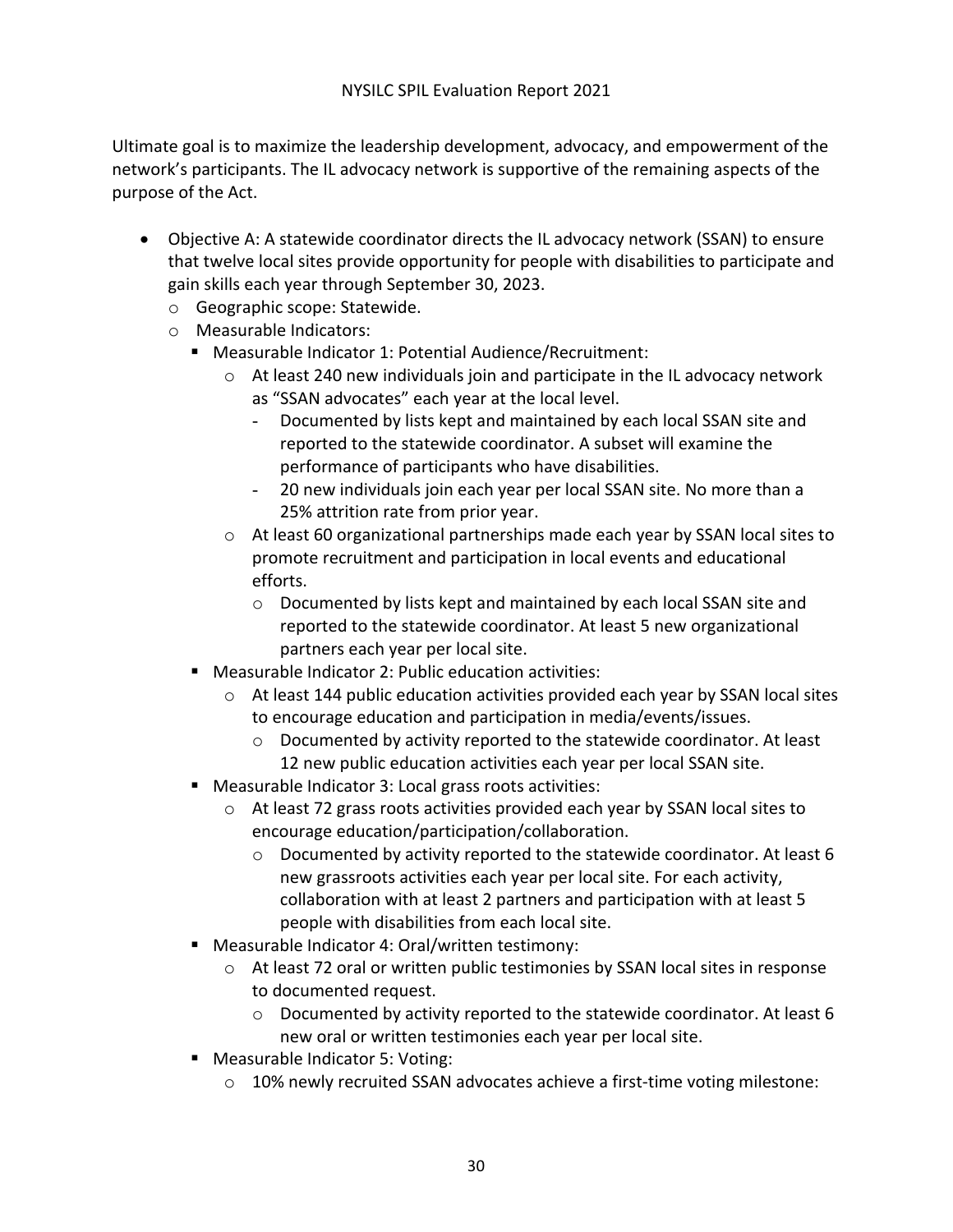- o Documented through survey response. First-time voting milestones include: Registered to vote for the first time, registered with a party/able to vote in primary, participated in early voting, voted in person for first time.
- o 65% SSAN advocates vote privately and independently.
	- o Documented through survey response.
- o 30% SSAN advocates engage in voter registration/education campaigns:
	- o Documented through survey response. Voter registration/education campaigns include: Turnout the vote, candidate forums, voting machine demonstrations.
- o 75% SSAN advocates indicate participation in the IL advocacy network encouraged voting activity.
	- o Documented through survey response.
- Measurable Indicator 6: Participation:
	- $\circ$  50% SSAN advocates aware of priority disability issues based on participation in IL advocacy network.
		- o Documented through survey response.
	- $\circ$  40% SSAN advocates more informed/educated based on participation in a public education or grass roots activity coordinated by IL advocacy network.
		- o Documented through survey response.
	- o 10% SSAN advocates provide or collaborate testimony based on participation in IL advocacy network.
		- o Documented through survey response.
- Measurable Indicator 7: Skill development:
	- o 50% SSAN advocates learn or strengthen a skill based on participation in IL advocacy network.
		- o Documented through survey response.
	- $\circ$  15% SSAN advocates contribute skills or knowledge to enhance or improve the IL advocacy network.
		- o Documented through survey response.
- Measurable Indicator 8: Impact on IL Network Mission:
	- o 50% SSAN advocates increase advocacy skills based on participation in IL advocacy network.
		- o Documented through survey response.
	- o 30% SSAN advocates increase leadership development based on participation in IL advocacy network.
		- o Documented through survey response.
	- o 40% SSAN advocates increase empowerment based on participation in IL advocacy network. See notes for definition of empowerment.
		- o Documented through survey response.
	- o SSAN advocates respond affirmatively to the open-ended question, "Has the IL advocacy network (SSAN) improved your life, or the lives or others, and if so, how?"
		- o Documented through survey response.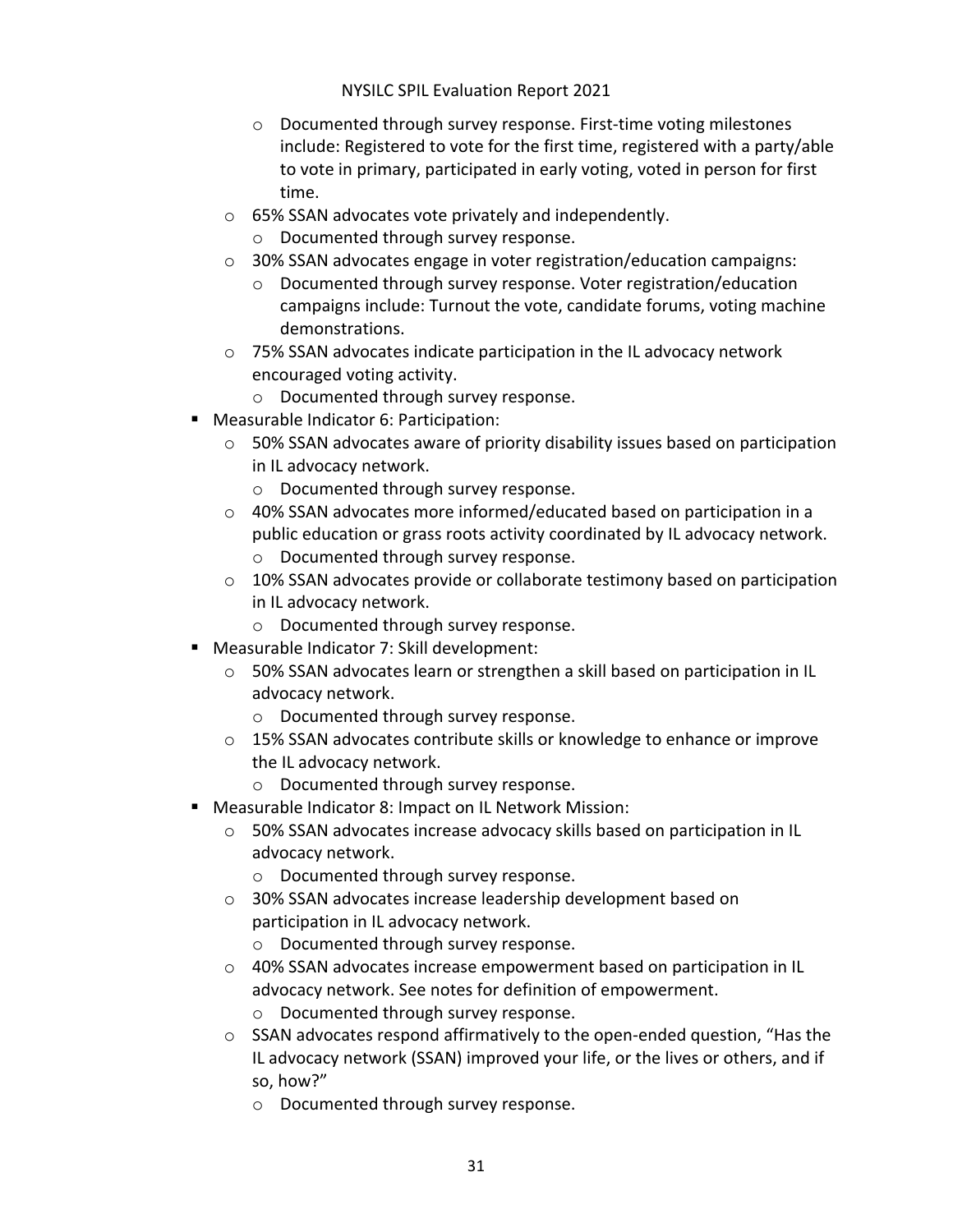- o Necessary Activities:
	- SILC takes lead and works with statewide coordinator to create survey for IL advocacy network (SSAN) sites to send out to their participants (recruits/SSAN advocates) to address measurable indicators (November).
	- Local sites send survey out each year in September. Results tabulated for annual PPR and SPIL evaluation (November/January).
	- Statewide coordinator creates or revises training for 12 local SSAN sites to ensure understanding with new deliverables.
	- Statewide coordinator creates or revises reporting portal for 12 local SSAN sites consistent with deliverables.
	- Statewide coordinator submits quarterly reports on behalf of the IL advocacy network (SSAN) to the DSE and SILC.
	- Statewide coordinator provides training to the leads for the 12 local SSAN sites to enhance their skills related to the deliverables (education/disability issues, voting issues, recruitment, developing organizational partnerships, advocacy skills, leaderships skills, public education activities, grass roots activities, oral and written testimony).
	- Statewide coordinator provides technical assistance to the 12 local SSAN sites and educational/advocacy events as needed.
	- Statewide coordinator identifies best practice opportunities to share with the local SSAN sites and network.
	- Statewide coordinator creates an annual disability agenda to guide education for the local SSAN sites and advocates on disability issues.
	- Statewide coordinator encouraged to expand local IL advocacy network (SSAN) to voluntary sites, reporting on those whose participate.
	- Local IL advocacy network (SSAN) sites submit monthly report information to statewide coordinator via portal.
	- Local IL advocacy network (SSAN) sites participate in training and events provided by the statewide coordinator.
	- Local IL advocacy network (SSAN) sites follow up with the statewide coordinator when they need technical assistance.
	- Local IL advocacy network (SSAN) sites respond to messaging from the statewide coordinator.
	- Local IL advocacy network (SSAN) sites provide training and education for their own recruits/SSAN advocates and encourage them to attend events and get involved as advocates.
	- Local IL advocacy network (SSAN) sites keep accurate/updated lists of their local recruits/SSAN advocates and organizational partners.
	- Local IL advocacy network (SSAN) sites provide for overall deliverables each year.
- o Notes: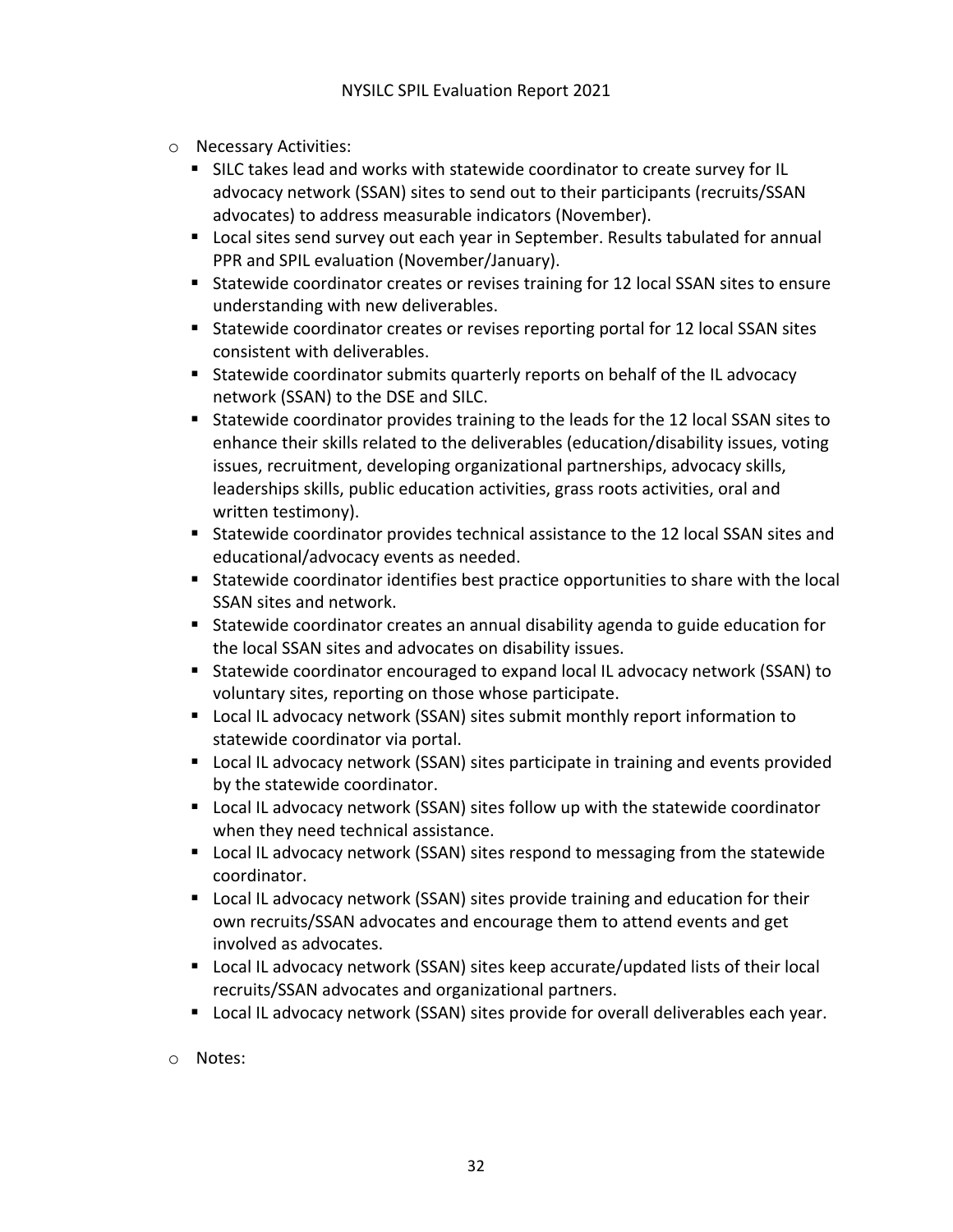- The SSAN measurable indicator related to recruitment is new for this objective (previously, it was not a requirement). As a result, no number was projected for "now" in the SPIL timeline.
- No number was projected for "now" in the timeline for the SSAN measurable indicator related to organizational partners because: 1) each cycle the opportunity goes out to competitive RFP and sites are subject to change, and 2) any and all sites have a potential maximum of organizational partners to be exhausted in a community, so the count returns to zero each cycle. This is also potentially impacted by new people (turnover) occurring at all organizations.
- No number was projected for "now" in the timelines for the SSAN measurable indicators related to public education activities, local grass roots activities, and oral/written testimonies because each cycle the opportunity goes out to competitive RFP and sites are subject to change.
- No number was projected for "now" in the timelines for the SSAN measurable indicators related to voting, participation, and impact on the IL mission because these measures are all new this SPIL.
- For measurable indicators related to surveys, targets expressed in a percentage represent those who respond to the survey. A response rate will be indicated. Surveying samples of the target audience is a valid measure.
- In the development of each survey instrument for this SPIL, they will have consistent elements: an introduction about the SILC, partners and SPIL, the importance to respond to survey and provide demographic information, including a deeper question about participation from members of known unserved/underserved communities. Contact information/assistance. The survey will go out in early September with a deadline by the end of the month.
- Empowerment is defined as, "The process of becoming stronger and more confident, especially in controlling one's life and claiming one's rights."
- o Other Criteria:
	- Eligible Applicants:
		- o IL advocacy network (SSAN) coordination: A consumer-controlled, crossdisability, statewide, not-for-profit organization, with proven expertise in statewide organizing and advocacy. The coordinator must have in-depth policy expertise in areas impacting people with disabilities that leads to the development of an annual statewide agenda. They must have knowledge in providing statewide technical assistance, training and advocacy events to community-based disability organizations. The coordinator must have established relationships with other statewide disability and related organizations to build effective coalitions for the benefit of the network and the issues they address.
			- o Competitive RFP issued, reviewed, and awarded by the Designated State Entity (DSE), ACCES-VR.
		- $\circ$  Local (SSAN) sites: Centers for Independent Living (CILs) and Service Center for Independent Living (SCILs) in the New York State network. Consumer-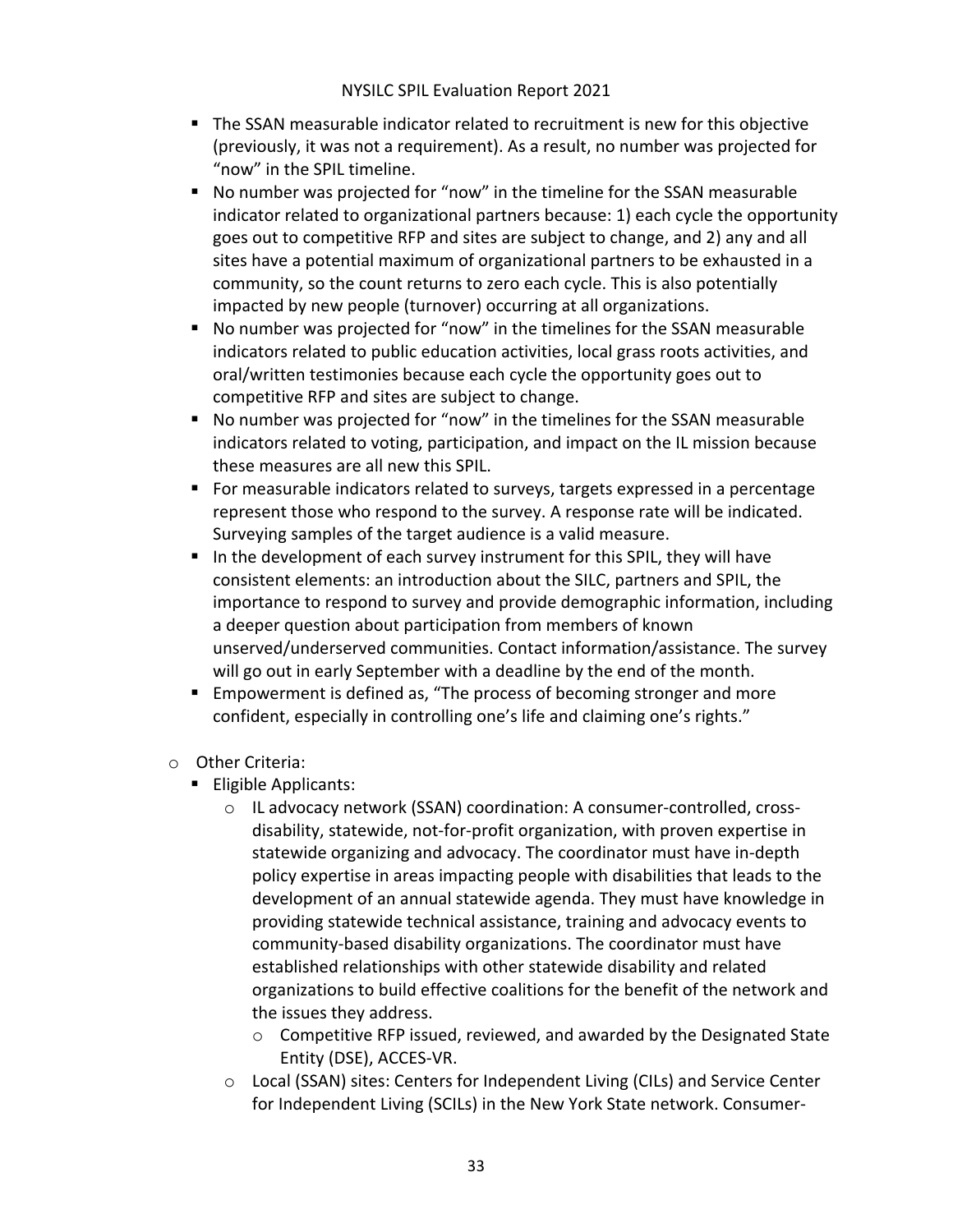controlled, cross-disability, not-for-profit organizations with proven expertise in advocacy directed by Independent Living philosophy.

- o Competitive RFP issued, reviewed, and awarded by the Designated State Entity (DSE), ACCES-VR.
- o Lead organization: Statewide coordinator.
- o Key partner(s): local sites (centers) selected to participate in the IL advocacy network (SSAN), SILC, DSE.
- o Resources needed: \$1,809,450 3-year total (\$603,150 each year; \$108,150 for statewide coordination and \$495,000 for 12 local CIL advocacy network sites/\$41,250 per site). Refer to Attachment I (A) & (B).
- o Funding sources: Title VII, Part B.

#### **Goal # 3:**

#### Biennial IL statewide conference

The biennial IL statewide conference provides the network with training and technical assistance regarding the most current issues facing IL and people with disabilities, along with opportunities to network, generate ideas, learn best practices, and promote the IL philosophy.

The ultimate goal is to maximize the leadership development, advocacy, and empowerment of conference attendees.

- Objective A: People with disabilities, the IL network and public are provided an opportunity to attend the biennial IL statewide conference with reduced registration costs and want to participate and learn skills during years one and three of the plan by September 30, 2022.
	- o Geographic scope: Statewide.
	- o Measurable Indicators:
		- Measurable Indicator 1: Potential Audience:
			- $\circ$  At least 200 individuals attend and participate in the biennial IL statewide conference.
				- o Documented by conference attendance list. A subset will examine the performance of participants who have disabilities. Also documented by survey response.
		- Measurable Indicator 2: 88% conference attendees satisfied with overall experience at biennial IL statewide conference based on participation at conference.
			- o Documented through survey response.
		- Measurable Indicator 3: Skill development:
			- $\circ$  50% conference attendees learn or strengthen a skill based on participation at the event.
				- o Documented through survey response.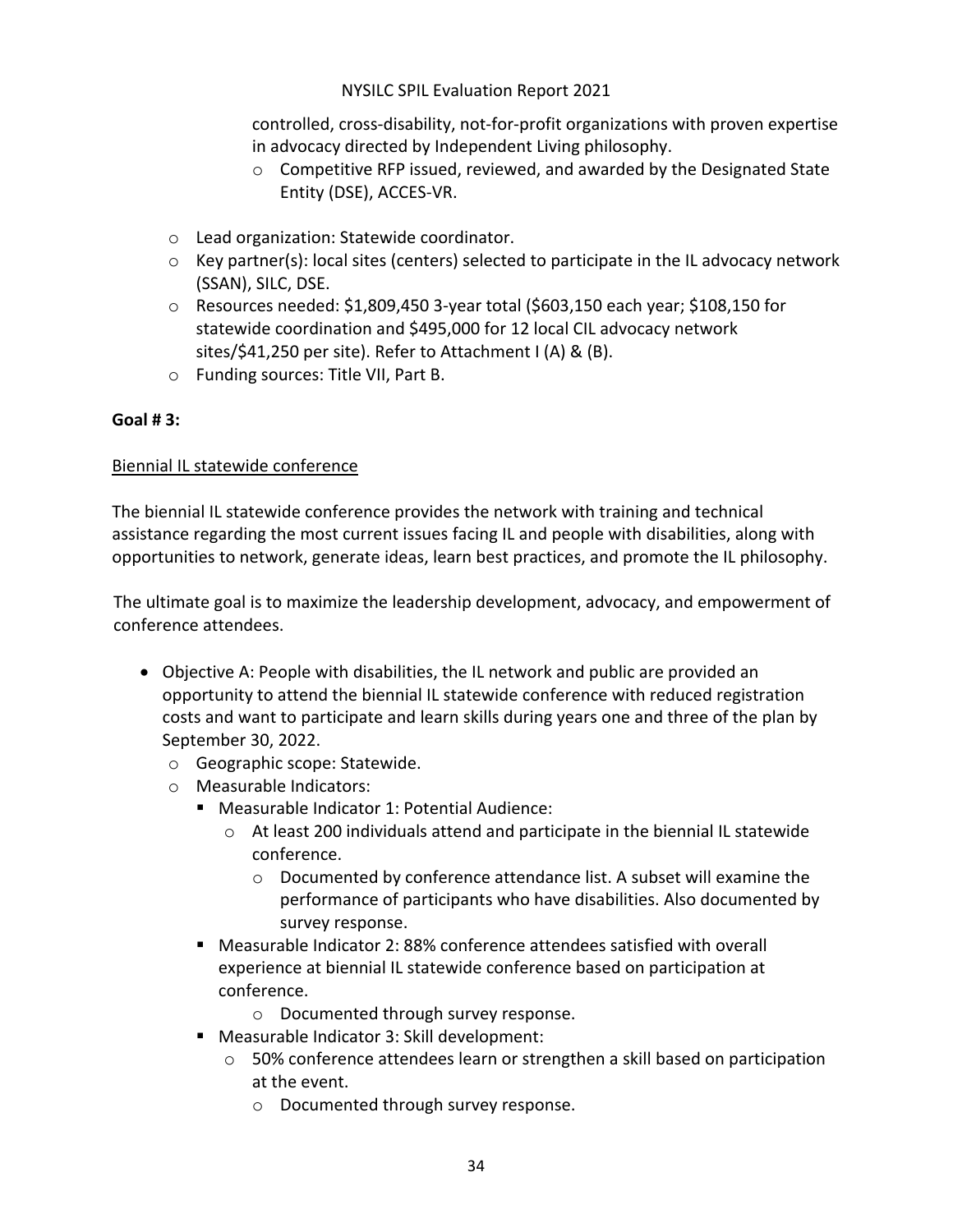- $\circ$  20% conference attendees intend to act back in their community based on something learned at the event.
	- o Documented through survey response.
- $\circ$  10% conference attendees share a best practice or knowledge by presenting at the event.
	- o Documented through survey response.
- Measurable Indicator 4: Impact on IL Network Mission:
	- $\circ$  30% conference attendees increase advocacy skills based on participation at event.
		- o Documented through survey response.
	- o 30% conference attendees increase leadership development based on participation at event.
		- o Documented through survey response.
	- $\circ$  30% conference attendees increase empowerment based on participation at event.
		- o Documented through survey response. See notes for definition of empowerment.
- o Necessary Activities:
	- SILC takes lead and works with statewide association to create SPIL section of survey for participants of biennial IL statewide conference to address measurable indicators (March).
	- Statewide association sends survey out in September. Results tabulated for annual PPR and SPIL evaluation (September/January).
	- State association will utilize 70-75% of the funds to reduce the registration costs of attendees to the biennial IL statewide conference. The remaining amount will be used to address the costs of plenary and keynote speakers.
	- Statewide association responsible to provide an IL statewide conference addressing relevant disability issues for network attendees during the first and third years of the SPIL.
- o Notes:
	- In the target performance level timeline, the N/A for year two acknowledges that there is no statewide IL conference or funding in the second year of the SPIL.
	- For measurable indicators related to surveys, targets expressed in a percentage represent those who respond to the survey. A response rate will be indicated. Surveying samples of the target audience is a valid measure.
	- In the development of each survey instrument for this SPIL, they will have consistent elements: an introduction about the SILC, partners and SPIL, the importance to respond to survey and provide demographic information, including a deeper question about participation from members of known unserved/underserved communities. Contact information/assistance. The survey will go out in early September with a deadline by the end of the month.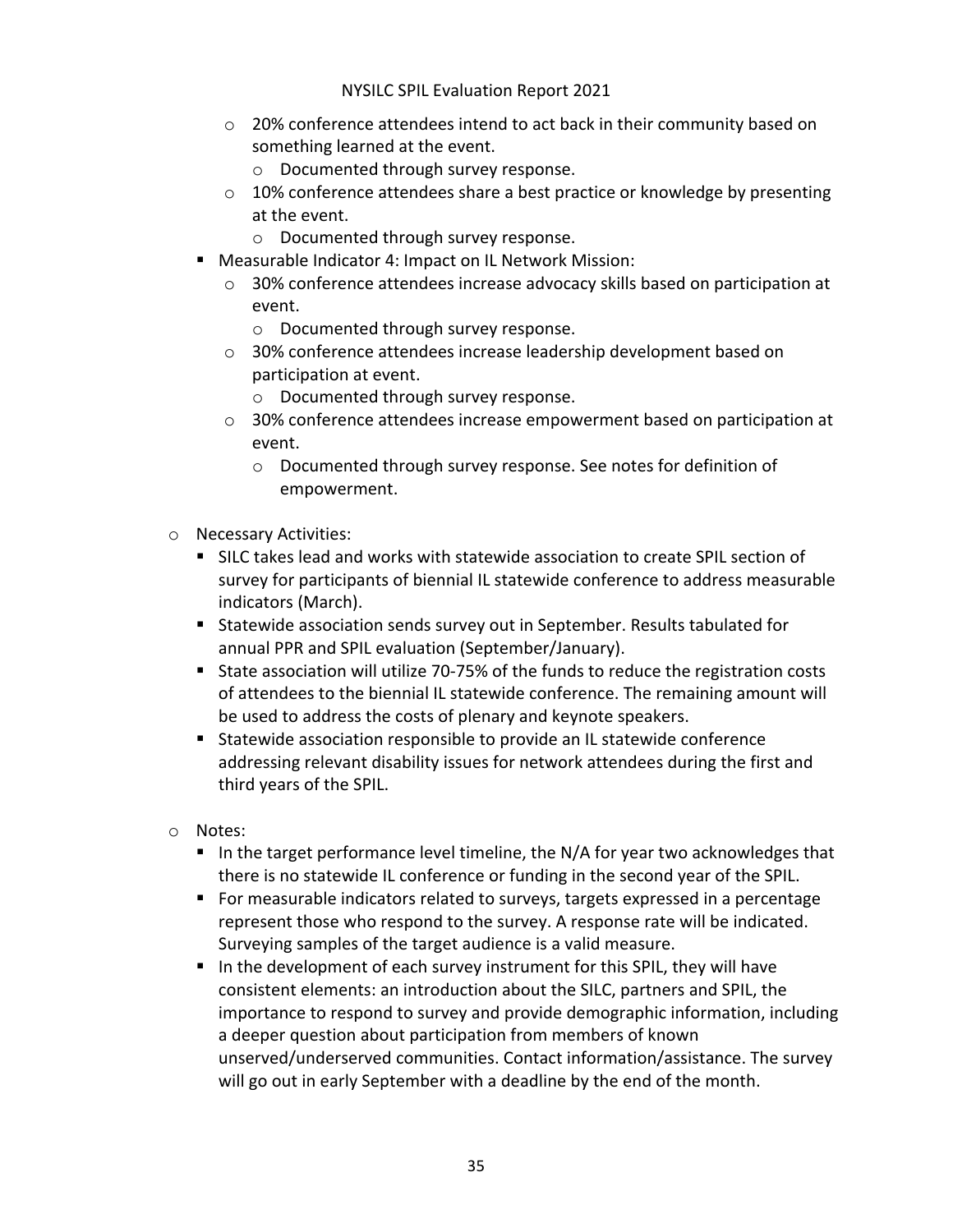- The statewide conference survey will also look to identify first-time attendees, IL network board members, non-IL stakeholders, and business representatives,
- Empowerment is defined as, "The process of becoming stronger and more confident, especially in controlling one's life and claiming one's rights."
- o Other Criteria:
	- Eligible Applicants: NYAIL/non-competitive.
		- o The DSE (ACCES-VR) will administer \$25,000 in year one (2021) and year three (2023) either in a contract or a voucher to support the biennial IL conference to the lead organization, NYAIL. NYAIL will utilize 70-75% of the funds to reduce the registration costs of attendees. The remaining amount will be used to address the costs of plenary and keynote speakers. The ability to reduce registration costs for up to 200 attendees will reduce barriers to participation and encourage statewide turnout. It should be mentioned that these costs are not a direct subsidy to individuals but are meant to lower the registration cost for individuals to attend. The intent is to reduce the registration by approximately \$75 per person.
- o Lead organization: NYAIL.
- o Key partner(s): SILC, DSE, IL network and other stakeholders.
- $\circ$  Resources needed: \$25,000 Years 1 and 3. Refer to Attachment I (A) & (B).
- o Funding source(s): Title VII, Part B.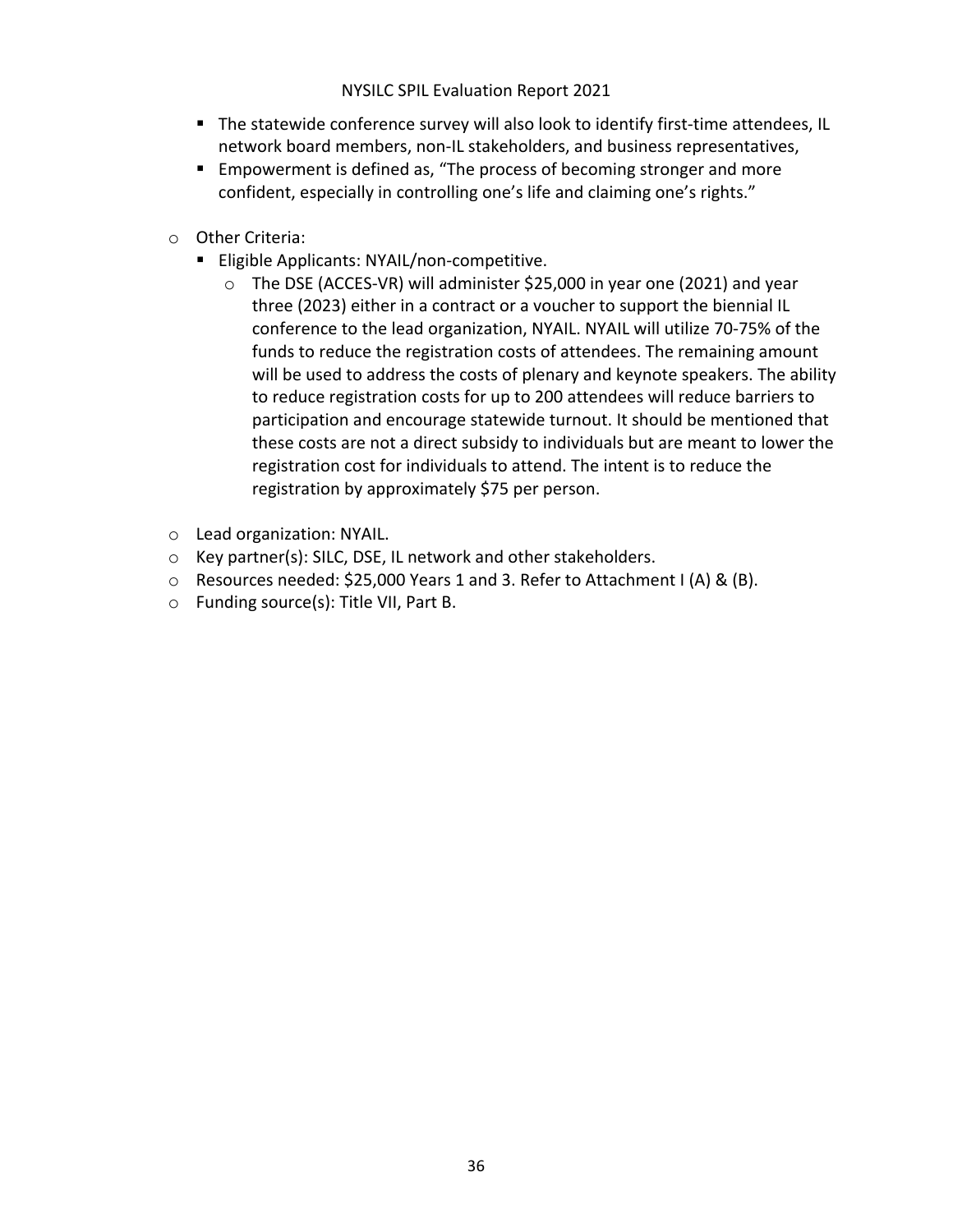# **Appendix 2: A chart indicating how well each target was met**

| <b>MISSION</b>                                  | <b>PERFORMANCE</b>                                  | <b>PROGRESS</b>                                       |
|-------------------------------------------------|-----------------------------------------------------|-------------------------------------------------------|
| The mission of the New York IL network and      | Eight of nine MIs were exceeded tied to the         | All the MIs in this area still represent room for     |
| 3-year SPIL is to increase the advocacy skills, | mission statement: five by significant margins. One | growth over the next two years, especially the MI     |
| leadership development, and empowerment         | MI was not met.                                     | that was not met. Overall, it was a very positive     |
| of people with disabilities.                    |                                                     | result in the first year and may indicate the targets |
|                                                 |                                                     | were set low. Time will tell if the percentages are a |
|                                                 |                                                     | new baseline or will be subject to fluctuations. The  |
|                                                 |                                                     | three areas identified in the mission statement:      |
|                                                 |                                                     | advocacy, leadership, and empowerment were            |
|                                                 |                                                     | selected due to their prominence in the "purpose      |
|                                                 |                                                     | statement" for IL in the Rehabilitation Act. They     |
|                                                 |                                                     | allow us to measure the impact of our SPIL            |
|                                                 |                                                     | projects consistent with the purpose of the Act.      |

| <b>GOAL #1</b>                                                                                                                                                                     | <b>Exceeded</b> | Met | <b>Substantially</b><br><b>Met</b> | Partially<br><b>Met</b> | <b>Not Met</b> | No l<br><b>Progress</b> | <b>Progress</b>                                                             |
|------------------------------------------------------------------------------------------------------------------------------------------------------------------------------------|-----------------|-----|------------------------------------|-------------------------|----------------|-------------------------|-----------------------------------------------------------------------------|
| The SILC successfully implements the SPIL and<br>its duties.                                                                                                                       |                 |     |                                    |                         |                |                         | Make overall comments based<br>on progress of objectives and<br>MIs/year 1. |
| <b>Objective A: Council members are provided</b><br>opportunities to be active members of the<br>SILC and want to be involved and engaged<br>each year through September 30, 2023. |                 |     |                                    |                         |                |                         | Make overall comment based on<br>progress of MIs/year1.                     |
| Measurable Indicator 1: Potential Audience:<br>26 members.<br>Year 1 target: 26%.                                                                                                  |                 |     |                                    |                         |                |                         |                                                                             |
| Measurable Indicator 2: Active<br>participation: 60% council members are<br>active participants based on council<br>meeting and committee criteria.<br>Year 1 target: 50%.         |                 |     |                                    |                         |                |                         |                                                                             |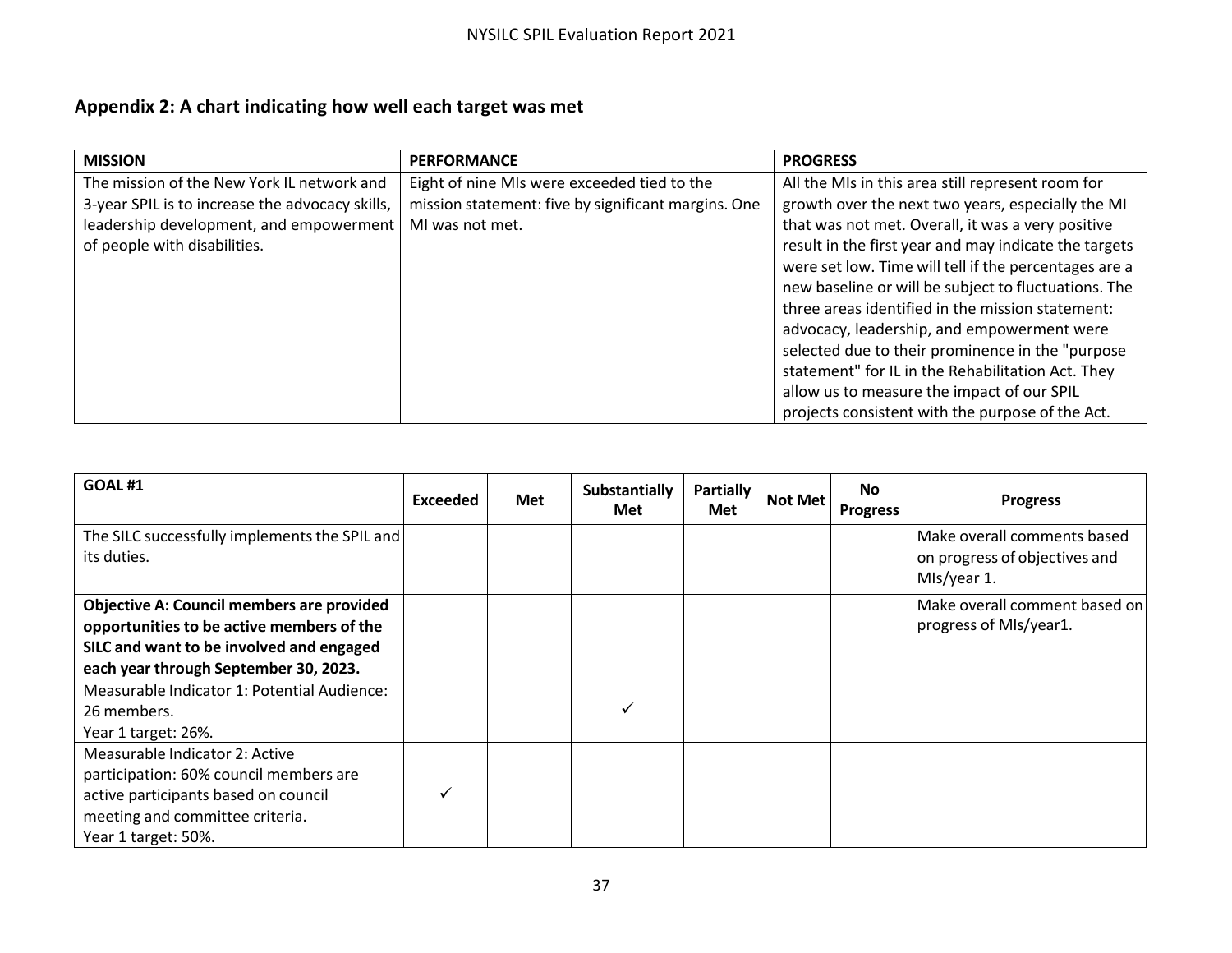| Measurable Indicator 3: Leadership:          |              |   |   |   |  |
|----------------------------------------------|--------------|---|---|---|--|
| 20% council members with emerging            |              |   |   |   |  |
| experience grow into leadership positions on | ✓            |   |   |   |  |
| the SILC by becoming committee chairs or     |              |   |   |   |  |
| officers.                                    |              |   |   |   |  |
| Year 1 target: 10%.                          |              |   |   |   |  |
| Measurable Indicator 4: Planning:            |              |   |   |   |  |
| Recruitment Committee works with members     |              |   |   |   |  |
| to decrease the current 80% white/Caucasian  | $\checkmark$ |   |   |   |  |
| representation to 65%.                       |              |   |   |   |  |
| Year 1 target: 75%.                          |              |   |   |   |  |
| Measurable Indicator 4: 40% council          |              |   |   |   |  |
| members on the Monitoring and Evaluation     |              |   |   |   |  |
| Committee work with members to meet with     |              |   |   |   |  |
| local representatives of community           |              |   |   | ✓ |  |
| foundations and colleges to obtain feedback  |              |   |   |   |  |
| to design a method of public input into      |              |   |   |   |  |
| its monitoring and evaluation process.       |              |   |   |   |  |
| Year 1 target: 13%.                          |              |   |   |   |  |
| Measurable Indicator 4: 50% council          |              |   |   |   |  |
| members on the Executive Committee work      |              |   |   |   |  |
| with council members to complete 3 of 5      |              |   | ✓ |   |  |
| items identified in NYSILCs Short-term       |              |   |   |   |  |
| Strategic Plan for 2021-2024.                |              |   |   |   |  |
| Year 1 target: 40%.                          |              |   |   |   |  |
| Measurable Indicator 4: 50% of the council   |              |   |   |   |  |
| members on the Emergency Preparedness        |              |   |   |   |  |
| Subcommittee work with other members of      |              |   |   |   |  |
| the committee, council members and staff to  |              |   |   |   |  |
| complete an Emergency Preparedness Plan      |              |   |   | ✓ |  |
| that identifies the SILCs role during        |              |   |   |   |  |
| emergencies with partners in the statewide   |              |   |   |   |  |
| network and updates the SILCs current office |              |   |   |   |  |
| plan.                                        |              |   |   |   |  |
| Year 1 target: 40%.                          |              |   |   |   |  |
| Measurable Indicator 5: Development:         |              | ✓ |   |   |  |
| Members of the Development Committee         |              |   |   |   |  |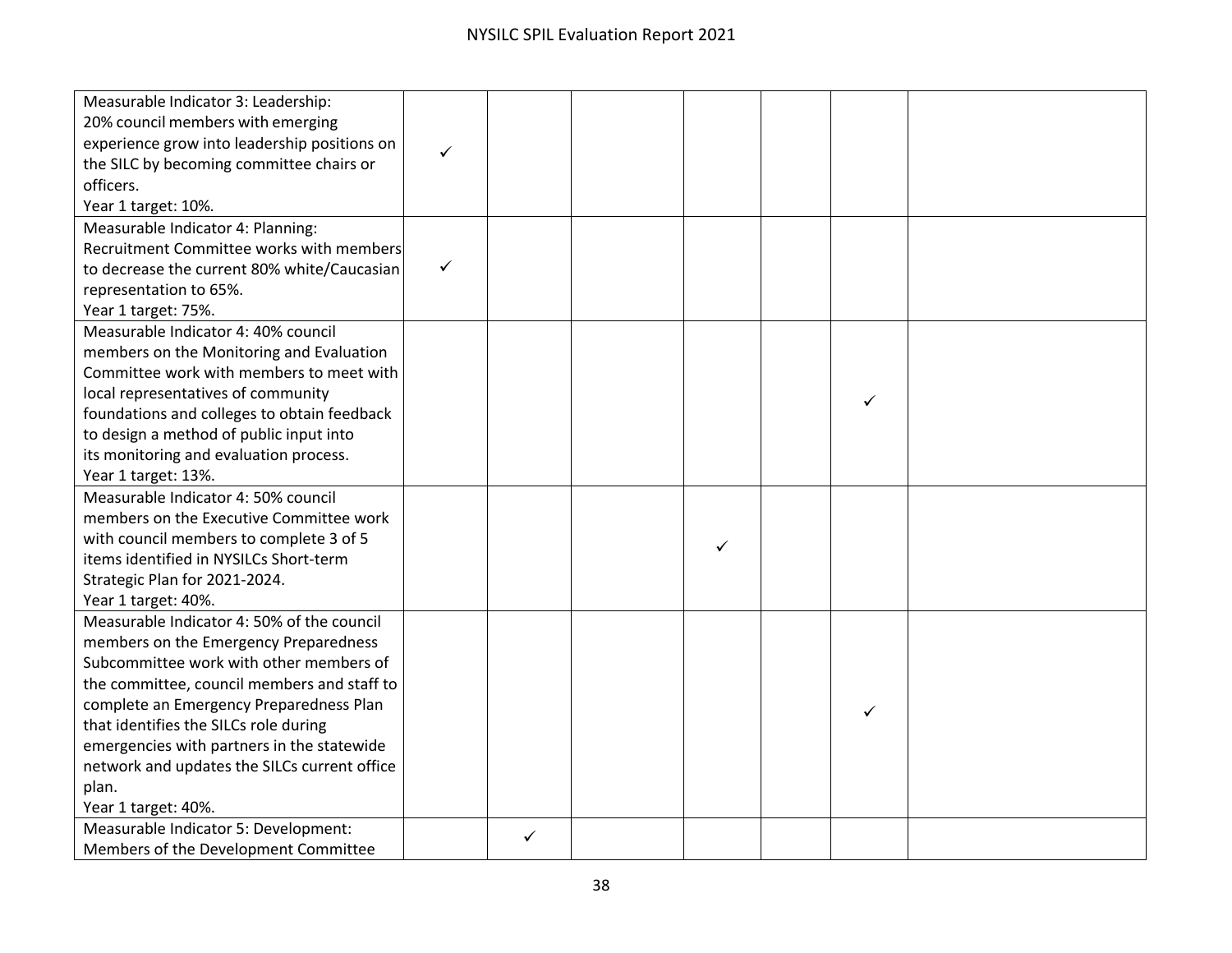| and staff work with a vendor to develop at    |   |   |  |  |
|-----------------------------------------------|---|---|--|--|
| least 3 media articles each year to promote   |   |   |  |  |
| and raise awareness of the Hall of Fame       |   |   |  |  |
| (HOF) event.                                  |   |   |  |  |
| Year 1 target: at least 3 media articles.     |   |   |  |  |
| Measurable Indicator 5: 100% council          |   |   |  |  |
| members support development with an           |   |   |  |  |
| annual gift/donation.                         |   | ✓ |  |  |
| Year 1 target: 90%.                           |   |   |  |  |
| Measurable Indicator 5: 75% council           |   |   |  |  |
| members support development by attending      |   |   |  |  |
| the HOF event.                                | ✓ |   |  |  |
| Year 1 target: 65%.                           |   |   |  |  |
| Measurable Indicator 5: 40% council           |   |   |  |  |
| members support development by                |   |   |  |  |
| volunteering at the HOF event. Also           |   |   |  |  |
| documented by survey response.                |   |   |  |  |
| Year 1 target: 30%.                           |   |   |  |  |
| Measurable Indicator 6: Engagement:           |   |   |  |  |
| 50% council members learn or strengthen       |   |   |  |  |
| their knowledge, awareness or skills during   | ✓ |   |  |  |
| SILC business and functions.                  |   |   |  |  |
| Year 1 target: 40%.                           |   |   |  |  |
| Measurable Indicator 6: 75% council           |   |   |  |  |
| members contribute their skills and           |   |   |  |  |
| knowledge to enhance or improve SILC          |   |   |  |  |
| business and functions.                       |   |   |  |  |
| Year 1 target: 65%.                           |   |   |  |  |
| Measurable Indicator 7: Impact on IL Network  |   |   |  |  |
| Mission: 25% council members increase         |   |   |  |  |
| advocacy skills as a participant of SILC      |   |   |  |  |
| business and functions.                       |   |   |  |  |
| Year 1 target: 15%.                           |   |   |  |  |
| Measurable Indicator 7: 35% council           |   |   |  |  |
| members increase leadership development as    | ✓ |   |  |  |
| a participant of SILC business and functions. |   |   |  |  |
| Year 1 target: 25%.                           |   |   |  |  |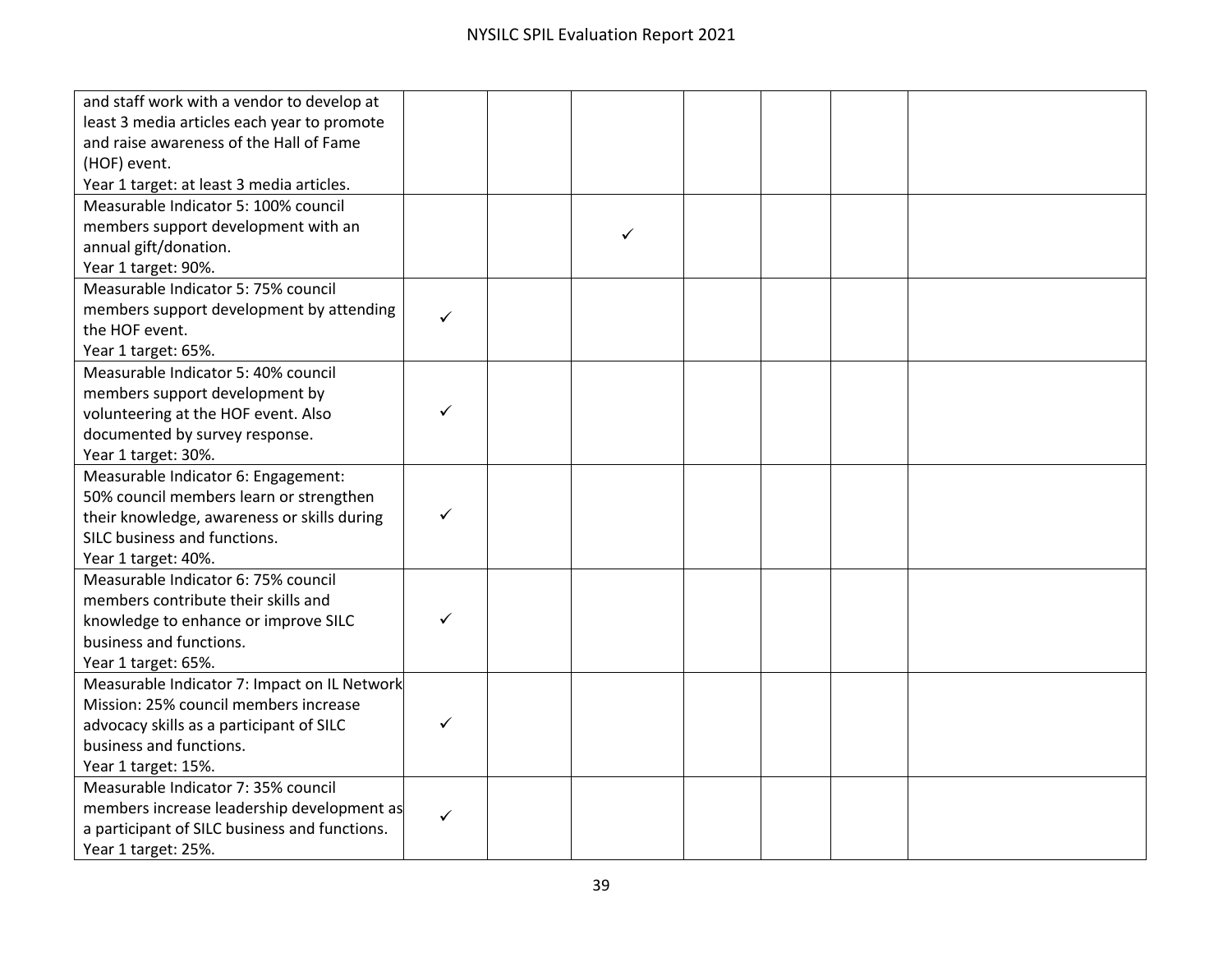| Measurable Indicator 7: 30% council<br>members increase empowerment as a<br>participant of SILC business and functions.<br>Year 1 target: 20%. | ✓               |            |                             |                  |                |                              |                                                                |
|------------------------------------------------------------------------------------------------------------------------------------------------|-----------------|------------|-----------------------------|------------------|----------------|------------------------------|----------------------------------------------------------------|
| TOTALS (16 MIs for Goal #1, Obj. A)                                                                                                            | 10              | 1          | $\mathbf{2}$                | 1                | 0              | $\overline{2}$               | No progress 2                                                  |
|                                                                                                                                                |                 |            |                             |                  |                |                              |                                                                |
| <b>GOAL #1</b>                                                                                                                                 | <b>Exceeded</b> | <b>Met</b> | <b>Substantially</b><br>Met | Partially<br>Met | <b>Not Met</b> | <b>No</b><br><b>Progress</b> | <b>Progress</b>                                                |
| Objective B: People with disabilities, the IL<br>network and public are provided                                                               |                 |            |                             |                  |                |                              |                                                                |
| opportunities to participate in SILC programs<br>and want to be involved to gain skills and                                                    |                 |            |                             |                  |                |                              | <b>Make overall comment based</b><br>on progress of MIs/year1. |
| raise awareness each year through<br>September 30, 2023.                                                                                       |                 |            |                             |                  |                |                              |                                                                |
| Measurable Indicator 1: Potential Audience:                                                                                                    |                 |            |                             |                  |                |                              |                                                                |
| At least 156 individuals participate in SILC                                                                                                   |                 |            |                             |                  |                |                              |                                                                |
| programs each year: 5 young adult                                                                                                              |                 |            |                             |                  |                |                              |                                                                |
| scholarship recipients, 110 HOF attendees,                                                                                                     | $\checkmark$    |            |                             |                  |                |                              |                                                                |
| and 41 CIL database/interface staff (in-person                                                                                                 |                 |            |                             |                  |                |                              |                                                                |
| or video conferenced).                                                                                                                         |                 |            |                             |                  |                |                              |                                                                |
| Year 1 target: 130.                                                                                                                            |                 |            |                             |                  |                |                              |                                                                |
| Measurable Indicator 2: Young Adult                                                                                                            |                 |            |                             |                  |                |                              |                                                                |
| Scholarships/Pat Figueroa Program: 90%                                                                                                         |                 |            |                             |                  |                |                              |                                                                |
| young adult scholarship recipients engage in                                                                                                   |                 |            |                             |                  |                |                              |                                                                |
| community presentations (in-person or video                                                                                                    |                 |            | ✓                           |                  |                |                              |                                                                |
| conferenced) related to disability issues                                                                                                      |                 |            |                             |                  |                |                              |                                                                |
| enhanced by participation at sponsored event                                                                                                   |                 |            |                             |                  |                |                              |                                                                |
| (in-person or video conferenced).                                                                                                              |                 |            |                             |                  |                |                              |                                                                |
| Year 1 target: 80%.                                                                                                                            |                 |            |                             |                  |                |                              |                                                                |
| Measurable Indicator 2: Young Adult                                                                                                            |                 |            |                             |                  |                |                              |                                                                |
| Scholarships/Pat Figueroa Program: 50%                                                                                                         |                 |            |                             |                  |                |                              |                                                                |
| young adult scholarship recipients promote                                                                                                     | ✓               |            |                             |                  |                |                              |                                                                |
| disability issues in the media and social                                                                                                      |                 |            |                             |                  |                |                              |                                                                |
| platforms motivated by participation at                                                                                                        |                 |            |                             |                  |                |                              |                                                                |
| sponsored event (in- person or video                                                                                                           |                 |            |                             |                  |                |                              |                                                                |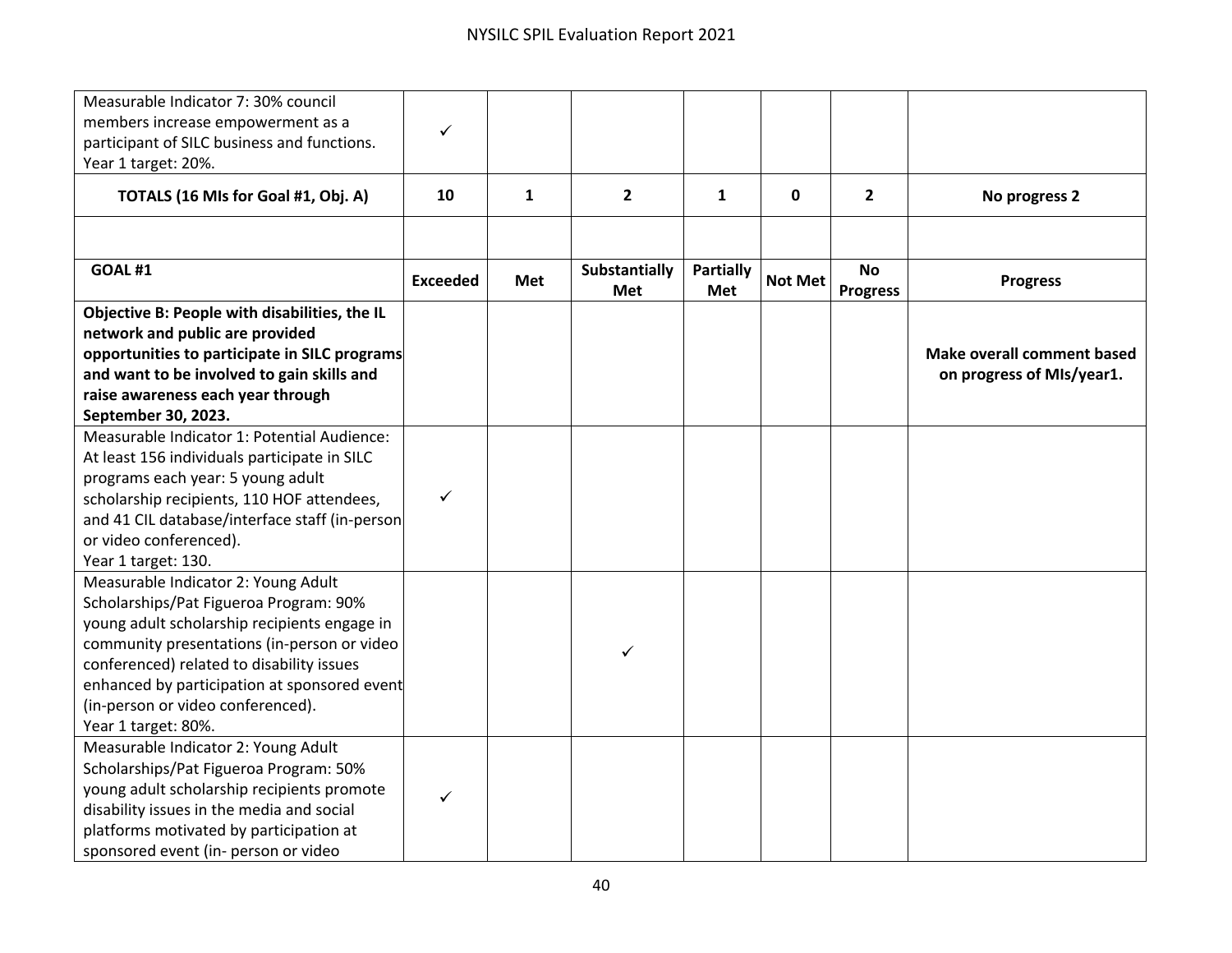| conferenced).                                 |   |  |   |  |
|-----------------------------------------------|---|--|---|--|
| Year 1 target: 40%.                           |   |  |   |  |
| Measurable Indicator 2: Young Adult           |   |  |   |  |
| Scholarships/Pat Figueroa Program: 20%        |   |  |   |  |
| young adult scholarship recipients develop a  |   |  |   |  |
| promising practice or enhance operations of   |   |  | ✓ |  |
| an organization based on participation at     |   |  |   |  |
| sponsored event (in- person or video          |   |  |   |  |
| conferenced).                                 |   |  |   |  |
| Year 1 target: 10%.                           |   |  |   |  |
| Measurable Indicator 2: Young Adult           |   |  |   |  |
| Scholarships/Pat Figueroa Program: 30%        |   |  |   |  |
| young adult scholarship recipients increase   |   |  |   |  |
| advocacy skills based on participation at     |   |  |   |  |
| sponsored event (in-person or video           |   |  |   |  |
| conferenced).                                 |   |  |   |  |
| Year 1 target: 20%.                           |   |  |   |  |
| Measurable Indicator 2: Young Adult           |   |  |   |  |
| Scholarships/Pat Figueroa Program: 50%        |   |  |   |  |
| young adult scholarship recipients increase   |   |  |   |  |
| leadership development based on               | ✓ |  |   |  |
| participation at sponsored event (in-person   |   |  |   |  |
| or video conferenced).                        |   |  |   |  |
| Year 1 target: 40%.                           |   |  |   |  |
| Measurable Indicator 2: Young Adult           |   |  |   |  |
| Scholarships/Pat Figueroa Program: 40%        |   |  |   |  |
| young adult scholarship recipients increase   |   |  |   |  |
| empowerment based on participation at         |   |  | ✓ |  |
| sponsored event (in-person or video           |   |  |   |  |
| conferenced).                                 |   |  |   |  |
| Year 1 target: 30%.                           |   |  |   |  |
| Measurable Indicator 3: NYS Disability Rights |   |  |   |  |
| Hall of Fame (HOF): 30% Attendees of the      |   |  |   |  |
| HOF event are motivated to increase their     | ✓ |  |   |  |
| advocacy efforts as a participant of the      |   |  |   |  |
| ceremony (in-person or video conferenced).    |   |  |   |  |
| Year 1 target: 20%.                           |   |  |   |  |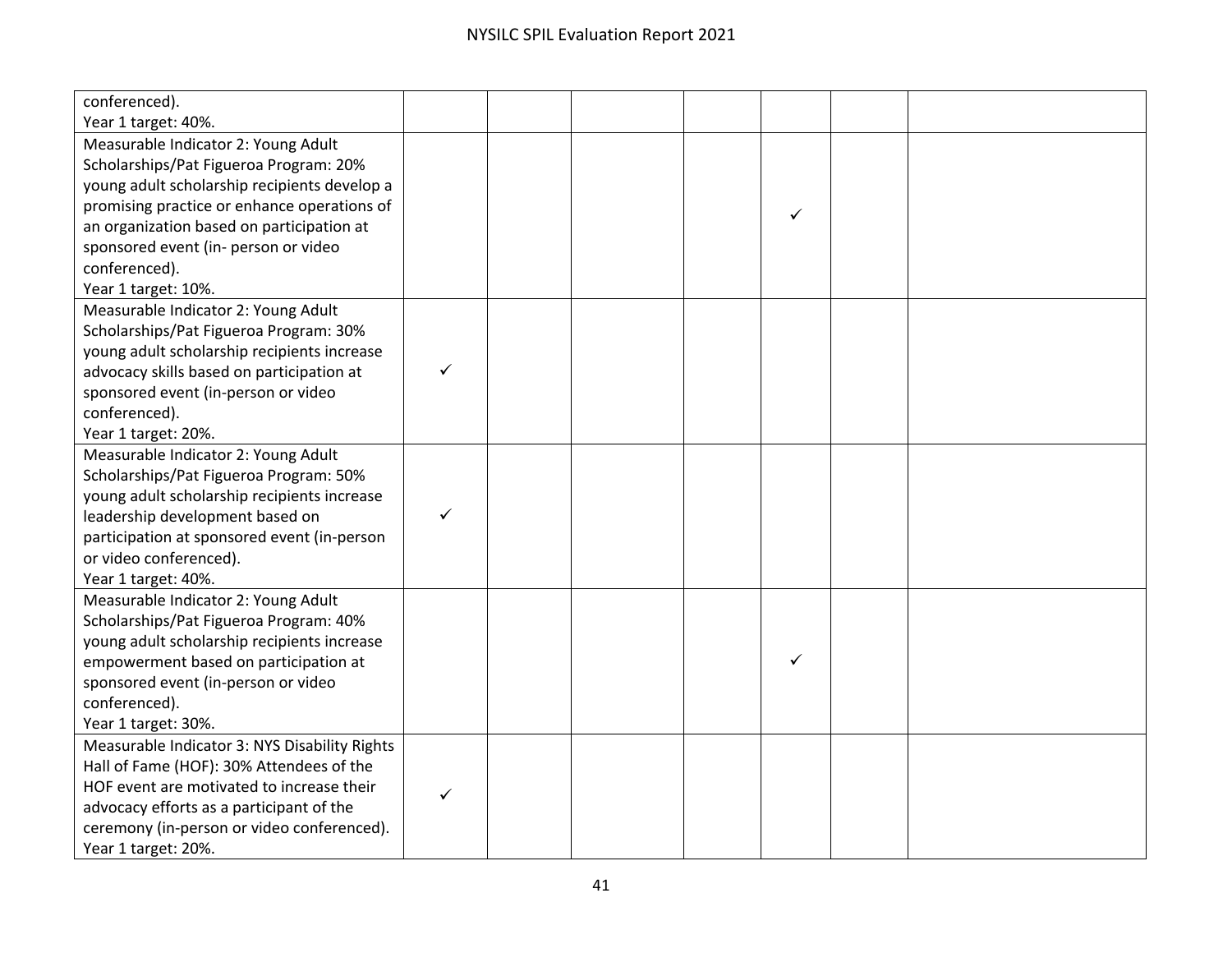| Measurable Indicator 3: NYS Disability Rights<br>Hall of Fame (HOF): 25% Attendees of the<br>HOF event are motivated to increase their<br>leadership roles as a participant of the<br>ceremony (in-person or video conferenced).<br>Year 1 target is 15%. |  |  |   |  |
|-----------------------------------------------------------------------------------------------------------------------------------------------------------------------------------------------------------------------------------------------------------|--|--|---|--|
| Measurable Indicator 3: NYS Disability<br>Rights Hall of Fame (HOF): 30% Attendees<br>of the HOF event feel increased<br>empowerment as a participant of the<br>ceremony (in-person or video conferenced).<br>Year 1 target is 20%.                       |  |  |   |  |
| Measurable Indicator 4: NYS Data Interface<br>Project: 85% Center for Independent Living<br>(CIL) and Service Center for Independent<br>Living (SCIL) staff upload six-month and<br>yearend reports on time.<br>Year 1 target is 75%.                     |  |  | ✓ |  |
| Measurable Indicator 4: NYS Data Interface<br>Project: 75% CIL and SCIL staff indicate NYS<br>data interface program easy to use.<br>Year 1 target is 65%.                                                                                                |  |  | ✓ |  |
| Measurable Indicator 4: NYS Data Interface<br>Project: 30% CIL and SCIL staff indicate<br>data/information from NYS data interface<br>used in media/presentation/infographic.<br>Year 1 target is 20%.                                                    |  |  |   |  |
| Measurable Indicator 4: NYS Data Interface<br>Project: 20% CIL and SCIL staff indicate that<br>data/information from NYS data interface<br>used in funding proposal.<br>Year 1 target is 10%.                                                             |  |  |   |  |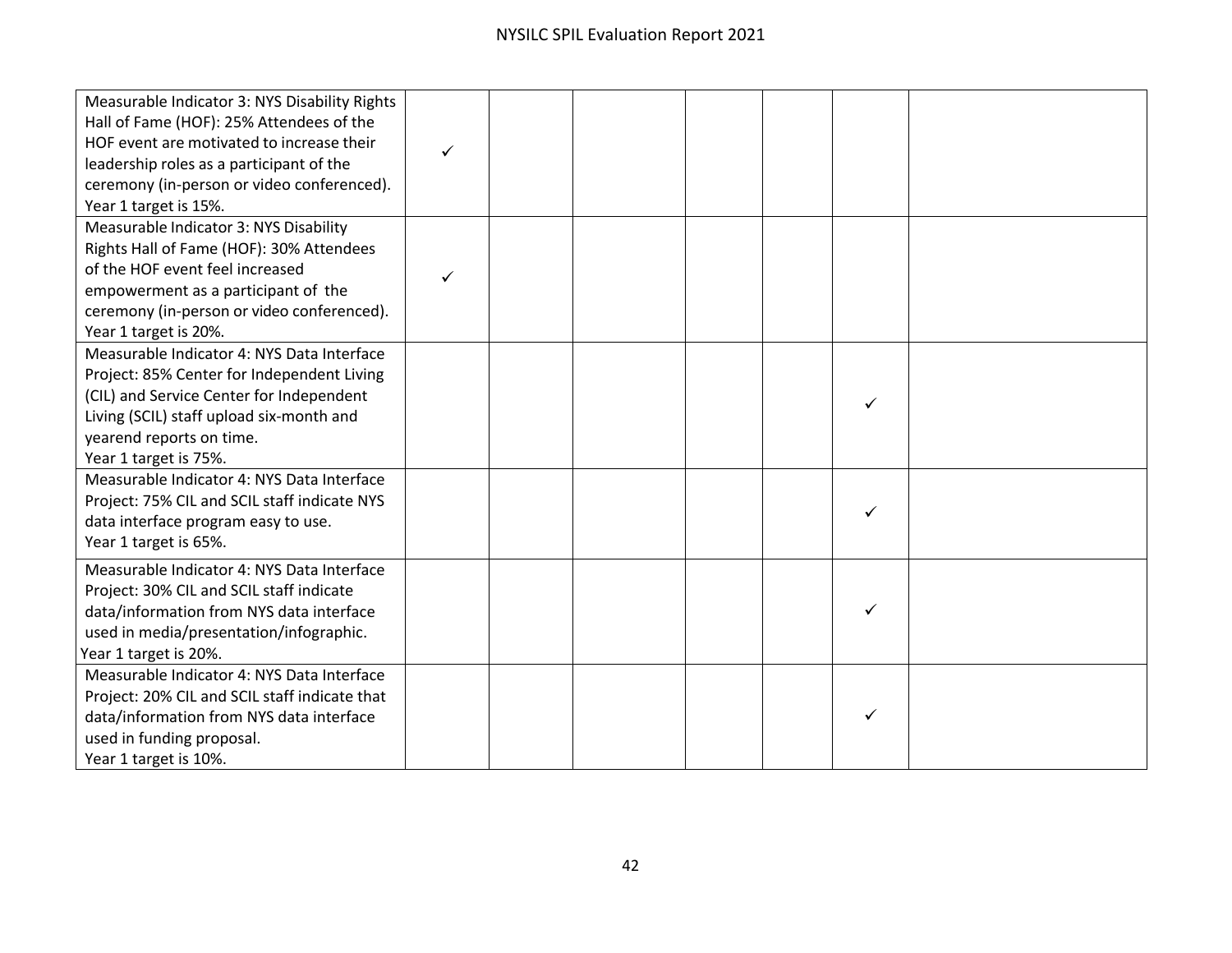| Measurable Indicator 4: NYS Data Interface    |                 |            |               |              |                |                 |                               |
|-----------------------------------------------|-----------------|------------|---------------|--------------|----------------|-----------------|-------------------------------|
| Project: 5% CIL and SCIL staff indicate that  |                 |            |               |              |                |                 |                               |
| data/information from NYS data interface      |                 |            |               |              |                | ✓               |                               |
| used in a successfully funded proposal.       |                 |            |               |              |                |                 |                               |
| Year 1 target is 1%.                          |                 |            |               |              |                |                 |                               |
| TOTALS (16 MIs for Goal #1, Obj. B)           | 8               | 0          | $\mathbf 0$   | $\mathbf{1}$ | $\overline{2}$ | 5               |                               |
|                                               |                 |            |               |              |                |                 |                               |
| <b>GOAL #2</b>                                |                 |            | Substantially | Partially    | <b>Not</b>     | <b>No</b>       |                               |
|                                               | <b>Exceeded</b> | <b>Met</b> | Met           | Met          | Met            | <b>Progress</b> | <b>Progress</b>               |
| People with disabilities engage and acquire   |                 |            |               |              |                |                 | Make overall comments based   |
| skills in an IL statewide advocacy network    |                 |            |               |              |                |                 | on progress of objective and  |
| supported at local sites.                     |                 |            |               |              |                |                 | MIs/year 1.                   |
| Objective A: A statewide coordinator directs  |                 |            |               |              |                |                 |                               |
| the IL statewide advocacy network to          |                 |            |               |              |                |                 |                               |
| ensure that fifteen local sites provide       |                 |            |               |              |                |                 | Make overall comment based on |
| opportunity for people with disabilities to   |                 |            |               |              |                |                 | progress of MIs/year1.        |
| participate and gain skills each year through |                 |            |               |              |                |                 |                               |
| September 30, 2023.                           |                 |            |               |              |                |                 |                               |
| Measurable Indicator 1: Potential             |                 |            |               |              |                |                 |                               |
| Audience/Recruitment: At least 300 new        |                 |            |               |              |                |                 |                               |
| individuals join and participate in the IL    |                 |            |               |              |                |                 |                               |
| statewide advocacy network as advocates       |                 |            | ✓             |              |                |                 |                               |
| each year at the local level (in-person,      |                 |            |               |              |                |                 |                               |
| online and or video conferenced).             |                 |            |               |              |                |                 |                               |
| Year 1 target: 300 new individuals for        |                 |            |               |              |                |                 |                               |
| network.                                      |                 |            |               |              |                |                 |                               |
| Measurable Indicator 1: Potential             |                 |            |               |              |                |                 |                               |
| Audience/Recruitment: At least 75             |                 |            |               |              |                |                 |                               |
| organizational partnerships made each year    |                 |            |               |              |                |                 |                               |
| by local sites to promote recruitment and     | ✓               |            |               |              |                |                 |                               |
| participation in events and educational       |                 |            |               |              |                |                 |                               |
| efforts (in-person, online and or             |                 |            |               |              |                |                 |                               |
| video conferenced).                           |                 |            |               |              |                |                 |                               |
| Year 1 target: 75.                            |                 |            |               |              |                |                 |                               |
| Measurable Indicator 2: Public education      |                 |            |               |              |                |                 |                               |
| activities: At least 180 public education     | ✓               |            |               |              |                |                 |                               |
| activities provided each year by local sites  |                 |            |               |              |                |                 |                               |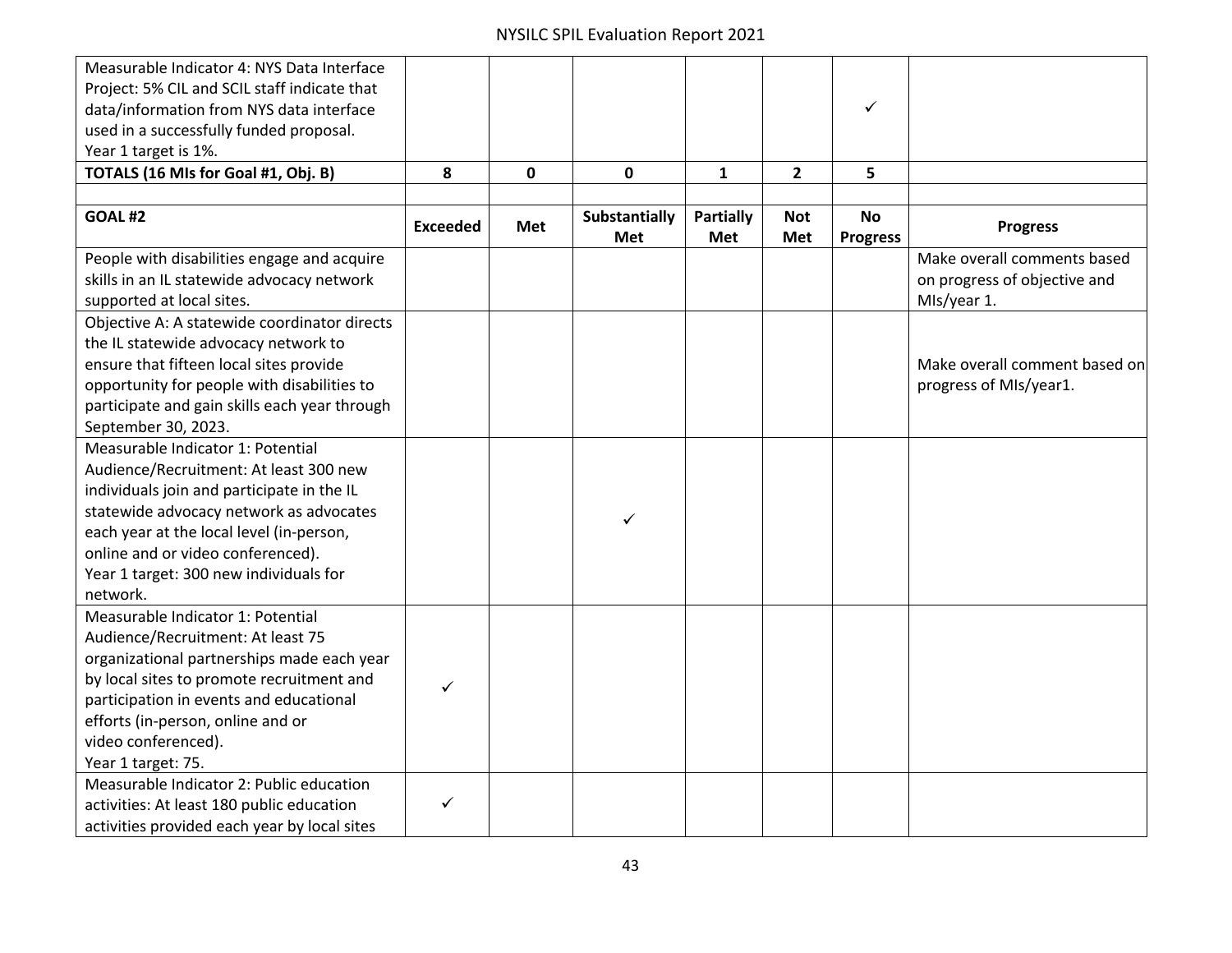| to encourage education and participation in    |   |   |   |  |  |
|------------------------------------------------|---|---|---|--|--|
| media/events/issues (in-person, online and     |   |   |   |  |  |
| or video conferenced).                         |   |   |   |  |  |
| Year 1 target: 180.                            |   |   |   |  |  |
| Measurable Indicator 3: Local grass roots      |   |   |   |  |  |
| activities: At least 90 grass roots activities |   |   |   |  |  |
| provided each year by local sites to           |   |   |   |  |  |
| encourage education/participation/             | ✓ |   |   |  |  |
| collaboration (in-person, online and or        |   |   |   |  |  |
| video conferenced).                            |   |   |   |  |  |
| Year 1 target: 90.                             |   |   |   |  |  |
| Measurable Indicator 4: Oral/written           |   |   |   |  |  |
| testimony: At least 90 oral or written public  |   |   |   |  |  |
| testimonies by local sites in response to      |   | ✓ |   |  |  |
| documented request (in-person, online and      |   |   |   |  |  |
| or video conferenced).                         |   |   |   |  |  |
| Year 1 target: 90.                             |   |   |   |  |  |
| Measurable Indicator 5: Voting: 10% newly      |   |   |   |  |  |
| recruited advocates achieve a first-time       | ✓ |   |   |  |  |
| voting milestone (check all that apply):       |   |   |   |  |  |
| Year 1 target: 3%.                             |   |   |   |  |  |
| Measurable Indicator 5: Voting: 65% local      |   |   |   |  |  |
| advocates vote privately and                   | ✓ |   |   |  |  |
| independently.                                 |   |   |   |  |  |
| Year 1 target: 55%.                            |   |   |   |  |  |
| Measurable Indicator 5: Voting: 30% local      |   |   |   |  |  |
| advocates engage in voter                      |   |   |   |  |  |
| registration/education campaigns (in-          |   |   | ✓ |  |  |
| person, online and or video conferenced):      |   |   |   |  |  |
| Year 1 target: 20%.                            |   |   |   |  |  |
| Measurable Indicator 5: Voting: 75% local      |   |   |   |  |  |
| advocates indicate participation in the IL     |   |   |   |  |  |
| statewide advocacy network encouraged          |   |   |   |  |  |
| voting activity.                               |   |   |   |  |  |
| Year 1 target: 65%.                            |   |   |   |  |  |
| Measurable Indicator 6: Participation: 50%     | ✓ |   |   |  |  |
| local advocates aware of priority disability   |   |   |   |  |  |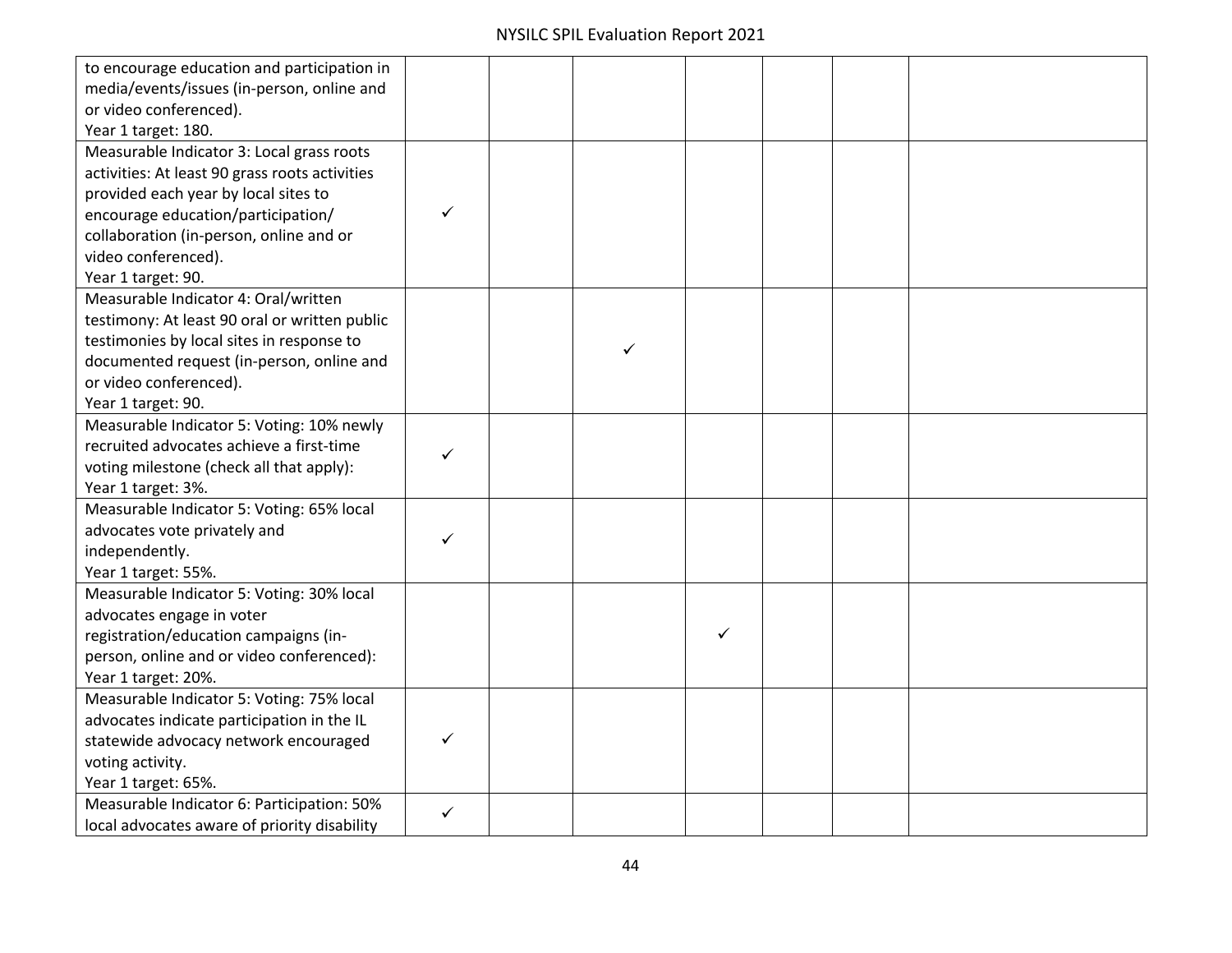| issues based on participation in the IL                                      |   |  |  |  |
|------------------------------------------------------------------------------|---|--|--|--|
| statewide advocacy network.                                                  |   |  |  |  |
| Year 1 target: 40%.                                                          |   |  |  |  |
| Measurable Indicator 6: Participation: 40%                                   |   |  |  |  |
| local advocates more informed/educated                                       |   |  |  |  |
| based on participation in a public education                                 | ✓ |  |  |  |
| or grass roots activity coordinated by the IL                                |   |  |  |  |
| statewide advocacy network.                                                  |   |  |  |  |
| Year 1 target: 30%.                                                          |   |  |  |  |
| Measurable Indicator 6: Participation: 10%                                   |   |  |  |  |
| local advocates provide or collaborate                                       |   |  |  |  |
| testimony (in- person, online and or video                                   | ✓ |  |  |  |
| conferenced) based on participation in the                                   |   |  |  |  |
| IL statewide advocacy network.                                               |   |  |  |  |
| Year 1 target: 3%.                                                           |   |  |  |  |
| Measurable Indicator 7: Skill development:                                   |   |  |  |  |
| 50% local advocates learn or strengthen a                                    |   |  |  |  |
| skill based on participation in the IL                                       | ✓ |  |  |  |
| statewide advocacy network.                                                  |   |  |  |  |
| Year 1 target: 40%.                                                          |   |  |  |  |
| Measurable Indicator 7: Skill development:                                   |   |  |  |  |
| 15% local advocates contribute skills or                                     |   |  |  |  |
| knowledge to enhance or improve the IL                                       |   |  |  |  |
| statewide advocacy network.                                                  |   |  |  |  |
| Year 1 target: 5%.                                                           |   |  |  |  |
| Measurable Indicator 8: Impact on IL                                         |   |  |  |  |
| Network Mission: 50% local advocates                                         |   |  |  |  |
| increase advocacy skills based on                                            | ✓ |  |  |  |
| participation in the IL statewide advocacy                                   |   |  |  |  |
| network.                                                                     |   |  |  |  |
| Year 1 target: 40%.                                                          |   |  |  |  |
| Measurable Indicator 8: Impact on IL<br>Network Mission: 30% local advocates |   |  |  |  |
|                                                                              |   |  |  |  |
| increase leadership development based on                                     | ✓ |  |  |  |
| participation in the IL statewide advocacy                                   |   |  |  |  |
| network.                                                                     |   |  |  |  |
| Year 1 target: 20%.                                                          |   |  |  |  |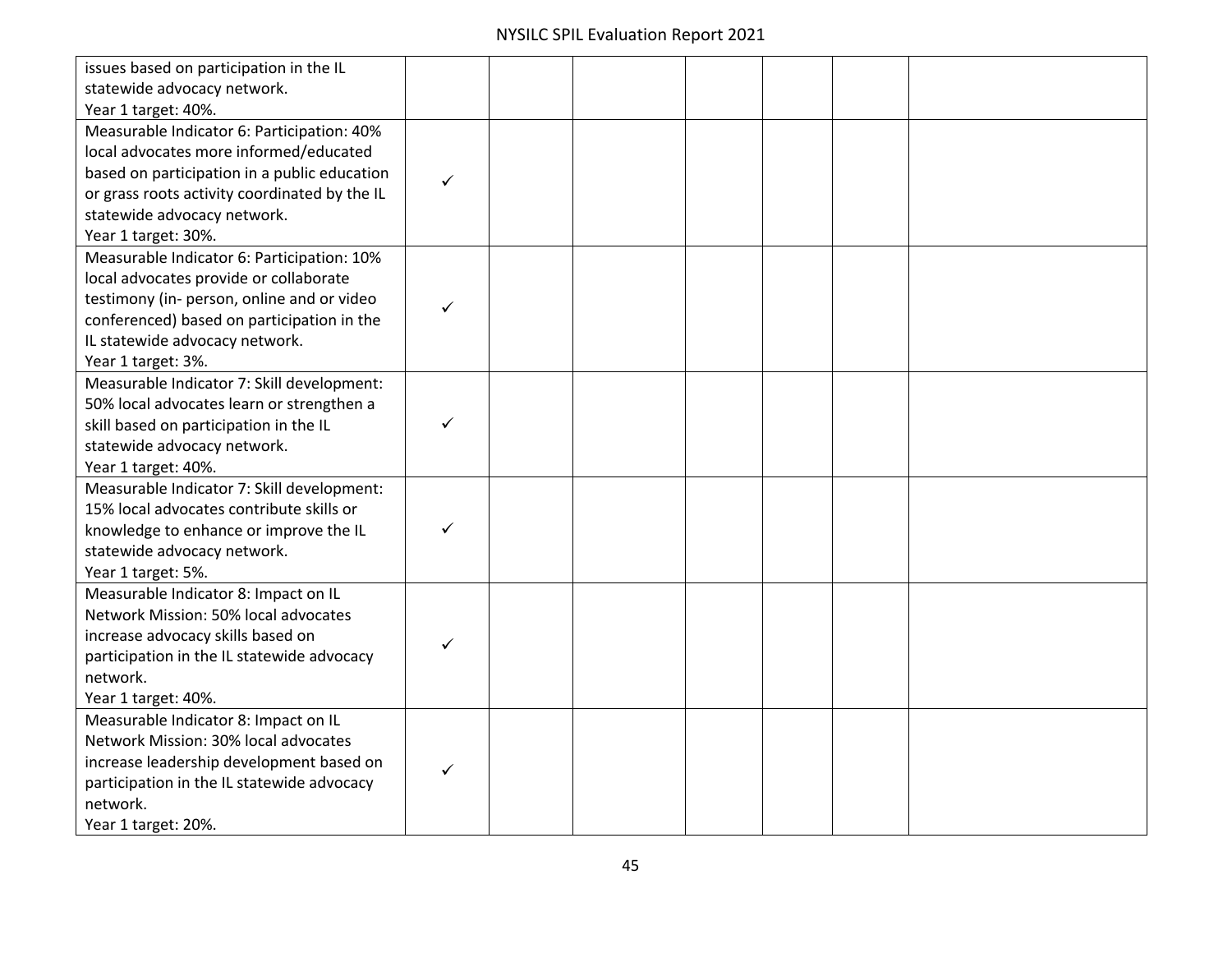| Measurable Indicator 8: Impact on IL<br>Network Mission: 40% local advocates<br>increase empowerment based on<br>participation in the IL statewide advocacy<br>network. See notes for definition of<br>empowerment.<br>Year 1 target: 30%.                                                           | ✓               |            |                             |                  |                   |                              |                                                                                                                                                                       |
|------------------------------------------------------------------------------------------------------------------------------------------------------------------------------------------------------------------------------------------------------------------------------------------------------|-----------------|------------|-----------------------------|------------------|-------------------|------------------------------|-----------------------------------------------------------------------------------------------------------------------------------------------------------------------|
| Open-ended question: "Has the IL statewide<br>advocacy network improved your life, or<br>the lives or others, and if so, how?"                                                                                                                                                                       |                 |            |                             |                  |                   |                              | Local advocates respond<br>affirmatively to the open-ended<br>question, "Has the IL statewide<br>advocacy network improved<br>your life, or the lives or others,      |
|                                                                                                                                                                                                                                                                                                      |                 |            |                             |                  |                   |                              | and if so, how? "One-hundred<br>sixty- nine individuals or 82%<br>responded: 40% Yes, very much.<br>41% Yes, somewhat.<br>19% No. Combined yes<br>responses were 81%. |
| TOTALS (17 MIs for Goal #2, Obj. A) Plus,<br>one open-ended question                                                                                                                                                                                                                                 | 14              | 0          | $\overline{2}$              | 1                | 0                 |                              |                                                                                                                                                                       |
|                                                                                                                                                                                                                                                                                                      |                 |            |                             |                  |                   |                              |                                                                                                                                                                       |
| <b>GOAL #3</b>                                                                                                                                                                                                                                                                                       | <b>Exceeded</b> | <b>Met</b> | Substantially<br><b>Met</b> | Partially<br>Met | <b>Not</b><br>Met | <b>No</b><br><b>Progress</b> | <b>Progress</b>                                                                                                                                                       |
| Attendees learn skills at a biennial IL<br>statewide conference coordinated by the<br>state association.                                                                                                                                                                                             |                 |            |                             |                  |                   |                              | Make overall comments based<br>on progress of objective and<br>Mis/year<br>1.                                                                                         |
| Objective A: People with disabilities, the IL<br>network and public are provided an<br>opportunity to attend the biennial IL<br>statewide conference with reduced<br>registration costs and want to participate<br>and learn skills during years one and<br>three of the plan by September 30, 2023. |                 |            |                             |                  |                   |                              | Make overall comment based on<br>progress of Mis/year1.                                                                                                               |
| Measurable Indicator 1: Potential Audience:<br>At least 200 individuals attend and                                                                                                                                                                                                                   | $\checkmark$    |            |                             |                  |                   |                              |                                                                                                                                                                       |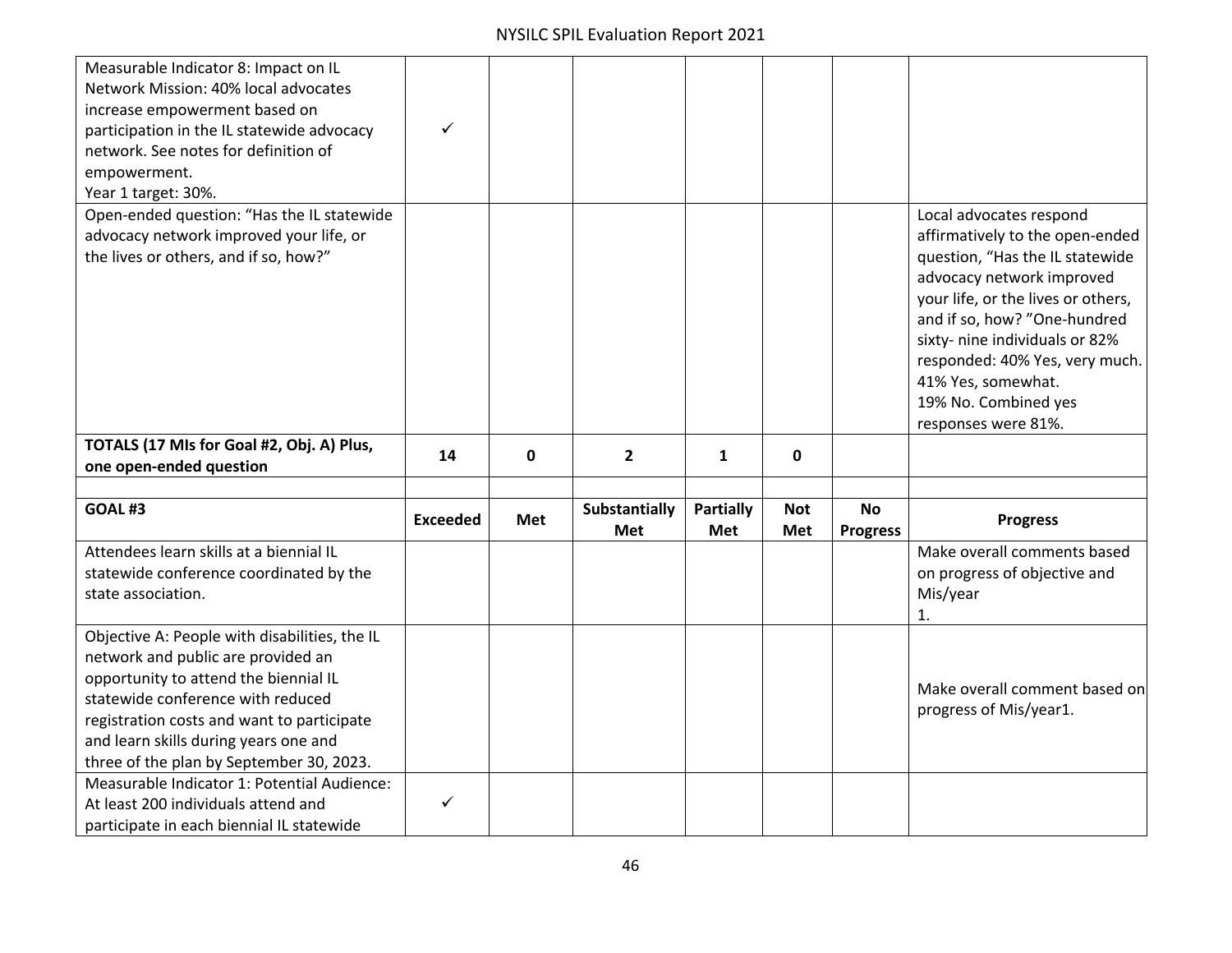| conference (in-person or video        |  |  |  |  |
|---------------------------------------|--|--|--|--|
| conferenced). Year 1 target: 200      |  |  |  |  |
| individuals attend/participate in the |  |  |  |  |
| conference.                           |  |  |  |  |

| Measurable Indicator 2: Overall Satisfaction:  |   |  |  |  |
|------------------------------------------------|---|--|--|--|
| 88% conference attendees (in-person or         |   |  |  |  |
| video conferenced) satisfied with overall      |   |  |  |  |
| experience at biennial IL statewide            |   |  |  |  |
| conference based on participation at           |   |  |  |  |
| conference.                                    |   |  |  |  |
| Year 1 target: 83%.                            |   |  |  |  |
| Measurable Indicator 3: Skill Development:     |   |  |  |  |
| 50% conference attendees (in-person or         |   |  |  |  |
| video conferenced) learn or strengthen a skill | ✓ |  |  |  |
| based on participation at the event.           |   |  |  |  |
| Year 1 target: At least 45%.                   |   |  |  |  |
| Measurable Indicator 3: Skill Development:     |   |  |  |  |
| 20% conference attendees (in-person or         |   |  |  |  |
| video conferenced) intend to act back in their |   |  |  |  |
| community based on something learned at        |   |  |  |  |
| the event.                                     |   |  |  |  |
| Year 1 target: At least 15%.                   |   |  |  |  |
| Measurable Indicator 3: Skill Development:     |   |  |  |  |
| 10% conference attendees (in-person or         |   |  |  |  |
| video conferenced) share a promising           |   |  |  |  |
| practice or knowledge by presenting at the     |   |  |  |  |
| event.                                         |   |  |  |  |
| Year 1 target: At least 5%.                    |   |  |  |  |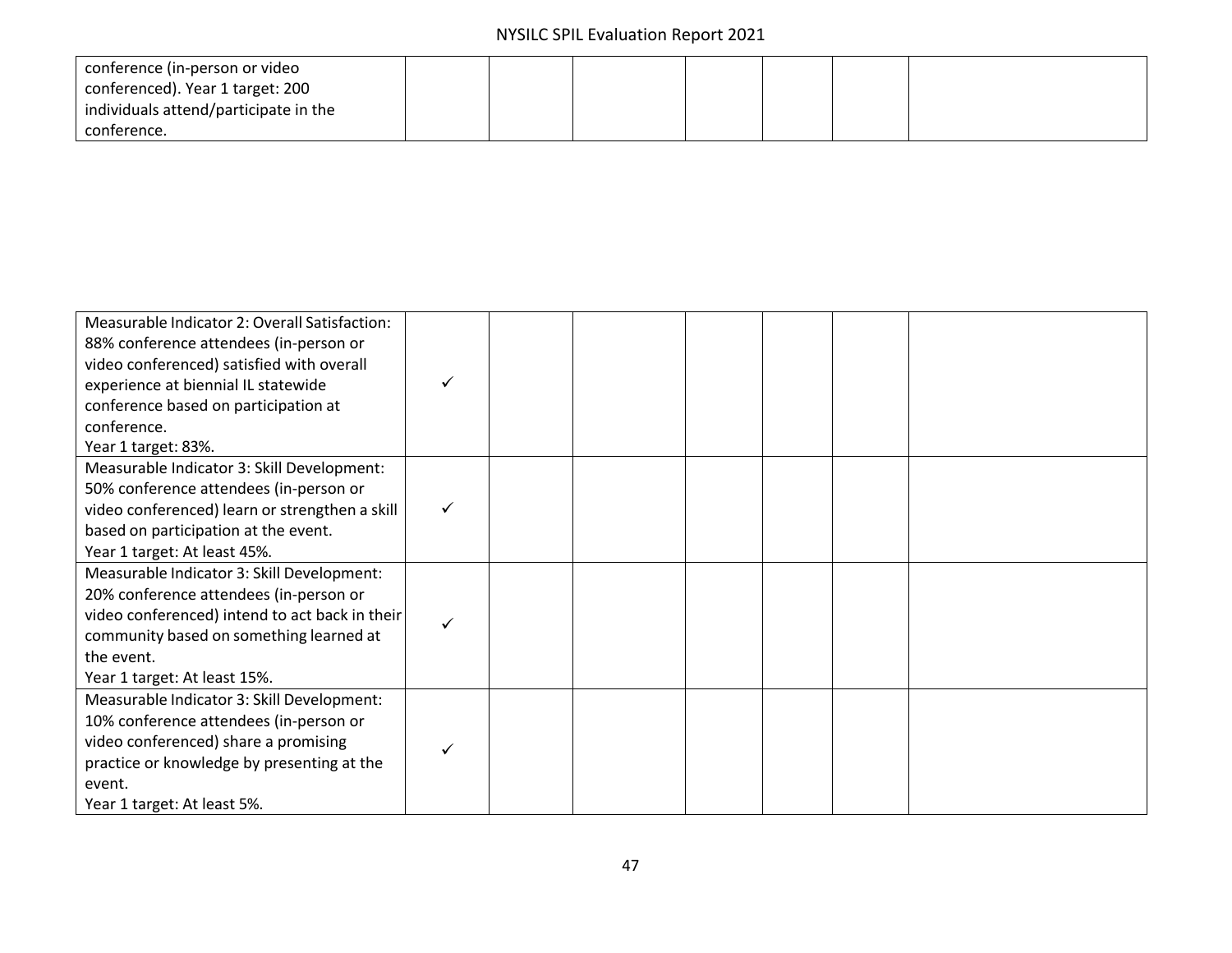| Measurable Indicator 4: Impact on IL Network<br>Mission: 30% conference attendees (in-<br>person or video conferenced) increase<br>advocacy skills based on participation at<br>event.<br>Year 1 target: At least 25%.        |   |   |   |   |   |   |  |
|-------------------------------------------------------------------------------------------------------------------------------------------------------------------------------------------------------------------------------|---|---|---|---|---|---|--|
| Measurable Indicator 4: Impact on IL Network<br>Mission: 30% conference attendees (in-<br>person or video conferenced) increase<br>leadership development based on<br>participation at event.<br>Year 1 target: At least 25%. |   |   |   |   |   |   |  |
| Measurable Indicator 4: Impact on IL Network<br>Mission: 30% conference attendees (in-<br>person or video conferenced) increase<br>empowerment based on participation at<br>event.<br>Year 1 target: At least 25%.            |   |   |   |   |   |   |  |
| TOTALS (8 Mis for Goal #3, Obj. A)                                                                                                                                                                                            | 8 | 0 | 0 | 0 | 0 | 0 |  |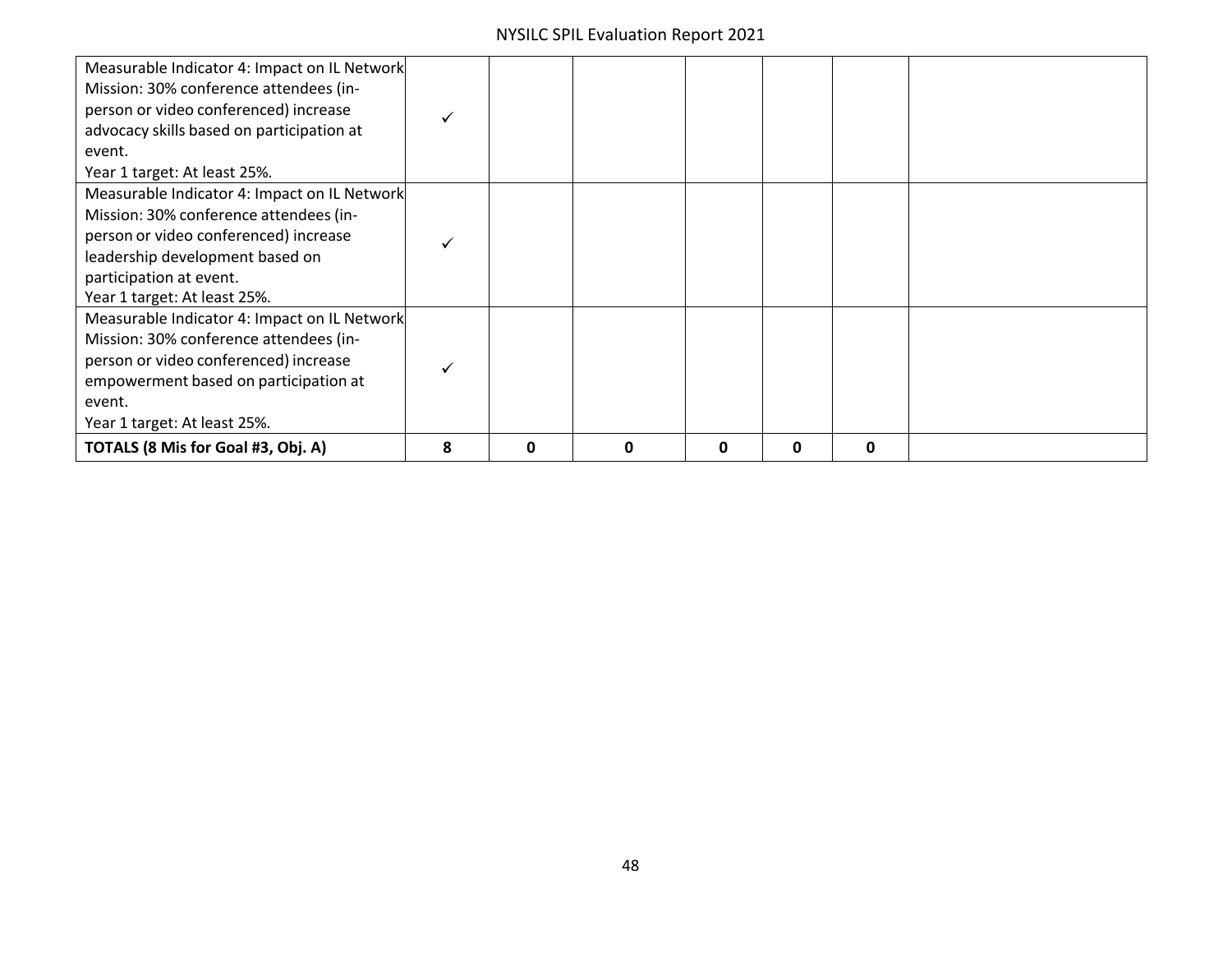# **Appendix 3: Section 26 of the NY 2020 ILS Program Performance Report (PPR)**

### 2020-21 Yearend Summary:

NYSILC is pleased with the progress made on year one of the New York's Statewide Plan for Independent Living (SPIL) 2021-2023 and the related goals, objectives, and Measurable Indicators (MIs).

All Measurable Indicators (MIs) and targets will remain ongoing and active each year of the SPIL. Progress can still be made on MIs even if they continue to exceed their identified targets percentages, numbers, or outcomes. The same for MIs that make partial progress, falling short of their targets. Only a few MIs may be completed before the end of the plan due to the nature of their outcomes and will be noted.

Overall, excellent progress was made toward the IL mission statement. The mission of the New York IL network and 3-year SPIL is to increase the advocacy skills, leadership development, and empowerment of people with disabilities. Toward this end, eight of nine MIs were exceeded tied to the mission statement: five by significant margins. Only one MI was not met which represents room for progress in the next two years. This is a very positive result because the three areas identified in the mission statement: advocacy, leadership, and empowerment were selected due to their prominence in the "purpose statement" for IL in the Rehabilitation Act. They allow us to measure the impact of our SPIL projects consistent with the purpose of the Act.

Respectable progress was made toward the council's goal (#1), which states that "the SILC successfully implements the SPIL and its duties." Objective A related to active council members and their engagement. For the MIs connected to this objective: 10 were exceeded, 1 was met, 2 were substantially met, 1 was partially met, and 2 were not met. Objective B related to the programs offered by the SILC to raise awareness and provide opportunities. For the MIs connected to this objective: 6 were exceeded, 1 was partially met, and 7 were not met (5 were related to the NY IL database project). Overall progress for NYSILCs combined 2021 targets compared to the total number: 16 MIs were exceeded 53%, 1 MI met 3%, 2 MIs were substantially met 7%, 2 MI were partially met 7%, 9 MIs were not met 30%, for a total of 30 MIs/100%.

The IL advocacy network, or SSAN, made excellent progress toward goal # 2 with the statewide coordinator working with local sites and advocates to achieve various impacts. Progress on the MIs related to objective A included: 14 were exceeded, 2 were substantially met, while 1 was partially met. Overall progress for the IL advocacy network (SSAN) combined 2021 targets compared to the total number: 14 MIs were exceeded 82%, 2 MIs were substantially met 12%, and 1 MI was partially met 6% for a total of 17 MIs/100%.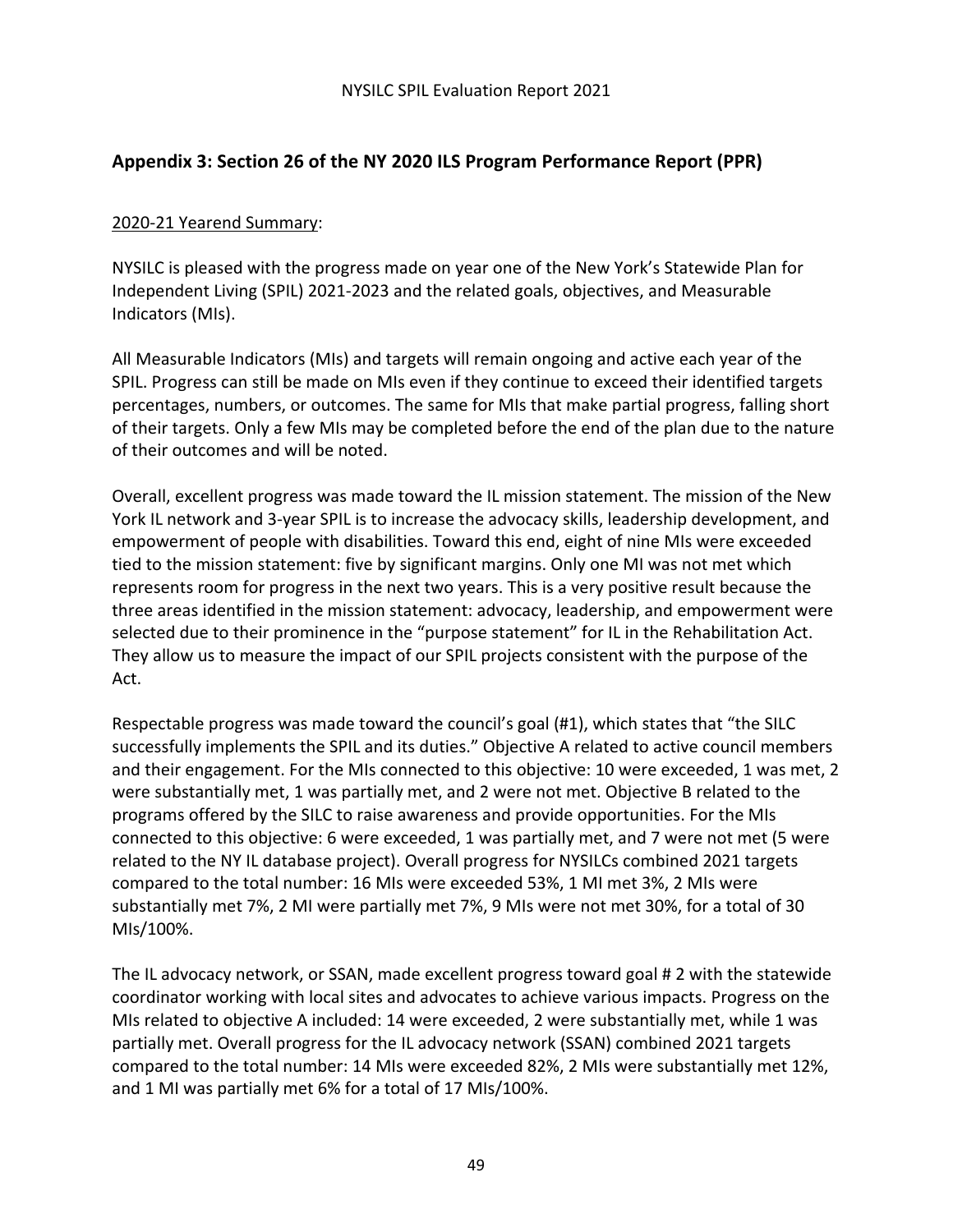The IL statewide conference achieved excellent progress toward goal # 3 with NYAIL as the coordinator of the event for the IL network. Progress on the MIs related to objective A included all 8 being exceeded. The overall progress for the IL statewide conference 2021 targets compared to the total number: 8 MIs were exceeded 100% (a total of 8 MIs/100%).

Combined progress for year 1 of the NYSPIL (2020-21), all goals, objectives, and MIs:

- $\circ$  Goal # 1 for the SILC had 30 MIs, goal # 2 IL advocacy network (SSAN) had 17 MIs, and goal # 3 IL statewide conference had 8 MIs for a total of 55 MIs.
- o Out of 55 MIs worked on during 2021, the following progress was made on the combined SPIL objectives during the last year:
	- § 38 MIs were exceeded, or 69.
	- 1 MI was met, or 2%.
	- 4 MIs were substantially met, or 7%.
	- 3 MIs were partially met, 5%.
	- 9 MIs were not met, 16%.

When the first four levels of progress are combined, it represents 46 areas out of 55 MIs where progress occurred during year one of the SPIL, or 84%. This is a very good level of progress to achieve during the first year of the plan.

#### Comments about the progress made toward the SPILs Mission Statement

NYSILC made excellent progress toward the IL mission statement in the NY SPIL 2021-23 during the last year based on the performance of its mission-based MIs. As noted earlier. Eight of nine exceeded their targets. Only one did not meet its target.

Under Objective A for council criteria, MI 7 Impact on IL Network Mission:

- A combined sixteen members or 75% indicated they increased advocacy skills as participants of SILC business.
- A combined sixteen members or 76% indicated that increased leadership development as participants of SILC business.
- A combined sixteen members or 72% indicated increased empowerment as participants of SILC business.

Under Objective B for SILC program participants, under MI 3 NYS Disability Rights Hall of Fame:

- A combined 50 attendees or 78% indicated increased advocacy efforts as participants of the HOF event.
- A combined thirty-three attendees or 52% indicated increased leadership development as participants of the HOF event.
- A combined forty-seven attendees or 71% indicated increased empowerment as participants of the HOF event.

Under Objective B for SILC program participants, under MI2 Young Adult Scholarships for the Pat Figueroa Program: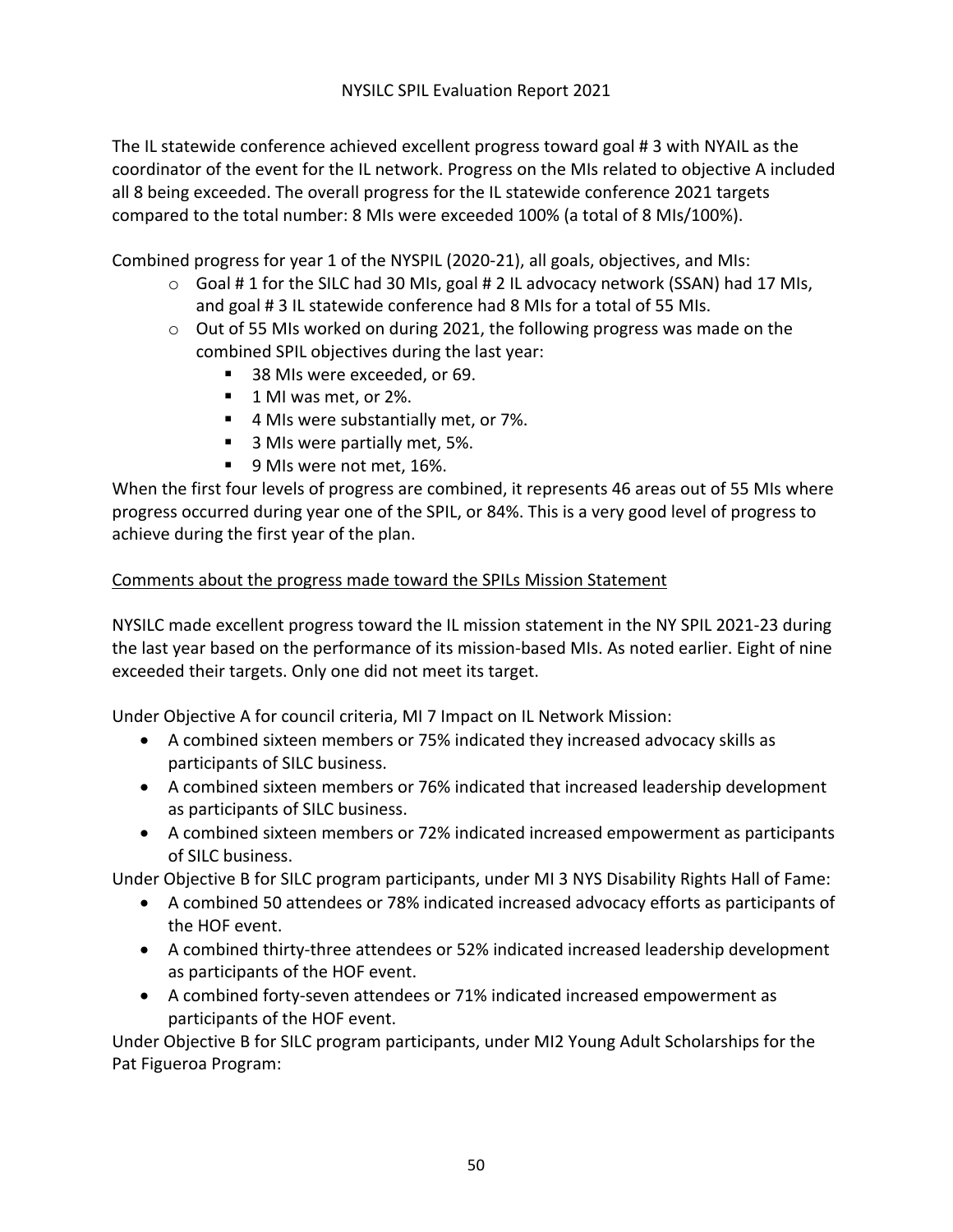- One young adult scholarship recipient or 50% indicated their advocacy skills very much increased based on participation at the sponsored event.
- One young adult scholarship recipient or 50% indicated their leadership development skills somewhat increased based on participation at the sponsored event.
- Neither young adult scholarship recipient or 0% indicated their empowerment was increased based on participation at the sponsored event.

#### Comments about MIs not met

As noted above, 9 MIs were not met (2 for Objective A and 7 for Objective B).

- For Objective A, MI4, Planning, there were two MIs not met:
	- $\circ$  Council members on the Monitoring and Evaluation Committee will meet with local representatives of community foundations and colleges to obtain feedback to design a method of public input into its monitoring and evaluation process. The M & E Committee was busy the entire year with its monitoring, evaluation, and work reviewing the draft SPIL surveys. It was work well invested. They will have more time in year 2 to focus on this MI.
	- $\circ$  Council members on the Emergency Preparedness Subcommittee work with other members of the committee, council members and staff to complete an Emergency Preparedness Plan that identifies the SILCs role during emergencies with partners in the statewide network and updates the SILCs current office plan. The subcommittee was mostly inactive during the past year. They must convene and make this MI a priority in year 2.
- For Objective B, MI 2, Young Adult Scholarships, there were two MIs not met:
	- $\circ$  Young adult scholarship recipients develop a promising practice or enhance operations of an organization based on participation at sponsored event (inperson or video conferenced), and young adult scholarship recipients increase empowerment based on participation at sponsored event (in-person or video conferenced). We can expect improved progress and participation when NYSILC sets up a Zoom forum with the statewide YLAN network (http://ylanetworkny.org/about/) to discuss: best ways to connect both groups, help to refocus and market the Pat Figueroa Scholarships, and support/connect with the NYSILC Youth Leadership Subcommittee. This will include interested NYSILC members plus a founder of the Disability EmpowHer Network (DEN), who is a council member: https://www.disabilityempowhernetwork.org/. This must happen in year 2.
- Objective B, MI 4, Data Interface Project, there were five MIs not met:
	- o 85% Center for Independent Living (CIL) and Service Center for Independent Living (SCIL) staff upload six-month and yearend reports on time.
	- o 75% CIL and SCIL staff indicate NYS data interface program easy to use.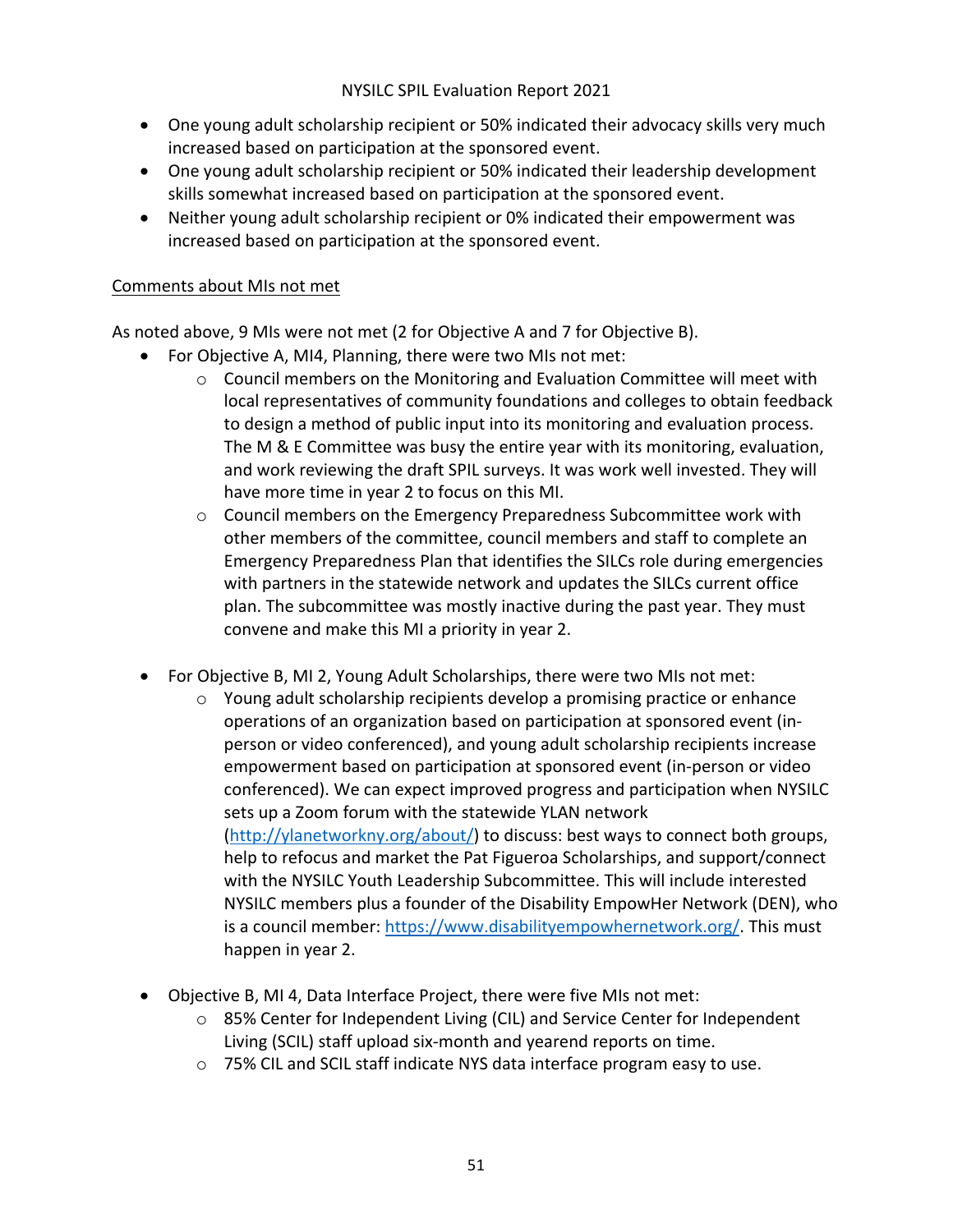- $\circ$  30% CIL and SCIL staff indicate data/information from NYS data interface used in media/presentation/infographic.
- $\circ$  20% CIL and SCIL staff indicate that data/information from NYS data interface used in funding proposal.
- $\circ$  5% CIL and SCIL staff indicate that data/information from NYS data interface used in a successfully funded proposal.

Progress on these MIs continued to be delayed because of hurdles presented to the project. A database support vendor helped to mitigate a set of issues between the end of this year into the start of next year. A better understanding of how the system will work and agreement between the different parties will be reached before moving forward to the remaining phases of the project. The web developer is working on alternative solutions in the interim to make the process more efficient for all users.

## Summative Review of SPIL Criteria: Progress made on Goals, Objective's, and MIs

Goal # 1: The SILC successfully implements the SPIL and its duties.

Objective A: Council members are provided opportunities to be active members of the SILC and want to be involved and engaged each year through September 30, 2023.

- Measurable Indicator 1: Potential Audience:
- Year 1 target: 26 members:
- 22 of 25 council members or 88% participated in the yearend survey

As noted in a previous quarter, council member Edith Prentiss passed away, creating an open vacancy on the council that will be filled in January of 2022. The open vacancy reduced the current active council member number to twenty-five. Target substantially met.

- Measurable Indicator 2: Active participation:
- 60% council members are active participants based on council meeting and committee criteria.
	- Year 1 target: 50%.
		- § 21 members, or 95%, responded yes, they were active participants, defined as attending 3 of 4 annual full council meetings during the past year
		- 1 member, or 5%, responded being partially active, defined as attending 2 of 4 annual full council meetings Target exceeded.
- Measurable Indicator 3: Leadership:
- 20% council members with emerging experience grow into leadership positions on the SILC by becoming committee chairs or officers.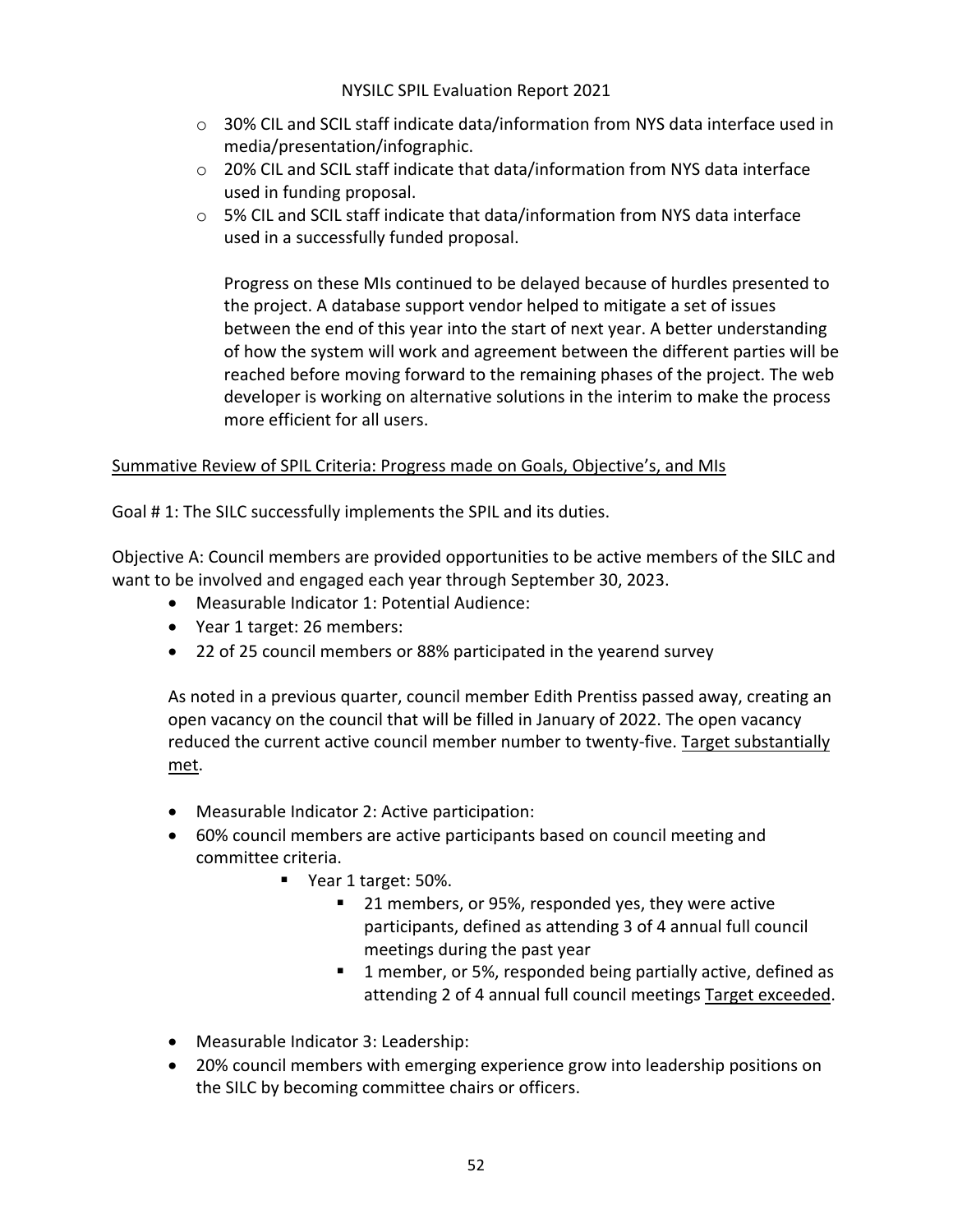- o Year one target: 10%
	- 18 members, or 82%, responded 'yes,' they considered themselves to be emerging leaders seeking leadership development or leadership development roles
	- 4 members, or 18%, responded 'no,' meaning they did not see themselves with this need or role Target exceeded.

In addition, the NYSILC yearend survey added two value-added questions to assess more about council member leadership. When asked, "Have you developed any additional leadership skills as a result of serving on the council during the last year?"

- o 10 members, or 56%, responded replied, 'yes,' they had developed such skills.
- o Some of their comments and examples included:
	- As I have represented NYSILC as the Region II representative for SILC Congress, I have strengthened by ability to work with a diverse population. I have also represented NYSILC as a member of the State Rehabilitation Council, which has provided me with a greater ability to understand as to the workings of NYS agencies.
	- A better understanding of the state management of the ILCs.
	- I have acquired general leadership and management skills, including administrative oversight, compliance, federal contract and regulatory skills. I have also acquired more specific leadership skills related to the IL network and the current and emerging leaders within that network.
	- Learned new strategies for being a leader as it relates to DEI.
	- **I have developed the ability to listen objectively to competing** arguments that are expressed at the FCM and Executive Committee meetings.
	- I have learned a variety of leaderships styles from my peers. I would like to continue to learn how to communicate effectively with those who have divergent backgrounds and beliefs from my own.

When asked, "Did you become a newly elected officer and or chair of a committee during the last year?"

- o 5, or 28%, of the members who responded replied, 'yes,' they had become a newly elected officer or committee chair in the last year.
- o Some of their comments and examples included:
	- [One member acknowledged being] elected to the Executive Committee (as Vice Chair).
	- [Another member identified becoming] Chair of the Recruitment Committee.
	- [A third member in his first year accepted responsibility to serve as the council's liaison to ACCES-VRs SRC].
	- [A final member stated interest] in taking on more responsibility.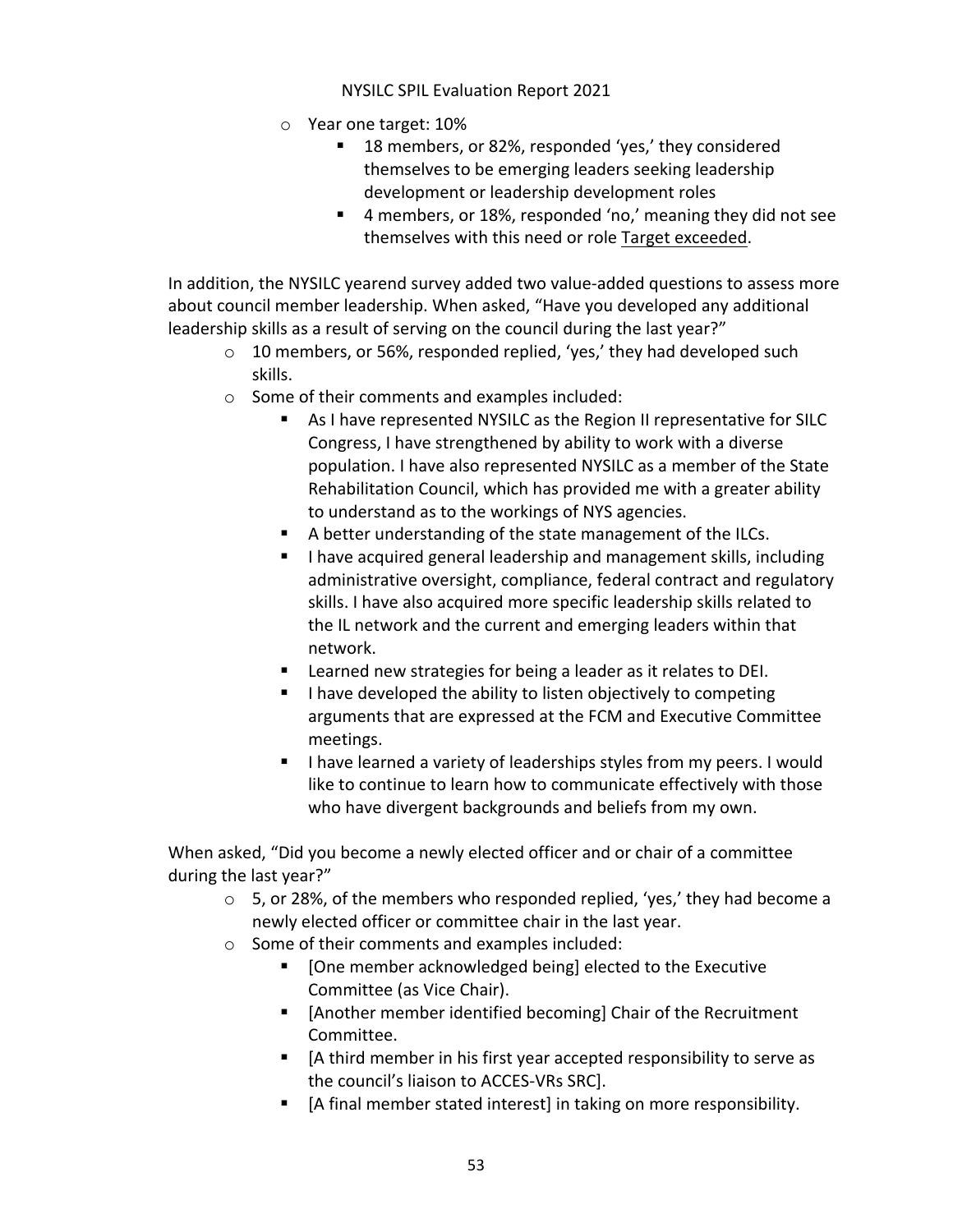- Measurable Indicator 4: Planning:
- Recruitment Committee works with members to decrease the current 80% white/Caucasian representation to 65%.
	- o Year 1 Target: 75%
	- o Related to this indicator, the council has:
		- § 1 member, or 4%, identifying as an American Indian/Alaskan Native/Indigenous Person
		- 3 members, or 12%, identifying as Black/African Americans
		- 4 members, or 16%, identifying as Hispanic/Latino/Latinx
		- 18 (double check number) members, or 68%, identifying as White/Caucasian

The Recruitment Committee has been both mindful and diligent during its last two recruitment cycles to purposefully seek diverse candidates, while looking at its needs as a council (cross-disability, race/ethnicity, age range, gender, geographic representation). As a result, the council's White/Caucasian percentage has decreased down to a number comparative with the state population and within a few percentage points of the performance target. Going forward, the committee will be mindful of the council's needs each year and find strength through diversity. Target exceeded.

- 40% council members on the Monitoring and Evaluation Committee work with members to meet with local representatives of community foundations and colleges to obtain feedback to design a method of public input into its monitoring and evaluation process.
	- o Year 1 target is 13%.
		- 0 committee members, or 0 %, were able to work with members to meet with local representatives of community foundations and or colleges to obtain feedback to design a method of public input into its monitoring and evaluation process.

The M & E Committee was busy the entire year with its monitoring, evaluation, and work reviewing the draft SPIL surveys. It was work well invested, however. Target not met.

- 50% council members on the Executive Committee work with council members to complete 3 of 5 items identified in NYSILCs Short-term Strategic Plan for 2021-2024.
	- o Year 1 target is 40%.
		- The strategic plan was a great exercise that did identify two areas the council knew it needed to address. Unfortunately, the process established some unrealistic goals with related action steps, failing to recognize the dire lack of capacity faced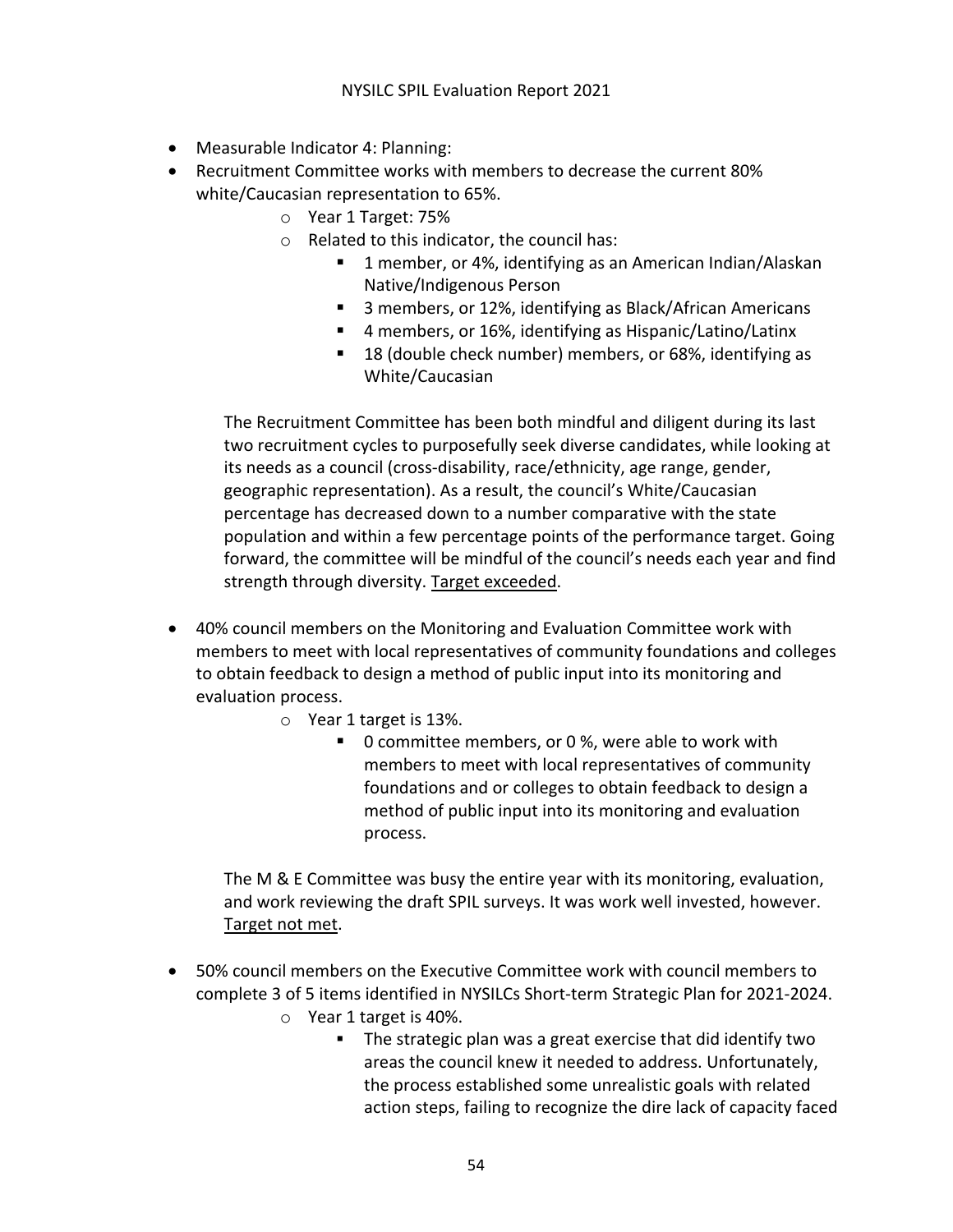by three council staff. Two projects further stretched the efforts of the council. As a result, an assessment of the current strategic plan relates to the two relevant goals.

- In terms of income growth, the council can claim that it has exceeded the "net goal" of more than \$75,000 in net income savings. However, the five actions steps identified for this benchmark are at various stages or not relevant. Related to succession planning, the council has been backed into the process without a plan. An ad hoc committee is being formed in 2022 leading to a search committee in 2023.
	- o For the other goals in the plan:
		- Education/outreach/public relations is a great goal but is so far off from the reality of what the council currently needs.
		- The board member development goals and action steps are generic and address basics needs. Instead, the council should restate its focus and efforts on Diversity, Equity, and Inclusion which will lead to a plan and a committee.
		- The statewide impactful resource's goal begs for a SILC discussion and forum about projects and capacity. The current projects related to the statewide database (for the center network and the DSE) and the HOF were accepted without consideration of the SILCs mission and its lack of capacity. Discussions need to address these two items before going into succession planning and the hiring of the next Executive Director. In addition, the SILC must not consider expanding into other programs until they understand these concepts.
	- o Last, it is recommended that this Strategic Plan be revied to reflect immediate needs and priorities of the council.

As a result, 20% of the strategic plan (related to income growth) has been achieved. Target partially met.

- 50% of the council members on the Emergency Preparedness Subcommittee work with other members of the committee, council members and staff to complete an Emergency Preparedness Plan that identifies the SILCs role during emergencies with partners in the statewide network and updates the SILCs current office plan.
	- o Year 1 target is 40%.
		- The Emergency Preparedness Subcommittee was inactive through most of the year. They did hold a Zoom meeting on March 1<sup>st</sup> to discuss business, mostly about FEMA Region 2 communications and Core Advisory Groups (CAGs). As a result, committee members were not able to start the process to come up with a strategy on how to approach an Emergency Preparedness Plan that identifies the SILCs role during emergencies with partners in the statewide network and update the SILCs current office plan. Target not met.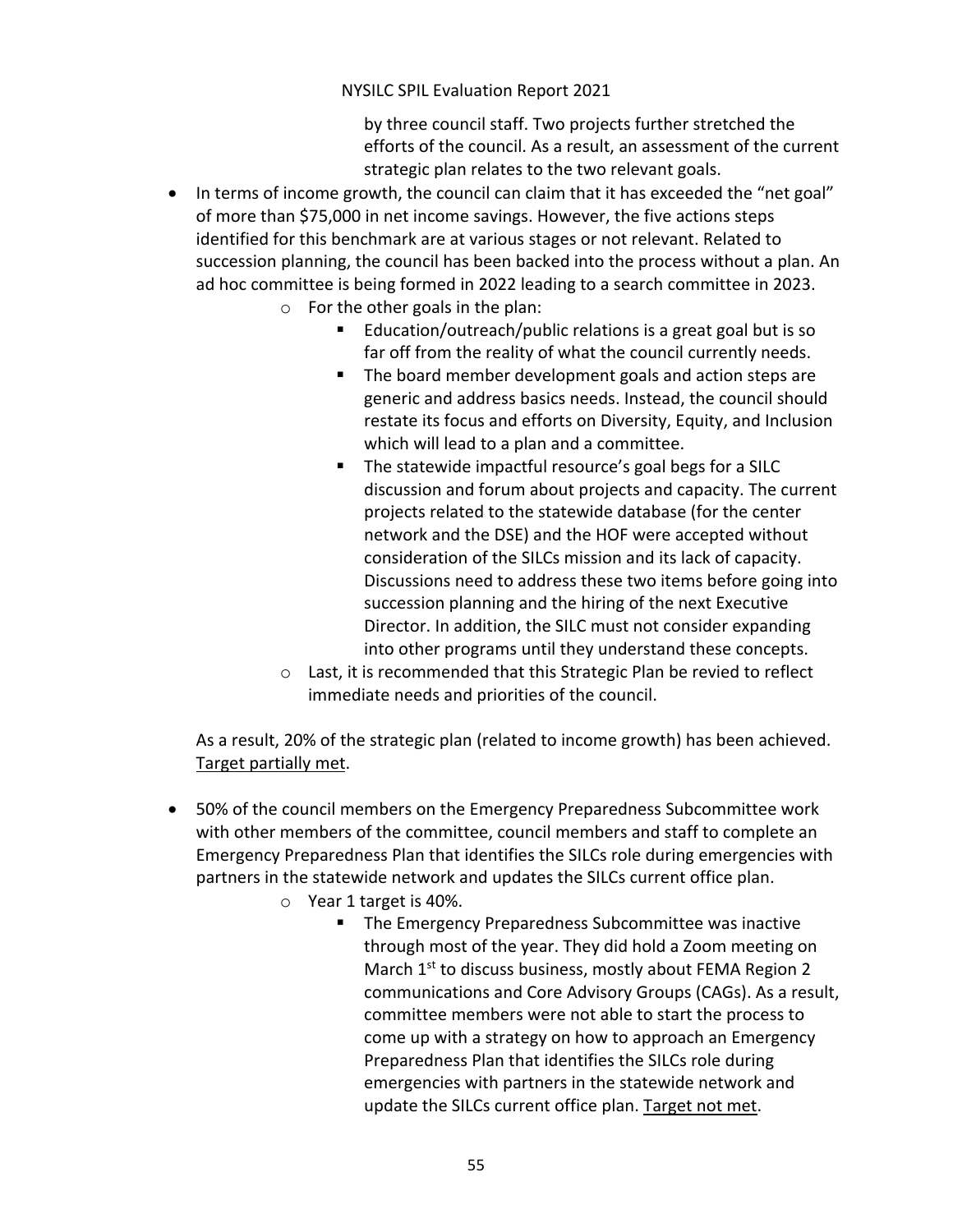- Measurable Indicator 5: Development:
- Members of the Development Committee and staff work with a vendor to develop at least 3 media articles each year to promote and raise awareness of the Hall of Fame (HOF) event.
	- o Year 1 target: 3 documented media articles.
		- o A late March New York Times article paid tribute to Edith Prentiss who passed. Edith was a widely recognized advocate, serving her second appointment to the council. The article noted that she will be recognized at the May 2021 NYS Disability Rights Hall of Fame: https://www.nytimes.com/2021/03/28/nyregion/edith-prentissdead.html.
		- o ABLE News, a monthly publication based on Long Island, reached out to disability stakeholders in late March 2021 to write an article about Edith for their April 2021 edition. NYSILC copied the article and posted it online for reference (otherwise, you must subscribe to ABLE): https://nysilc.org/resources/key-documents/368-able-news-edithsgone/file. The article included a quote from NYSILC Executive Director Brad Williams and mentioned her induction into the NYS Disability Rights Hall of Fame.
		- o In addition, ABLE News included a large block ad in the issue promoting the May 6<sup>th</sup> HOF virtual event along with the five inductees and how to obtain tickets. While not an article, it still represented significant column space, presence, recognition for the HOF event, the inductees, and branding. Target met.
- 100% council members support development with an annual gift/donation.
	- o Year one target is 90%.
		- 17 or 77% of the members who responded to the question, responded 'yes," they made a donation in the past year. Verified by lists. Target substantially met.
- 75% council members support development by attending the HOF event.
	- o Attendance includes via video conference when this option is created for the 2021 HOF event. This includes promoting attendance to the event (both in-person and via video conference).
	- o Year 1 target is 65%.
		- § 17, or 68%, of the members who responded to the question, and as verified by the HOF attendee list, attended the HOF event. Target exceeded.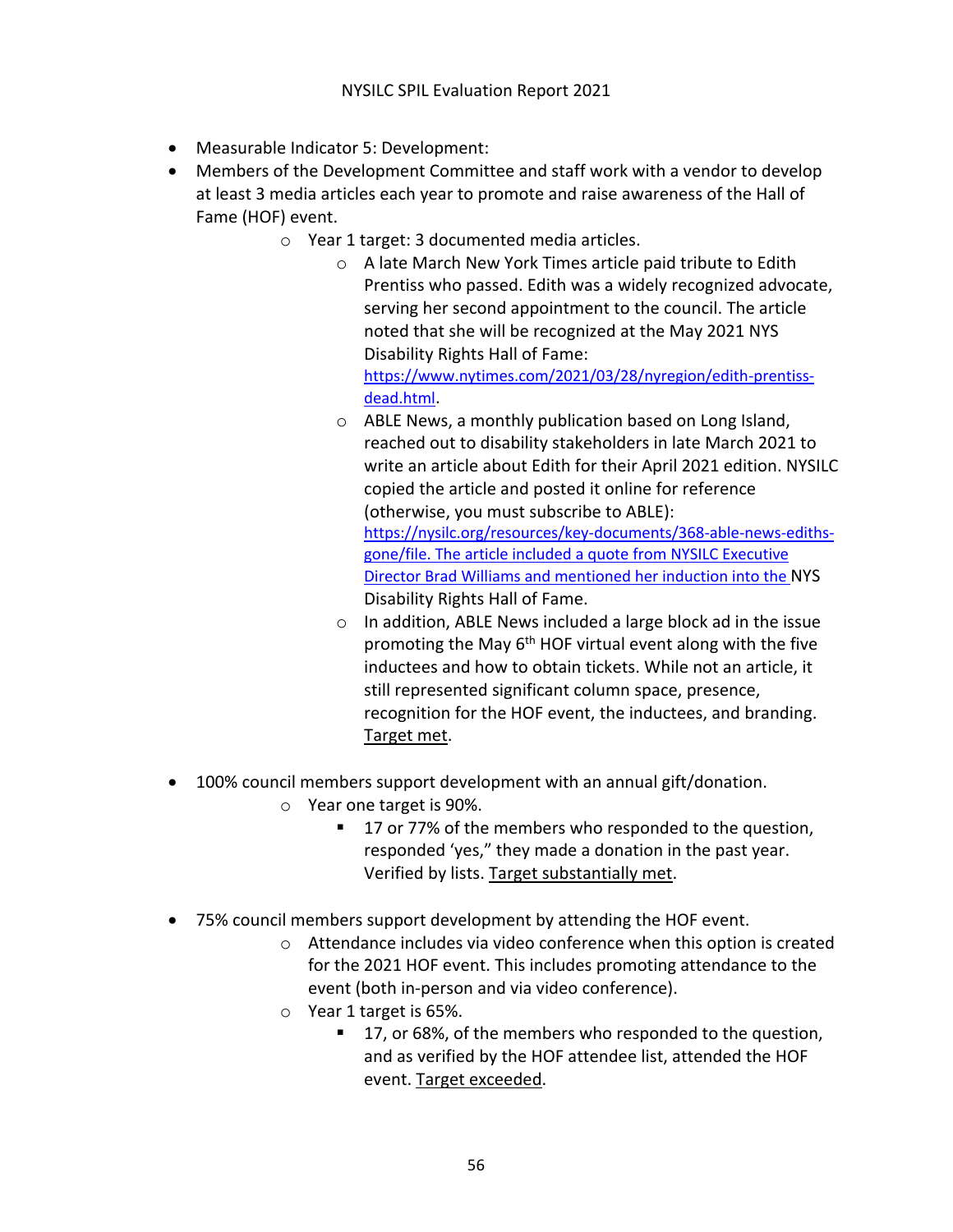- 40% council members support development by volunteering at the HOF event. Also documented by survey response.
	- o Year 1 target of 30%.

Members volunteered and supported development in several ways. Those who responded to the question were able to select all that applied, identified the following:

- § 20, or 91%, shared and posted announcements to others.
- § 19, or 86%, told colleagues and friends about the event.
- 14, or 64%, bought or promoted tickets to attend along with raffle chances for gift baskets.
- 13, or 59%, donated a board game for the board gift basket.
- 3, or 14%, notified the media
- § 4, or 18%, had other responses. They included:
	- Donating tickets for youth to attend.
	- Serving on the Development Committee.
	- Asking my management team to go.
	- Sharing with my employer and potential sponsors. Target exceeded.
- Measurable Indicator 6: Engagement:
- 50% council members learn or strengthen their knowledge, awareness or skills during SILC business and functions.
	- o Target for year 1 is 40%.
		- 19, or 86%, of the members who responded to the question indicated they learned or strengthened their knowledge, awareness and/or skills during SILC business sessions and/or functions.
		- § Some of their comments included:
			- § Simply being involved and participating in committee meeting and representing NYSILC has been extremely beneficial.
			- [By] learning about other ILCs.
			- I appreciated the skills development that the Diversity, Equity, and Inclusion (DEI) workshops provided. (4 other related comments)
			- I became knowledgeable of others' efforts in facilitating action for change. (1 other related comment)
			- I learned about the impact that the pandemic had on people with disabilities in the community.
			- Learning the needs of the SILC. Target exceeded.
- 75% council members contribute their skills and knowledge to enhance or improve SILC business and functions.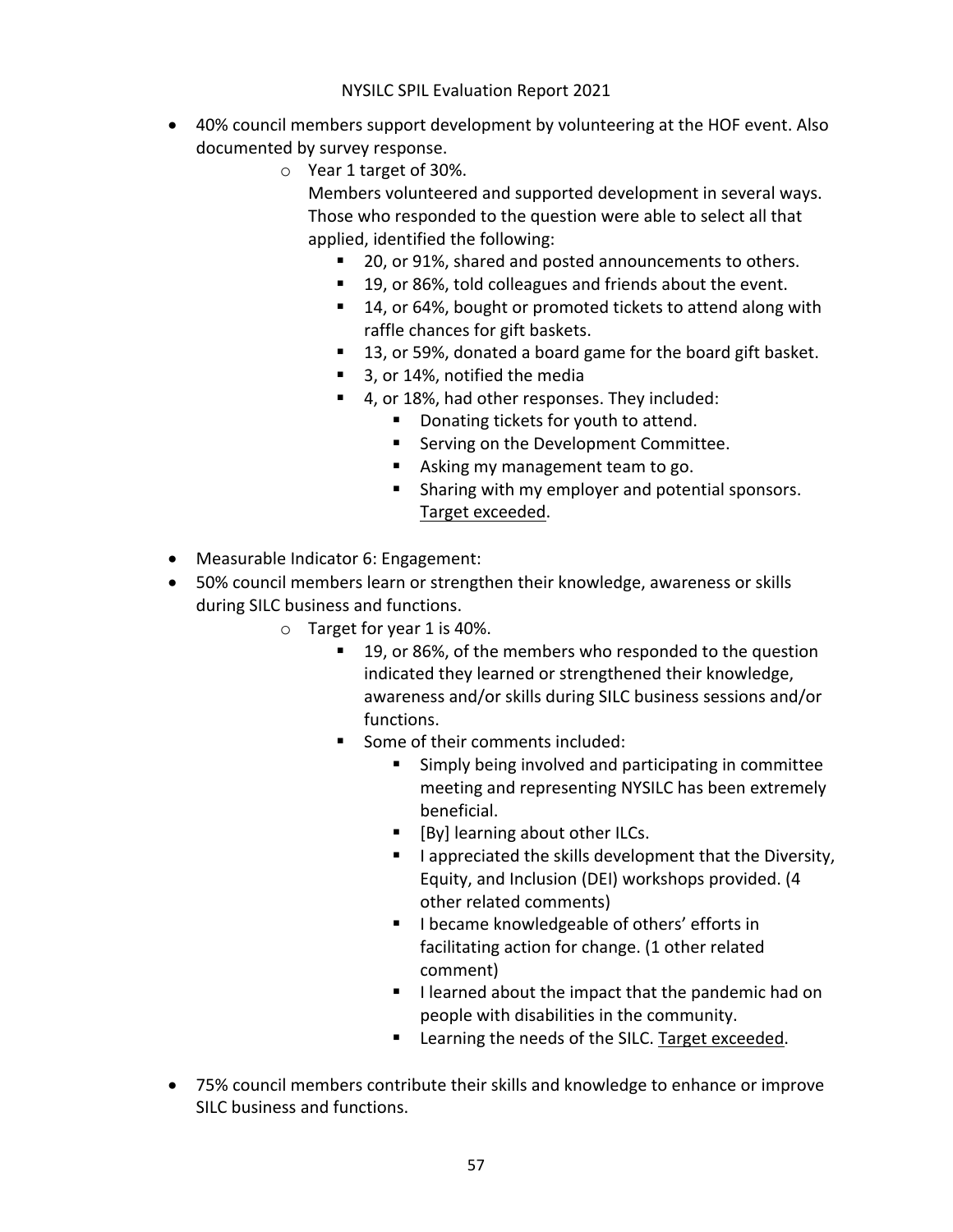- o Target for year 1 is 65%.
	- § 17, or 80%, of the members who responded to the question indicated they contributed skills and knowledge to enhance or improve council or committee business.
	- Some of their comments included:
		- While representing NYSILC on the NYS [Commission for the Blind] Rehabilitation Council, I have maximized a greater working relationship between the NYSILC, SRC, and NYAIL, specifically as it pertains to accessible remote voting.
		- I provided examples and feedback on our nominating process [for new council members].
		- I volunteered on the Development Committee and helped [with] the fundraising portion of the event. I volunteered to emcee the virtual Hall of Fame.
		- I have been able to share my knowledge and have helped [to] find ways for NYSILC to sign on areas of interest/priorities as a member of the Public Policy Committee.
		- I volunteered to participate on a new committee…[and]…I accepted a new officer position.
		- I believe that I have contributed to the council through diplomacy and providing analytical insight during committee discussions. Target exceeded.
- Measurable Indicator 7: Impact on IL Network Mission:
- 25% council members increase advocacy skills as a participant of SILC business and functions.
	- o Year 1 target is 15%.

Of the members who responded to the question, when asked if their advocacy skills had increased as a participant of SILC business and functions,

- 6, or 28%, of respondents indicated 'yes, very much'
- § 10, or 47%, of respondents indicated 'yes, somewhat'
- Overall combined yes responses totaling 75%. This represents a strong relationship with advocacy.
	- Highlights of their comments include:
		- o The council's experiences [have] allowed me to take a more active role at work. I'm now more outspoken when it concerns views on disability and how it impacts peers and myself.
		- o [Through] networking and learning about statewide issues.
		- o I passed along advocacy opportunities to the council to bolster statewide advocacy work.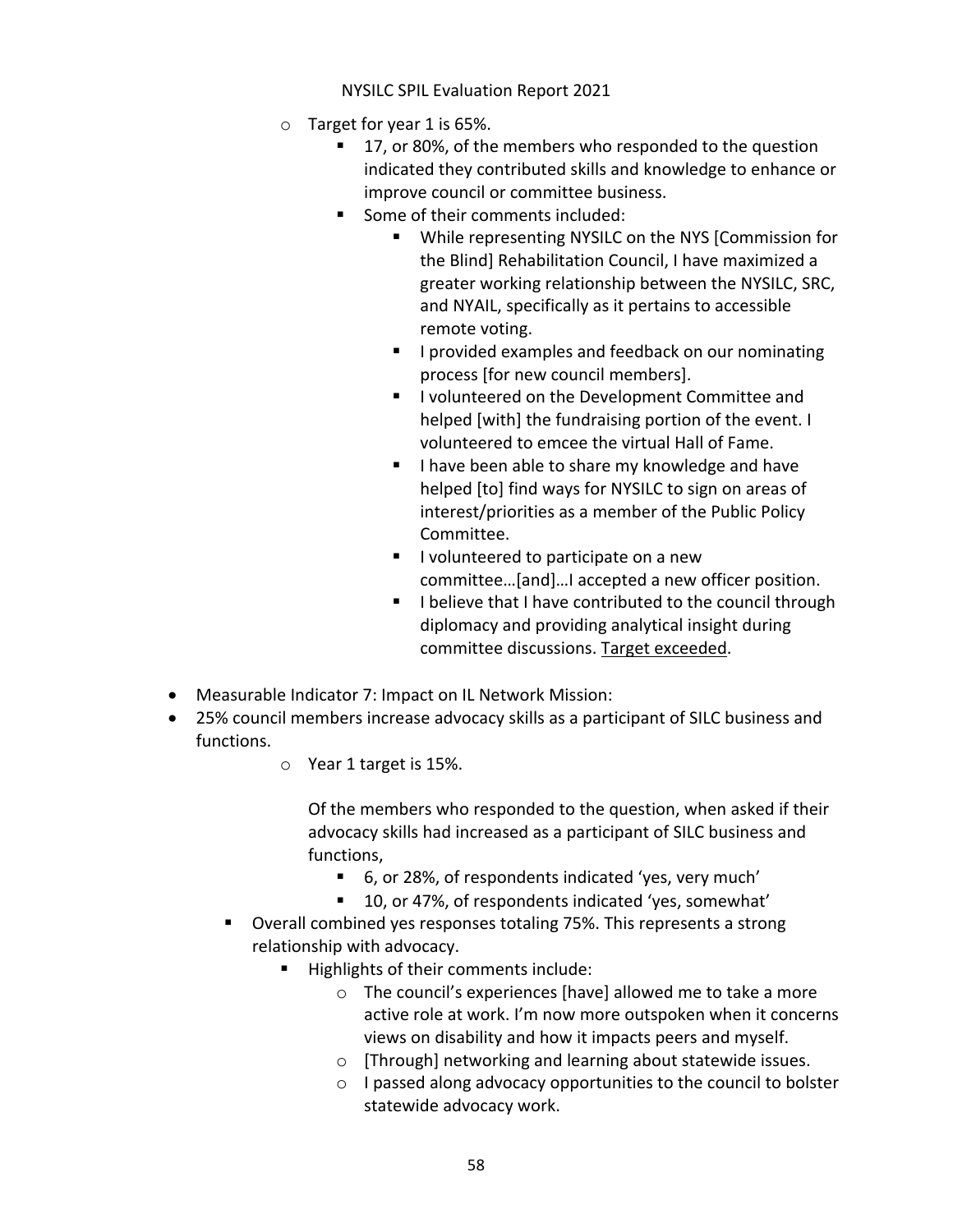- o [I] used data obtained in my own reports for local advocacy.
- o I became more knowledgeable about advocacy in areas I don't always speak to.
- o I advocated to correctly use the term "intersectionality" as coined by Kimberlee Williams Crenshaw when the "diversity" trainer used the term incorrectly. Target exceeded.
- 35% council members increase leadership development as a participant of SILC business and functions.
	- o Year 1 target is 25%.

Of the members who responded to the question, when asked if their leadership skills have increased as a member of the SILC during the past year,

- Four, or 19%, of respondents indicated 'yes, very much'
- Twelve, or 58%, of respondents indicated 'yes, somewhat'
- Overall combined yes responses totaling 76%. This represents a strong relationship impacting leadership.
	- Highlights of their comments include:
		- o Representing NYSILC on various committees is in itself extremely beneficial and educational.
		- o Learn[ing] when to listen and learn.
		- o I greatly appreciated the mentorship and fellow leadership that the council offers and I'm grateful for everything that I have learned from it. Specifically, personal growth, humility, and motivation [are] among the skills that I was tested on this year, and I believe the council helped me to strengthen these skills.
		- o Being a part of the DEI and Recruitment Committees allowed me to understand how much more my voice and peers' voices should be heard. I'm now more direct and respectfully passive when need be.
		- o I've been able to take the leadership lessons learned from the council and apply them to my own sphere locally. Target exceeded.
- 30% council members increase empowerment as a participant of SILC business and functions.
	- o Documented through survey response. See notes for definition of empowerment.
	- o Year 1 target is 20%.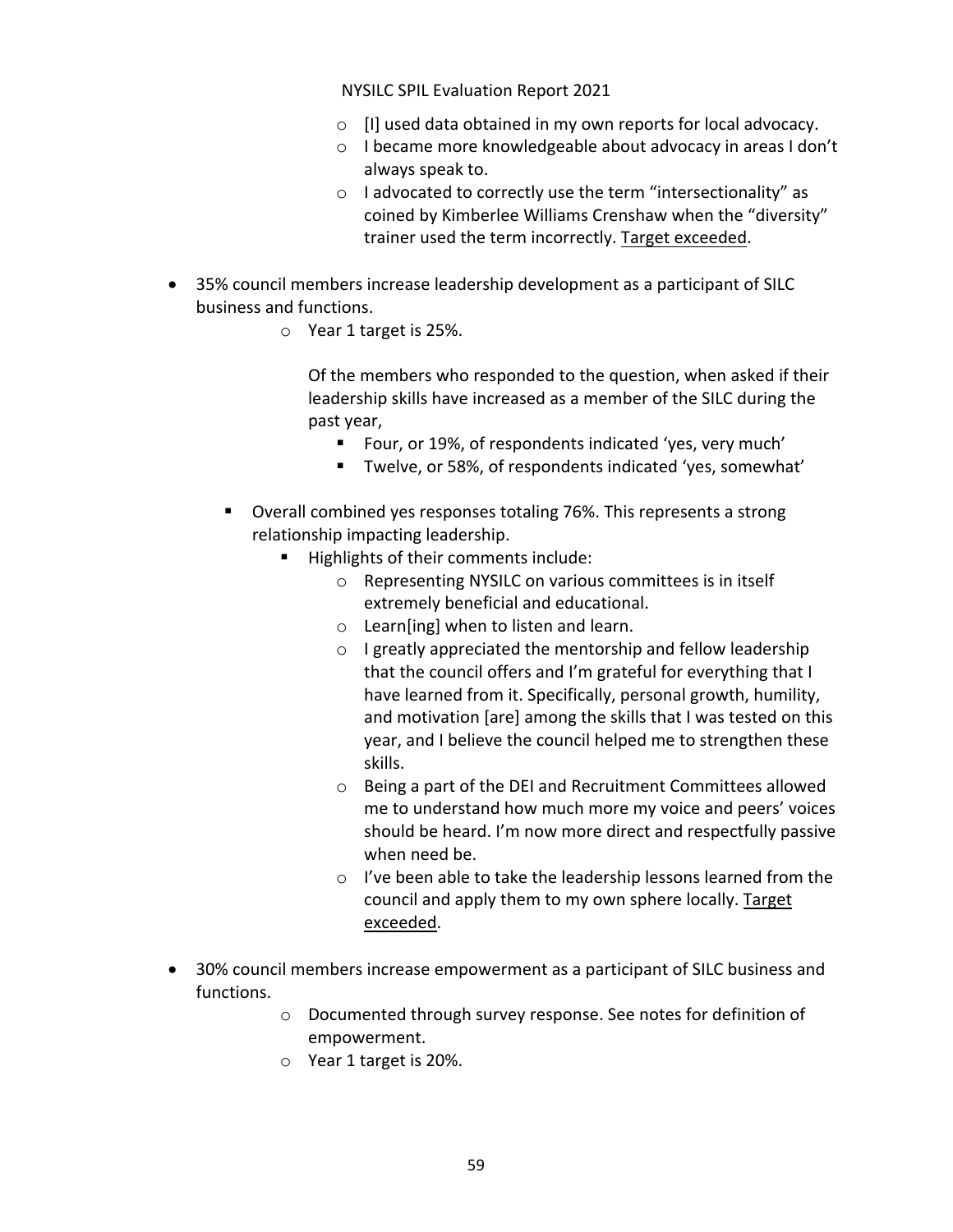Of the members who responded to the question, when asked if they became more empowered as a result of your participation as a member of the SILC during the past year,

- Six, or 27%, of respondents indicated 'yes, very much'
- Ten, or 45%, indicated 'yes, somewhat'
- § Overall combined yes responses totaling 72%. This represents a strong relationship impacting empowerment.
	- Highlights of their comments include:
		- o Participating in [council committees have provided me] a broad picture of the state's needs versus my local community.
		- o Always good to know that there are many throughout the state with the same concerns and battles and how well they are surviving.
		- o The camaraderie and mentorship that I gained from being a council member has empowered me to this point and continues to empower me to grow.
		- o The council has given me invaluable and knowledge on resources and needs within the disability community.
		- o I feel more empowered that I can better understand the SILCs functions. Target exceeded.

Objective B: People with disabilities, the IL network and public are provided opportunities to participate in SILC programs and want to be involved to gain skills and raise awareness each year through September 30, 2023.

- Measurable Indicator 1: Potential Audience:
	- § At least 156 individuals participate in SILC programs each year: 5 young adult scholarship recipients, 110 HOF attendees, and 41 CIL database/interface staff (in-person or video conferenced) .
		- The target for year 1 is 130 participants in all SILC programs.
			- Overall, 112 individuals attended the 2021 virtual Hall of Fame (HOF) event in May.
			- There were 2 recipients of the Pat Figueroa Young Adult Scholarships.
			- We can report that a point of contact list was created for the IL network database project during the year. The list resulted in 42 contacts for 32 centers in the network. It helped with a survey on the topic, a webinar, a follow up Zoom, and a small group discussion. Combined they result in 156 SILC program participants. Target exceeded.
- Measurable Indicator 2: Young Adult Scholarships/Pat Figueroa Program: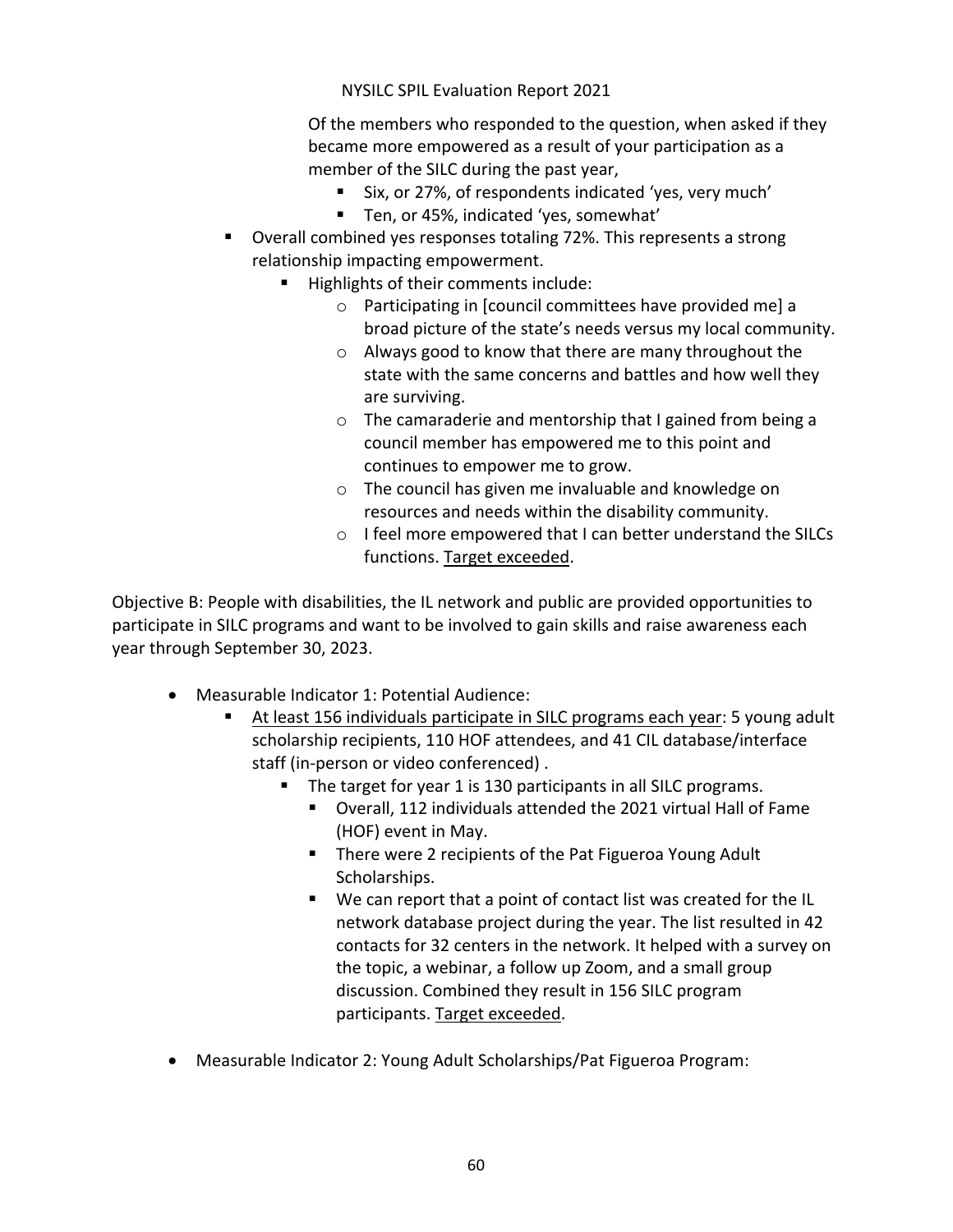- $\circ$  90% young adult scholarship recipients engage in community presentations (in-person or video conferenced) related to disability issues enhanced by participation at sponsored event (in-person or video conferenced).
	- Target for year 1 is 80%.
		- Of the two people who responded to this question; one person responded 'yes,' or 50%.
		- In the comment section, the recipient who responded 'yes' noted that they gave one community presentation during the past year. Target partially met.

A value-added follow up question was asked, Did the information from the scholarship sponsored event help you with any aspect of your presentation?

- o One responded, 'No, it was not helpful' or 50%.
- o The other responded, 'N/A' or 50%.
- $\circ$  50% young adult scholarship recipients promote disability issues in the media and social platforms motivated by participation at sponsored event (inperson or video conferenced).
	- Target for year 1 is 40%.
		- o Of the two people who responded to this question, one responded 'yes, it motivated me a great deal,' or 50%
		- o The other responded 'this is a topic I'd like to learn more about,' or 50%. Target exceeded.
- o A follow up question was asked, "How many disability issues or activities have you promoted in the media and social platforms during the past year?" The person who responded yes indicated that they promoted one issue via social media during the last year. They didn't share a link.
- $\circ$  50% young adult scholarship recipients learn or strengthen a new skill based on participation at sponsored event (in-person or video conferenced).
	- Target for year 1 is 40%.
		- o Of the two people who responded to this question, one responded 'Yes, I both learned a skill and strengthened a skill,' or 50%.
		- o The other person responded 'No, I did not learn or strengthen any skills,' or 50%. Target exceeded.
- o 20% young adult scholarship recipients develop a promising practice or enhance operations of an organization based on participation at sponsored event (in-person or video conferenced).
	- Target for year 1 is 10%.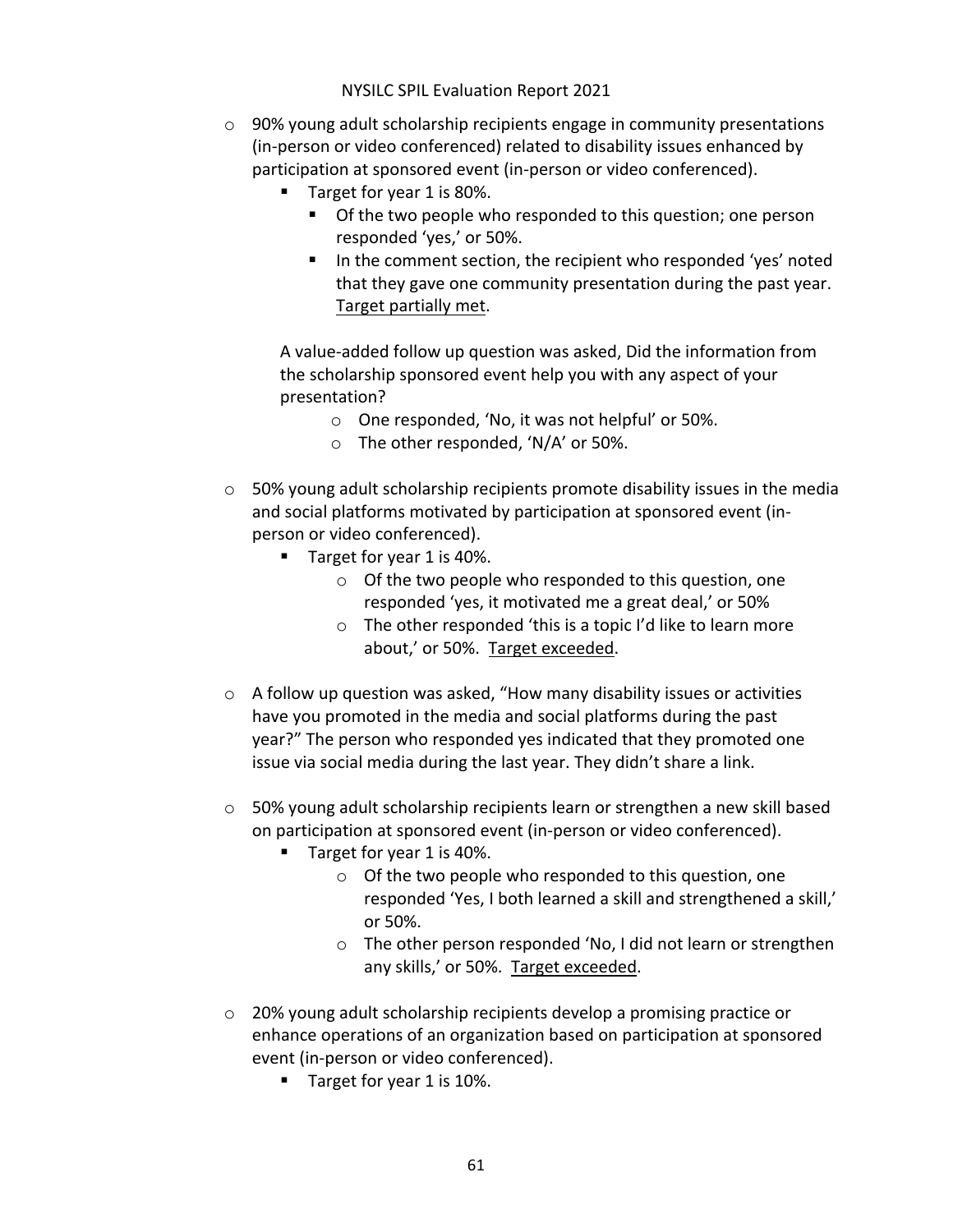- o Of the two people who responded to this question, both, or 100%, responded, 'No, I was not able to achieve either impact Target not met.
- o 30% young adult scholarship recipients increase advocacy skills based on participation at sponsored event (in-person or video conferenced).
	- Target for year 1 is 20%.
		- o Of the two people who responded to this question, one responded 'Yes, a great deal,' or 50%
		- o The other responded 'No,' or 50%.

This represents a positive change in motivation to increase advocacy efforts and skills. Target exceeded.

- o 50% young adult scholarship recipients increase leadership development based on participation at sponsored event (in-person or video conferenced).
	- Target for year 1 is 40%.
		- o Of the two people who responded to this question, one responded 'Yes, somewhat,' or 50%.
		- o The other responded 'No,' or 50%.

This represents a positive change to increase motivation of leadership development efforts. Target exceeded.

- o 40% young adult scholarship recipients increase empowerment based on participation at sponsored event (in-person or video conferenced).
	- Target for year 1 is 30%.
		- o Of the two people who responded to this question, both responded 'No,' they did not increase their empowerment based on participation at their sponsored events, or 100%.

No progress was made toward impacting the empowerment of scholarship recipients based on participation at their sponsored event during the past year. Target not met.

- Measurable Indicator 3: NYS Disability Rights Hall of Fame (HOF):
	- $\circ$  30% Attendees of the HOF event are motivated to increase their advocacy efforts as a participant of the ceremony (in-person or video conferenced).
		- The target for year 1 is 20%.
			- o 23 people, or 36%, responded 'Yes, very much,'
			- o 27 people, or 42%, responded 'Yes, somewhat.'

The combined score for 'yes' is 78%, which indicates a strong change in motivation to increase advocacy efforts and skills. Some of the comments included:

- o Hearing about these great role models always does.
- o Powerful acceptance speeches motivate me.
- o I felt rejuvenated and redirected.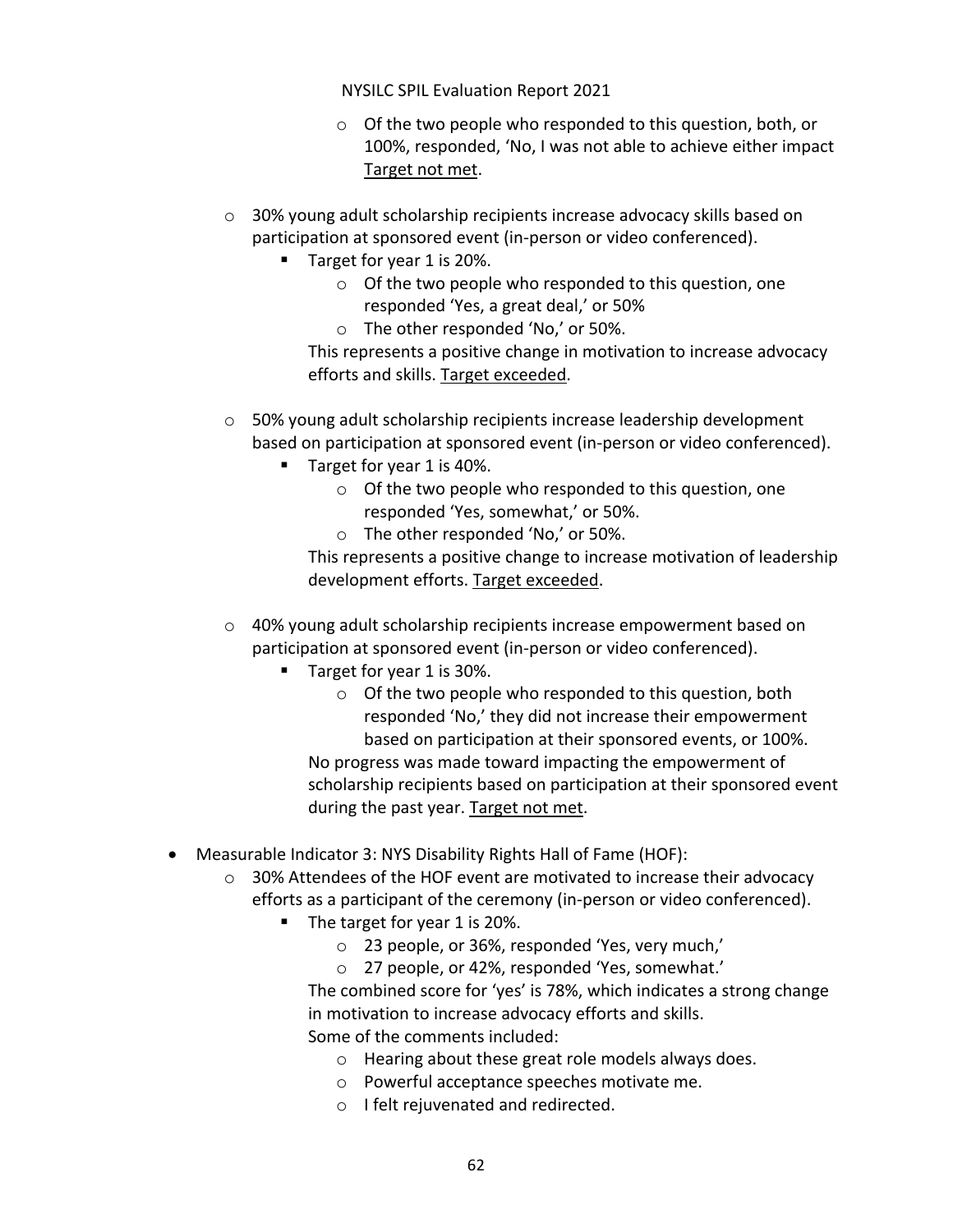- o Mostly it puts me in awe of leaders in our movement.
- o Made me consider how important advocacy is. Target exceeded.
- $\circ$  25% Attendees of the HOF event are motivated to increase their leadership roles as a participant of the ceremony (in-person or video conferenced).
	- The target for year 1 is 15%.
		- o 16 people, or 25%, responded 'Yes, very much'
		- o 17 people, or 24%, responded 'Yes, somewhat'

The combined score for 'yes' is 52% which indicates a positive change to increase motivation of leadership development efforts and or pursuit of additional leadership roles.

Some of the comments included:

- o I already hold a number of leadership positions, but this validated those efforts.
- o A person should want to improve themselves for themselves not because of an awards show.
- o It is harder for those of us who haven't been leaders for many years as the efforts become more in the details and/or abstract. Target exceeded.
- $\circ$  30% Attendees of the HOF event feel increased empowerment as a participant of the ceremony (in-person or video conferenced).
	- § The target for year 1 is 20%.
		- o 22 people, or 33%, responded 'Yes, very much'
		- o 25 people, or 38%, responded 'Yes, somewhat'

The combined score for 'yes' is 71%, which indicates a strong change in motivation to increase their sense of empowerment.

Some of the comments included:

- o Its nice to know we're all in it together.
- o Anybody can make a difference.
- o It reminded me that no barrier is impossible to overcome. Target exceeded.
- Measurable Indicator 4: NYS Data Interface Project:
	- o 85% Center for Independent Living (CIL) and Service Center for Independent Living (SCIL) staff upload six-month and yearend reports on time.
		- Year 1 target is 75%.

The NY IL statewide database project continues to address hurdles and make progress. However, the yearend SPIL survey was not distributed because the questions are based on the database being fully launched. Target not met.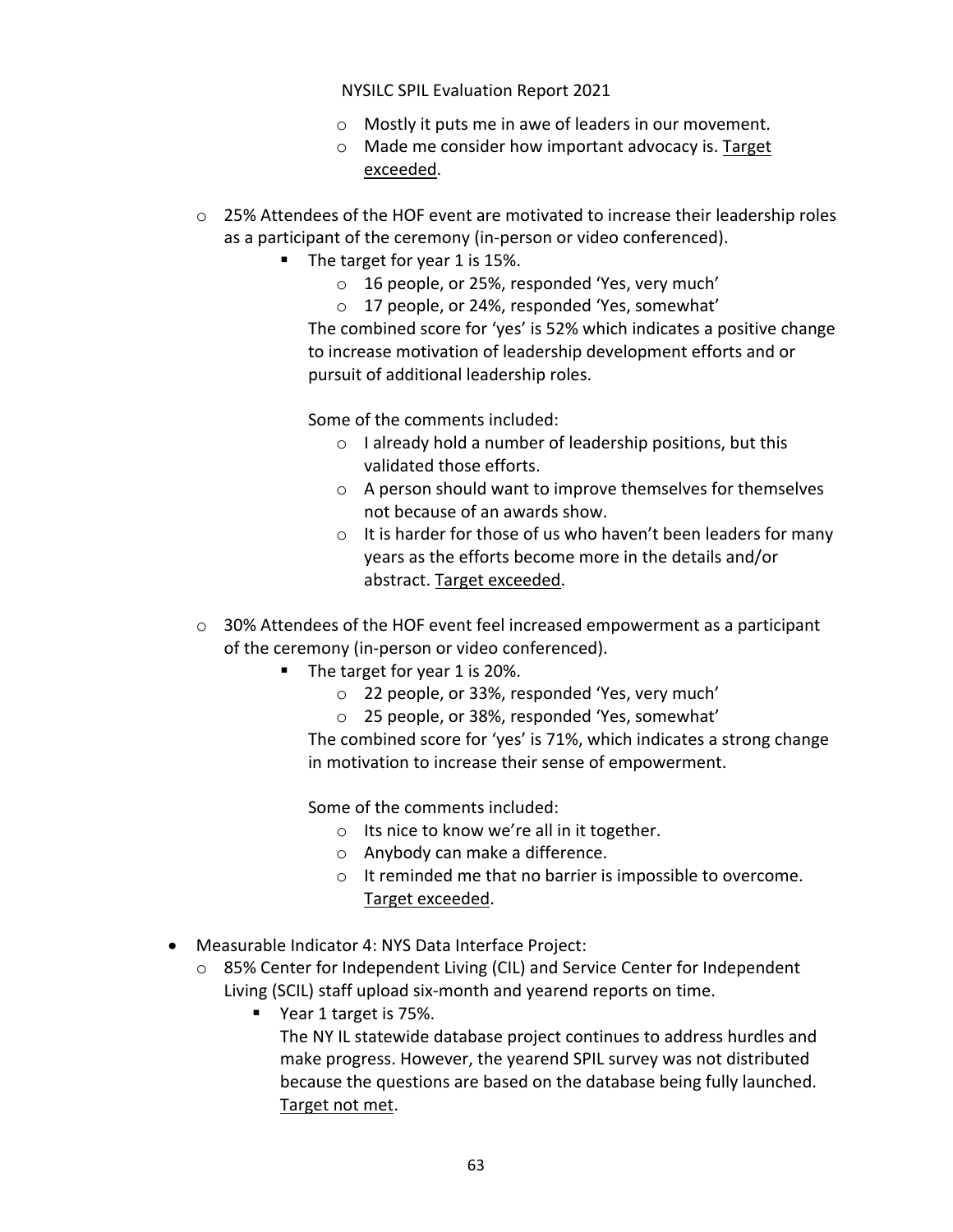- o 75% CIL and SCIL staff indicate NYS data interface program easy to use.
	- Year 1 target is 65%.

The NY IL statewide database project continues to address hurdles and make progress. However, the yearend SPIL survey was not distributed because the questions are based on the database being fully launched. Target not met.

- $\circ$  30% CIL and SCIL staff indicate data/information from NYS data interface used in media/presentation/infographic.
	- Year 1 target is 20%.

The NY IL statewide database project continues to address hurdles and make progress. However, the yearend SPIL survey was not distributed because the questions are based on the database being fully launched. Target not met.

- o 20% CIL and SCIL staff indicate that data/information from NYS data interface used in funding proposal.
	- Year 1 target is 10%.

The NY IL statewide database project continues to address hurdles and make progress. However, the yearend SPIL survey was not distributed because the questions are based on the database being fully launched. Target not met.

- $\circ$  5% CIL and SCIL staff indicate that data/information from NYS data interface used in a successfully funded proposal.
	- Year 1 target is 1%.

The NY IL statewide database project continues to address hurdles and make progress. However, the yearend SPIL survey was not distributed because the questions are based on the database being fully launched. Target not met.

The yearend SPIL survey was not sent out to the database contacts at the centers because it is contingent upon the completion and implementation of the new program.

Unserved/underserved information for the SILC and HOF program is provided below. The Pat Figueroa Scholarship (PFS) program survey sample was small. The results were good enough to report on SPIL progress, but insignificant for demographics information.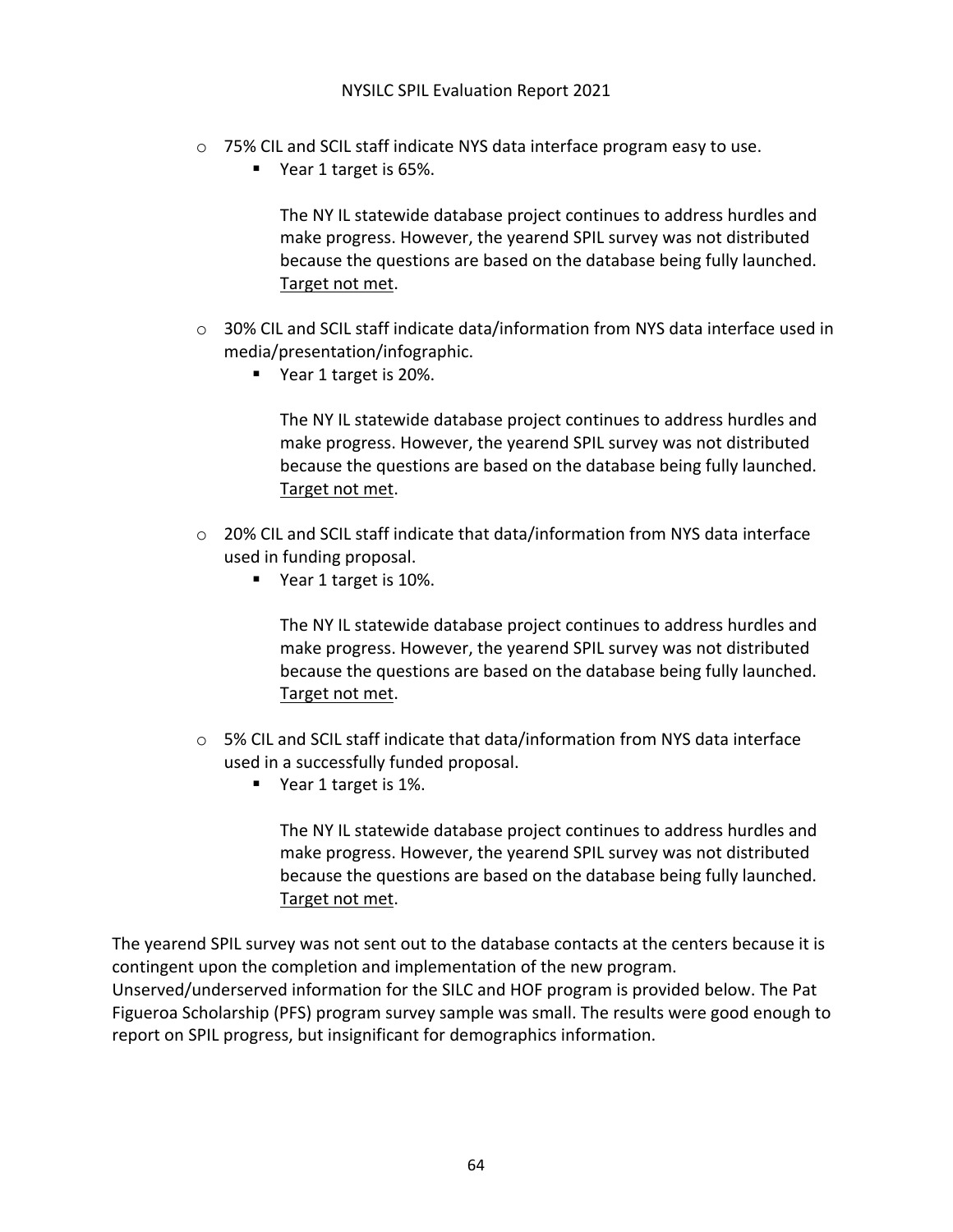The 22 respondents to the SILC member survey replied to a set of demographic questions. Twenty-two or 100% identified with the following unserved/underserved groups (noting that a person could choose more than one/intersections):

- 36.36% Minorities with disabilities
- 31.82% Rural residents with disabilities
- 27.27% Seniors with disabilities
- 13.64% LGBTQ community with disabilities
- 13.64% Veterans with disabilities
- 13.64% Youth/young adults with disabilities
- 4.55% Deafblind individuals
- 4.55% Immigrants with disabilities
- 27.27% None of the above

The 66 respondents to the 2021 NYS Disability Rights Hall of Fame event survey replied to a set of demographic questions. Sixty-four or 97% identified with the following unserved/underserved groups (noting that a person could choose more than one/intersections):

- 31.82% Rural residents with disabilities
- 27.27% Seniors with disabilities
- 18.75% Minorities with disabilities
- 12.50% LGBTQ community with disabilities
- 10.94% Youth/young adults with disabilities
- 9.38% Deafblind individuals
- 6.25% Veterans with disabilities
- 1.56% Immigrants with disabilities
- 42.19% None of the above

Goal # 2: People with disabilities engage and acquire skills in an Independent Living (IL) statewide advocacy network supported at local sites.

Objective A: A statewide coordinator directs the IL statewide advocacy network to ensure that fifteen local sites provide opportunity for people with disabilities to participate and gain skills each year through September 30, 2023.

- Measurable Indicator 1: Potential Audience/Recruitment:
- At least 300 new individuals join and participate in the IL statewide advocacy network as advocates each year at the local level (in-person, online and or video conferenced).
	- o Year 1 target: 300 new individuals for network. A total of 206 individuals responded to the yearend survey. The Independent Living (IL) statewide advocacy network, or SSAN sites, sent out the survey questions to their advocates. No formal count exists of their lists. This number will serve as the count this year. An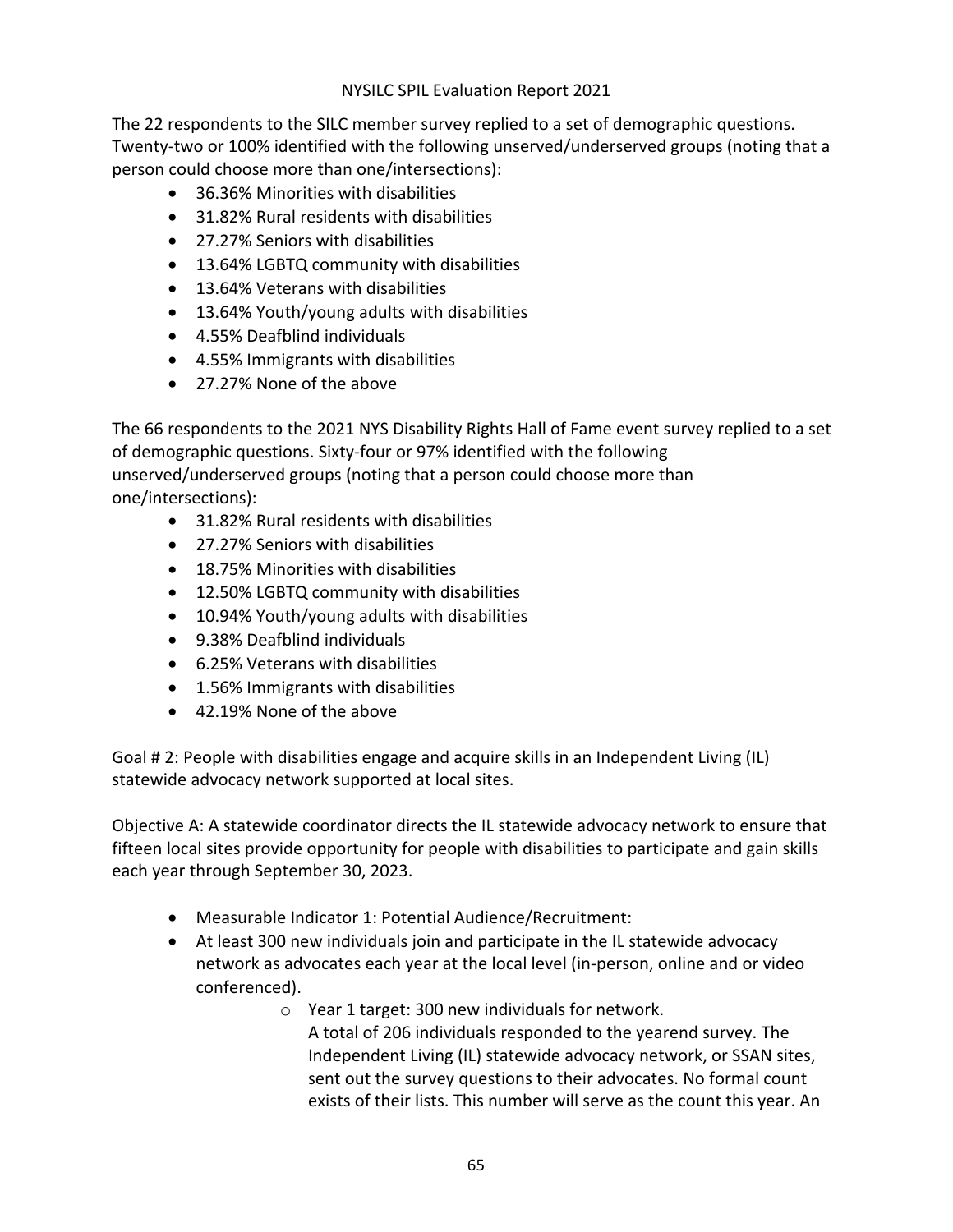effort will be made to establish a count of new advocates each quarter with the reporting. Target substantially completed.

- At least 75 organizational partnerships made each year by local sites to promote recruitment and participation in events and educational efforts (in-person, online and or video conferenced).
	- o Year 1 target: 75.

107 organizational partnerships were reported as created by the local sites by the end of the September 2021. Three sites had less than 5 partnerships, eight sites made between 5-9 partnerships, while four sites accomplished 10-14 partnerships. A few examples include:

- o FLIC's Systems Advocate met on several occasions with the Brain Injury Association of NYS (BIANYS) about partnering at the local level. Discussed collaborating on issues such as transportation.
- o RCIL established a working group of emergency service personnel, IL staff, caregivers, and individuals living with paralysis to discuss disaster preparation resources and the development of web-based information.
- o WNYIL started working with ARISE of WNY a group of Advocates promoted by local Faith-based Communities.
- o BRIDGES joined the board of their local paratransit board, T.R.I.P.S.

Target exceeded.

- Measurable Indicator 2: Public education activities:
- At least 180 public education activities provided each year by local sites to encourage education and participation in media/events/issues (in-person, online and or video conferenced).
	- o Year 1 target: 180.

501 public education activities were reported by the local sites by the end of the September 2021. A few examples include:

- o ILCHV's Systems Advocate spoke at an online event celebrating the anniversaries of the ADA, Medicaid, Medicare, and Social Security. US Senators Schumer and Gillibrand both spoke. This event was co-hosted by a number of organizations, including NYAIL.
- o RCAL presented at Downstate NY ADAPT's virtual voting presentation and spoke about five statewide ballot proposals.
- o AIM gave a presentation to the staff at the Chautauqua County Office for the Aging and discussed the SSAN and Fair Pay for Home Care Act.
- o BCID's Systems Advocate spoke at a Better Wages Rally for home care organized by 1199.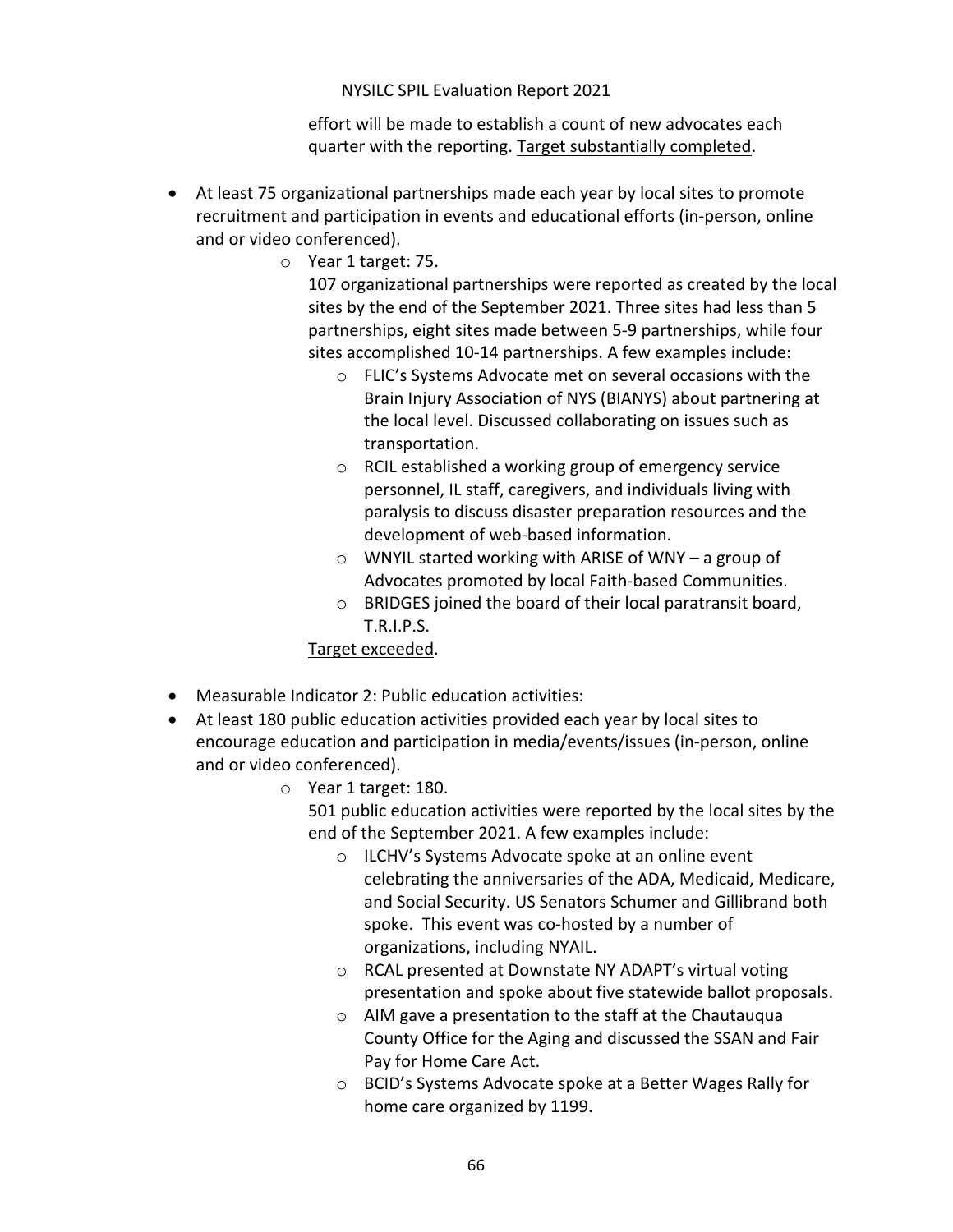o CDR's Advocacy Team developed a resolution other advocates could share with their local or county legislatures commemorating July as the 31st Anniversary of the Americans with Disabilities Act. The Albany Common Council introduced and passed a resolution recognizing and celebrating the 31st Anniversary of the Americans with Disabilities Act, July as Disability Pride Month in the City of Albany.

### Target exceeded.

- Measurable Indicator 3: Local grass roots activities:
- At least 90 grass roots activities provided each year by local sites to encourage education/participation/collaboration (in-person, online and or video conferenced).
	- o Year 1 target: 90.
		- 133 grass roots activities were reported by the local sites by the end of the September 2021. A few examples include:
			- o BRIDGES hosted the 3rd Consumer Advisory Committee. Eight people participated. They discussed developing a peer mentoring program and discussed the committee getting involved in helping BRIDGES to assess the accessibility of businesses, and medical offices in Rockland County.
			- o NRCIL's Systems Advocate held a Voting Myths and Facts Presentation at Watertown NRCIL Office and held a Voting Registration Event outside of the building from 10:00am-1:30pm.
			- o ARISE participated in a roundtable Discussion w/ CNY Legislators re: Fair Pay for Home Care.
			- o WNYIL Disability Pride Celebration held daily events from Monday 7-26 to Friday 7-31 highlighting the ADA anniversary, disability rights issues, historical views on the disability movement, and other information.
			- o CDR held an open Meeting on Facebook to promote the Office of the Advocate for People with Disabilities: https://www.facebook.com/rochestercdr/videos/33923206455315 8.

## Target exceeded.

- Measurable Indicator 4: Oral/written testimony:
- At least 90 oral or written public testimonies by local sites in response to documented request (in-person, online and or video conferenced).
	- o Year 1 target: 90.

77 oral/written testimonies were reported by the local sites by the end of the September 2021. A few examples include:

o ILI's Systems Advocate provided written comment, by invitation, to HCR as they prepare their 2022 Plan and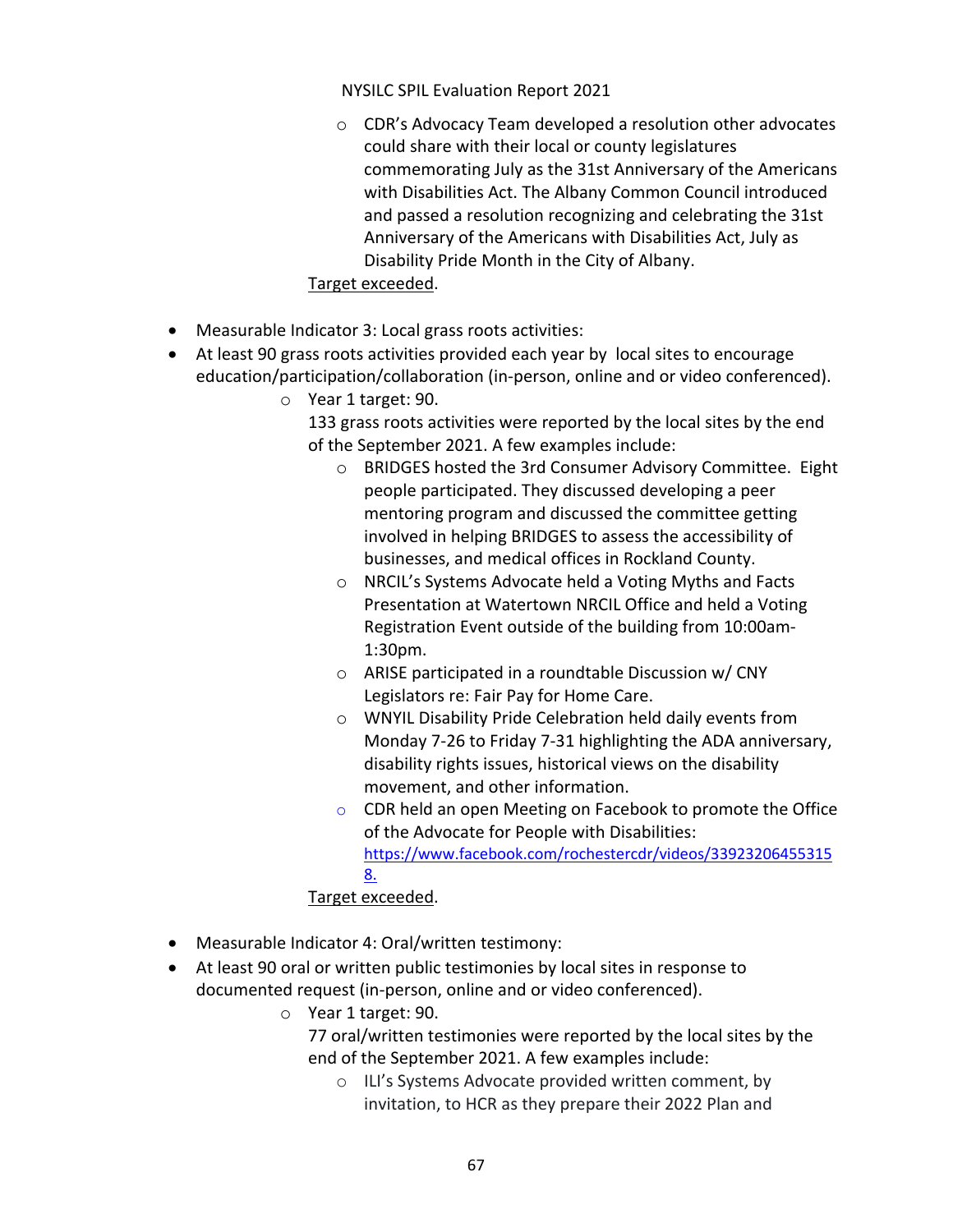encouraged them to align with relevant priorities established by the NLIHC "hoUSed" campaign. Included links to these priorities.

- o RCAL's Systems Advocate submitted written testimony to the Senate Committees on Aging and Labor for the public hearing on July 27 about the home care crisis.
- o FLIC's Systems Advocate submitted written comments to the Department of Labor (DOL) calling for an end to the practice of issuing 14C certificates, which allows employers to pay people with disabilities subminimum wages.
- o AIM submitted comment to the National Institute of Standards and Technology regarding barriers to private and independent voting for people with disabilities in response to Request for Information required by Executive Order 14019 Promoting Access to Voting.
- o ARISE submitted comments for a public hearing: "Elections and Voting Rights in New York State."

# Target substantially met.

- Measurable Indicator 5: Voting:
- 10% newly recruited advocates achieve a first-time voting milestone (check all that apply):
	- o Year 1 target: 3%.

Sixty individuals or 29% responded to the question. This question was to first year advocates. They responded:

- o 15% or nine replied, registered to vote.
- o 10% or 6 replied, registered with a party/able to vote in primary.
- o 25% or 15 replied, participated in early voting.
- o 40% or 24 replied, voted in person.
- o 38% or 23 replied, none of the above (which could mean other practices).

Target exceeded.

- 65% local advocates vote privately and independently.
	- o Year 1 target: 55%.
		- This was another question for first year advocates. Fifty-nine individuals or 28% responded:
			- o 93% Yes.
			- o 7% No.

Target exceeded.

• 30% local advocates engage in voter registration/education campaigns (in-person, online and or video conferenced):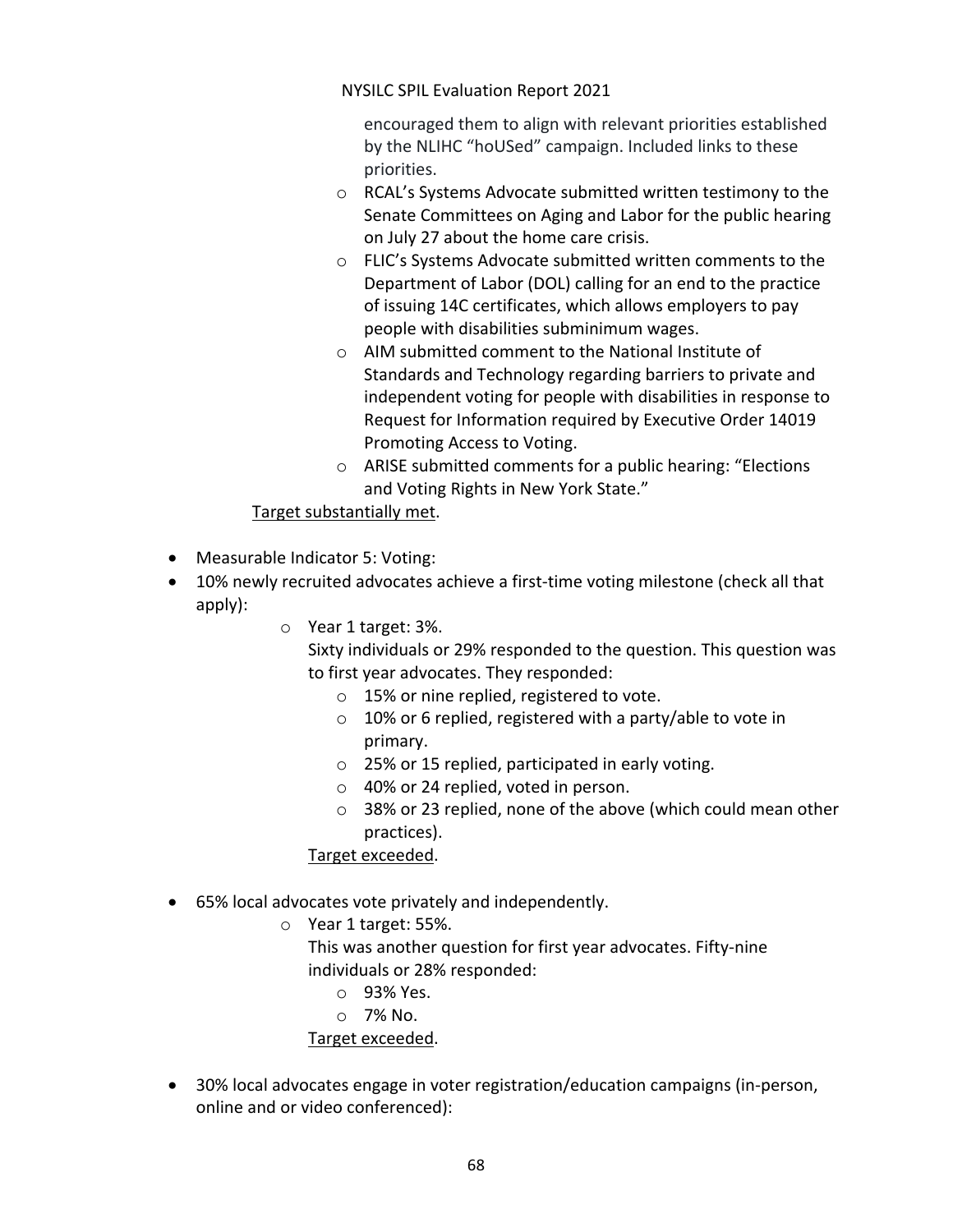o Year 1 target: 20%.

This was another question for first year advocates. Fifty-nine individuals or 29% responded:

- o 12% Yes.
- o 88 No.

## Target partially completed.

- 75% local advocates indicate participation in the IL statewide advocacy network encouraged voting activity.
	- o Year 1 target: 65%.

This was the final question for first year advocates. Fifty-eight individuals or 28% responded:

- o 48% Yes, very much
- o 21% Yes, somewhat
- o 31% No

The combined yes responses were 69%. Target exceeded.

- Measurable Indicator 6: Participation:
- 50% local advocates aware of priority disability issues based on participation in the IL statewide advocacy network.
	- o Year 1 target: 40%.
		- One-hundred seventy-three individuals or 84% responded:
			- o 43% Yes, very much.
			- o 34% Yes, somewhat.
			- o 23% No.

The combined yes responses were 77%. Target exceeded.

- 40% local advocates more informed/educated based on participation in a public education or grass roots activity coordinated by the IL statewide advocacy network.
	- o Year 1 target: 30%.
		- One-hundred seventy-three individuals or 84% responded:
			- o 62% Yes, very much.
			- o 27% Yes, somewhat.
			- $\circ$  11% No.

The combined yes responses were 89%. This aspect was seen as a great value of the network. Target exceeded.

- 10% local advocates provide or collaborate testimony (in-person, online and or video conferenced) based on participation in the IL statewide advocacy network.
	- o Year 1 target: 3%.

One-hundred seventy-two individuals or 83% responded:

- o 34% Yes.
- $O$  66% No.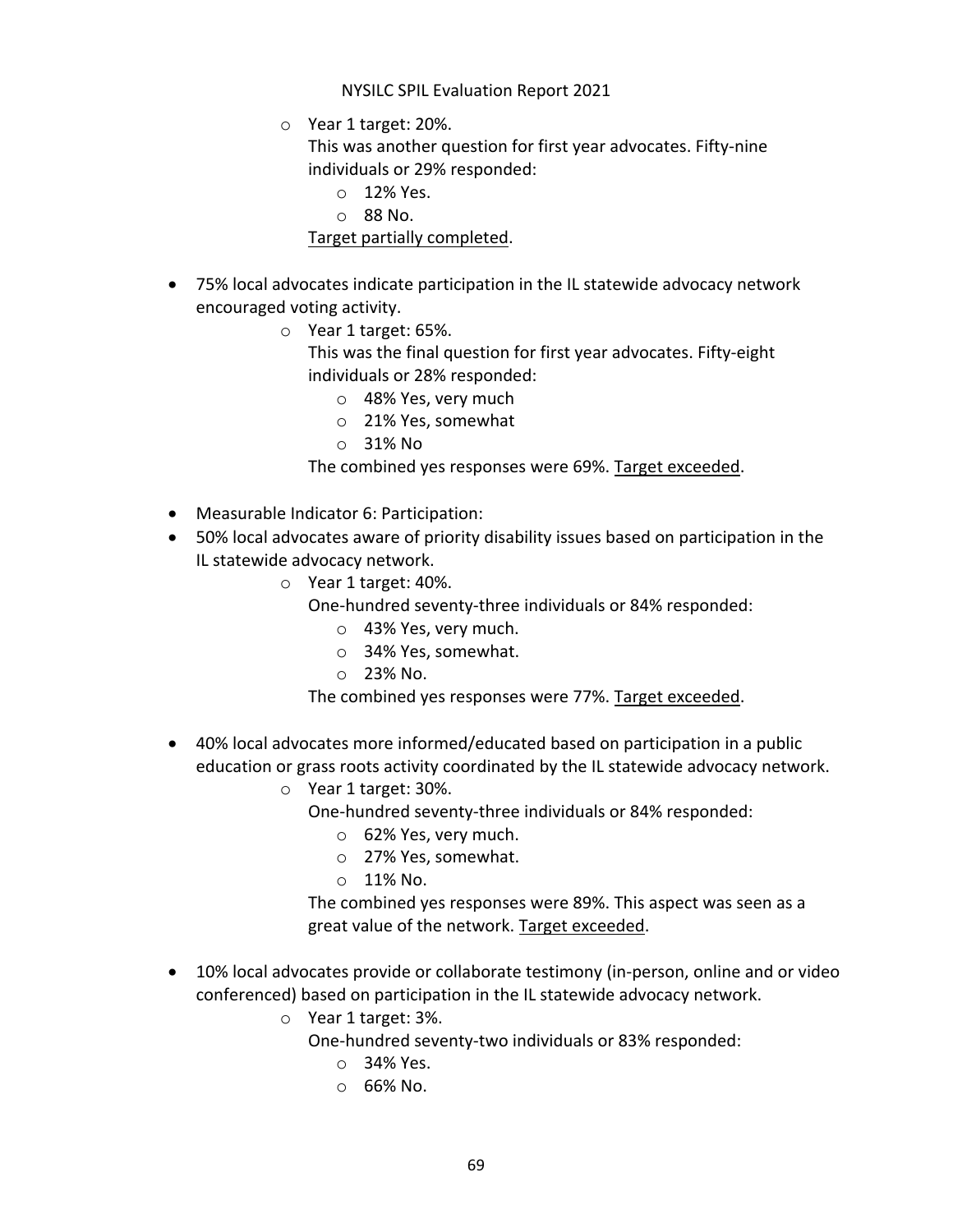A few examples included: Housing advocacy, Medicaid Redesign, CD PAS, transportation, fair pay for home care. Target exceeded.

- Measurable Indicator 7: Skill development:
- 50% local advocates learn or strengthen a skill based on participation in the IL statewide advocacy network.
	- o Year 1 target: 40%.
		- One-hundred seventy-two individuals or 83% responded:
			- o 52% Yes, it will be very useful.
			- o 11% Yes, but I don't know how useful it will be.
			- o 37% No.

Combined yes responses were 63%. A few comments included:

- o Not only did I learn to advocate for someone else, I learned to advocate for myself.
- o The various advocacy related activities at this ILC have opened my eyes, helped me to inform others of programs and of their rights and continues to give me new information.
- o Sending out important information to community partners, individuals and parents concerning disabilities and related changes in laws and legislation.

Target exceeded.

- 15% local advocates contribute skills or knowledge to enhance or improve the IL statewide advocacy network.
	- o Year 1 target: 5%.
		- One-hundred seventy-one individuals or 83% responded:
			- o 28% Yes, very much involved.
			- o 44% Yes, somewhat involved.
			- $\circ$  18% No, I'm not really involved at this time I need more information, skills, or confidence before getting involved.

Combined yes responses were 72%. A few comments included:

- o I am on county committees and discuss issues regarding admissions into program and housing issues.
- o I participate in advocacy for higher wages for home care workers and to build this workforce.
- o Supporting youth voice and involvement. Continue to collaborate on issues and efforts, set up regular meetings or opportunities to learn about issues to engage in advocacy efforts.

Target exceeded.

• Measurable Indicator 8: Impact on IL Network Mission: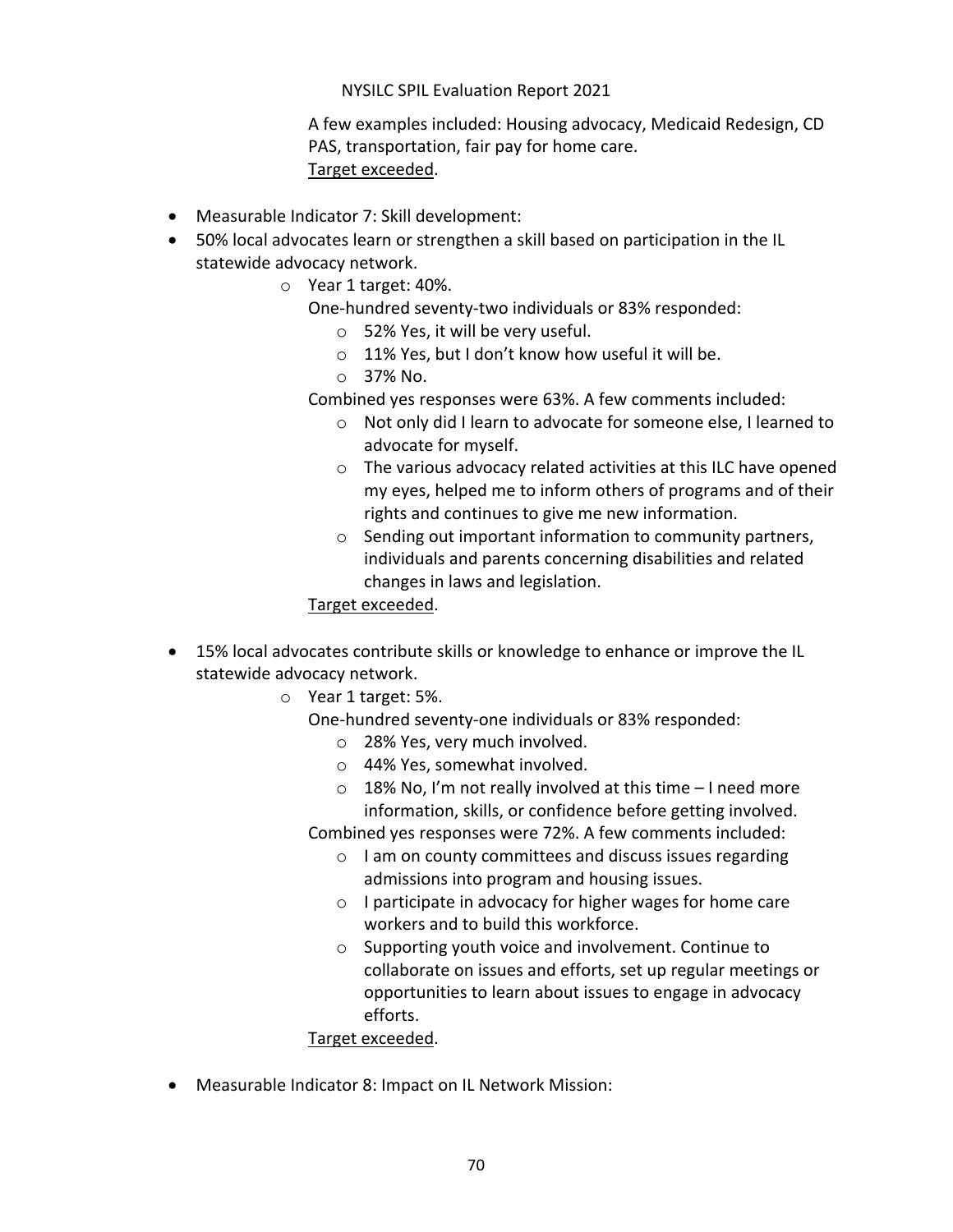- 50% local advocates increase advocacy skills based on participation in the IL statewide advocacy network.
	- o Year 1 target: 40%.
		- One-hundred seventy individuals or 82% responded:
			- o 31% Yes, very much.
			- o 40% Yes, somewhat.
			- o 29% No.

Combined yes responses were 71%. A few comments included:

- o I became more knowledgeable about current disability issues.
- o I am more knowledgeable on how I have a supportive voice in Advocacy.
- o I'm getting more comfortable reaching out to NYS and federal representatives.

Target exceeded.

- 30% local advocates increase leadership development based on participation in the IL statewide advocacy network.
	- o Year 1 target: 20%.
		- One-hundred seventy individuals or 82% responded:
			- o 20% Yes, very much.
			- o 38% Yes, somewhat.
			- $O$  42% No.

Combined yes responses were 58%. One comment shared included:

o I have increased leadership skills based on advocacy info at the local level as well as the state level. Our systems advocate has been instrumental in raising awareness as well as in educating our staff at the ILC.

#### Target exceeded.

- 40% local advocates increase empowerment based on participation in the IL statewide advocacy network. See notes for definition of empowerment.
	- o Year 1 target: 30%.
		- One-hundred seventy-two individuals or 83% responded:
			- o 34% Yes, very much.
			- o 40% Yes, somewhat.
			- o 26% No.
		- Combined yes responses were 74%. A few comments included:
			- o It made me feel that my idea was important. I wanted to help those who needed it most.
			- o All around sense of building community, bringing awareness to others. Gives you drive and purpose to what you're doing.
			- $\circ$  I felt like when speaking directly with legislators, it has more meaning than sending a letter.

Target exceeded.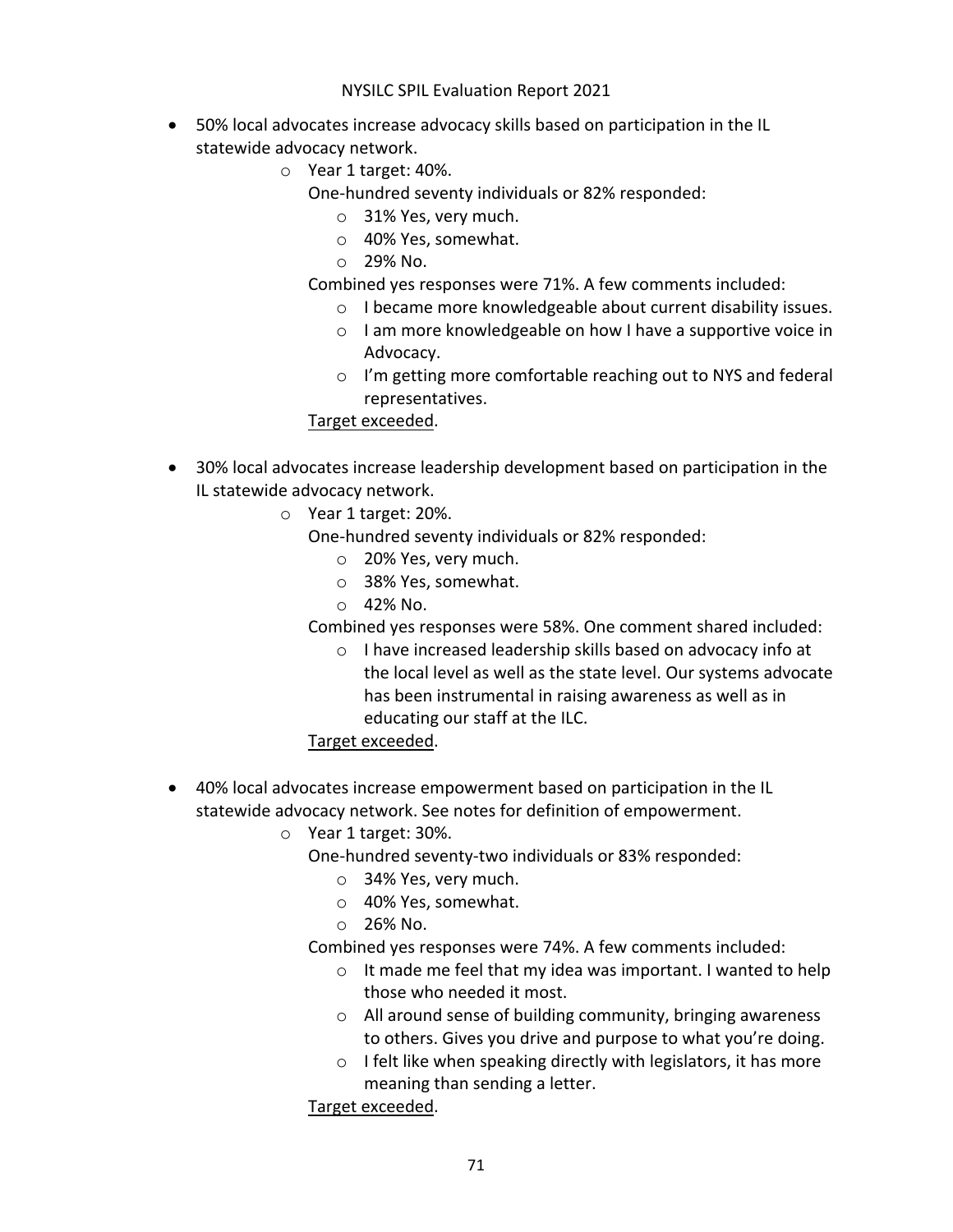• Local advocates respond affirmatively to the open-ended question, "Has the IL statewide advocacy network improved your life, or the lives or others, and if so, how?"

One-hundred sixty-nine individuals or 82% responded:

- o 40% Yes, very much.
- o 41% Yes, somewhat.
- o 19% No.

Combined yes responses were 81%. A few comments included:

- o It has increased my sense of hope that longstanding disability issues can be effectively addressed.
- o Ensured voice and representation, changed regulations that affect service provision, supported successful transitions by helping young people feel more empowered.
- o Just by advocating for change and getting it done, by being part of a collective voice improves access to services needed for a person with a disability to live independently.

No target for open-ended question/excellent year 1 result.

The 206 respondents to the IL network/SSAN survey replied to a set of demographic questions. One-hundred seventy or 83% identified with the following unserved/underserved groups (noting that a person could choose more than one/intersections):

- 30.00% Seniors with disabilities
- 21.76% Youth/young adults with disabilities
- 21.18% Rural residents with disabilities
- 20.59% Minorities with disabilities
- 12.35% LGBTQ community with disabilities
- 9.41% Veterans with disabilities
- 5.29% Deafblind individuals
- 4.32% Immigrants with disabilities
- 39.41% None of the above

Goal # 3: Attendees learn skills at a biennial IL statewide conference coordinated by the state association.

Objective A: People with disabilities, the IL network and public are provided an opportunity to attend the biennial IL statewide conference with reduced registration costs and want to participate and learn skills during years one and three of the plan by September 30, 2023.

- Measurable Indicator 1: Potential Audience:
	- $\circ$  At least 200 individuals attend and participate in each biennial IL statewide conference (in-person or video conferenced).
		- Year 1 target: 200 individuals attend/participate in the conference.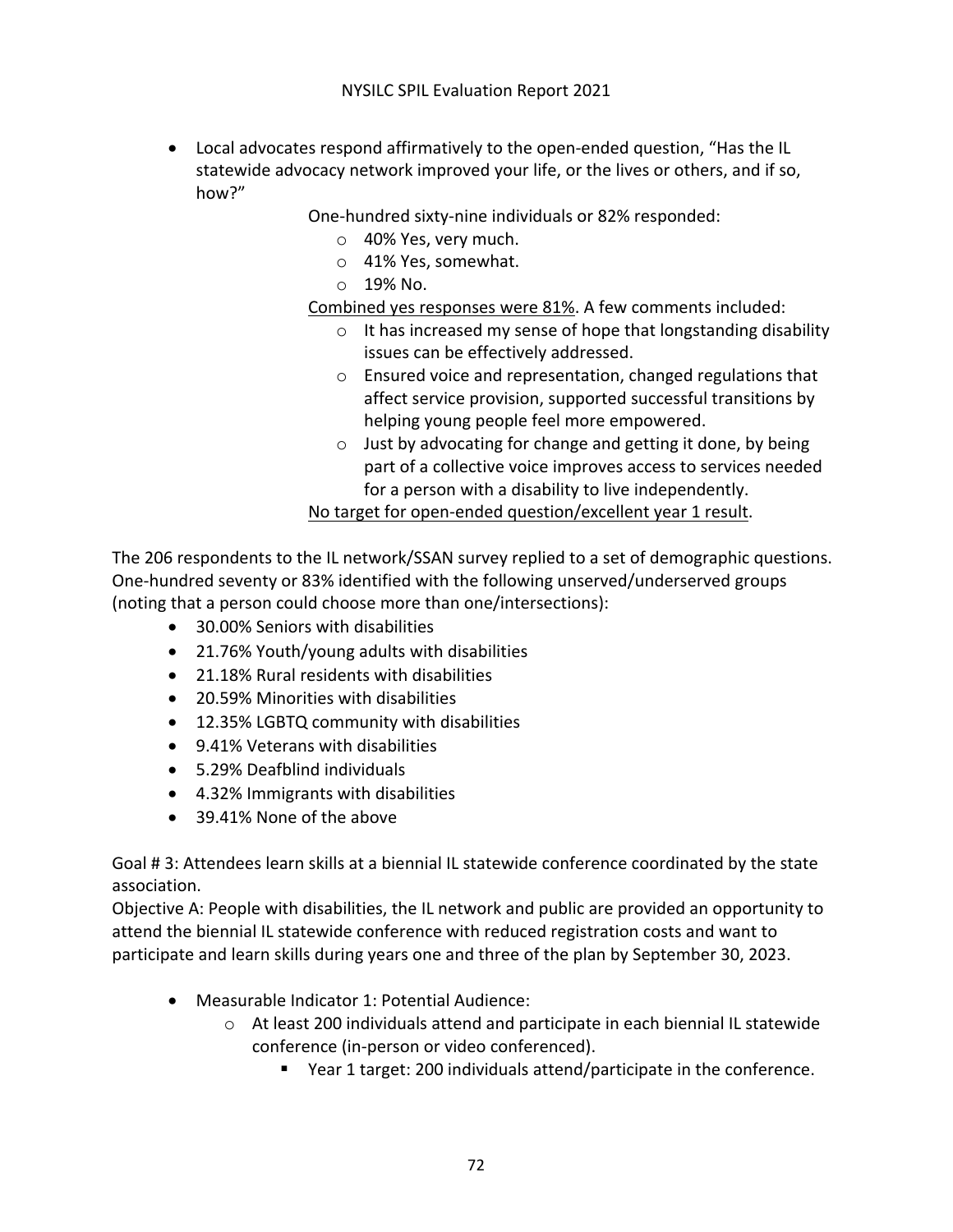Based on registration and attendance records kept by the conference coordinator and NYAIL, there were 414 individuals who participated at the 2021 NYAIL Virtual IL Statewide Conference: Resilience and Reinvention. This included IL staff, management, board members, SILC, IL DSE, other stakeholders, state association staff, and others. The event was held from September 27-29<sup>th</sup>. Target exceeded.

- Measurable Indicator 2: Overall Satisfaction:
	- o 88% conference attendees (in-person or video conferenced) satisfied with overall experience at biennial IL statewide conference based on participation at conference.
		- Year 1 target: 83%.
			- Ninety-eight individuals or 100% responded they were:
				- o 40% Extremely satisfied.
				- o 35% Very satisfied.
				- o 19% Somewhat satisfied.
				- o 2% No opinion.
				- o 2% Somewhat dissatisfied.
				- o 2% Very dissatisfied.
				- o 1% *Rounding of numbers.*

Combined yes responses were 94%. Target exceeded.

- Measurable Indicator 3: Skill Development:
	- o 50% conference attendees (in-person or video conferenced) learn or strengthen a skill based on participation at the event.
		- Year 1 target: At least 45%.
			- Ninety-eight individuals or 100% responded:
				- o 51% Yes, very much.
				- o 34% Yes, somewhat.
				- o 15% No.

Combined yes responses were 85%. Respondents were asked, if yes, briefly explain. A few comments are provided below:

- o I became aware of the broader issues within the independent living movement which will help me to focus my advocacy efforts.
- o I learned advocacy skills through learning about the NY Caring Majority Statewide Campaign and how I and individuals we serve can participate.
- o I enjoyed listening to other ILC's emergency response to COVID lecture and what different services evolved from this pivot. Will definitely make me a better manager.

Target exceeded.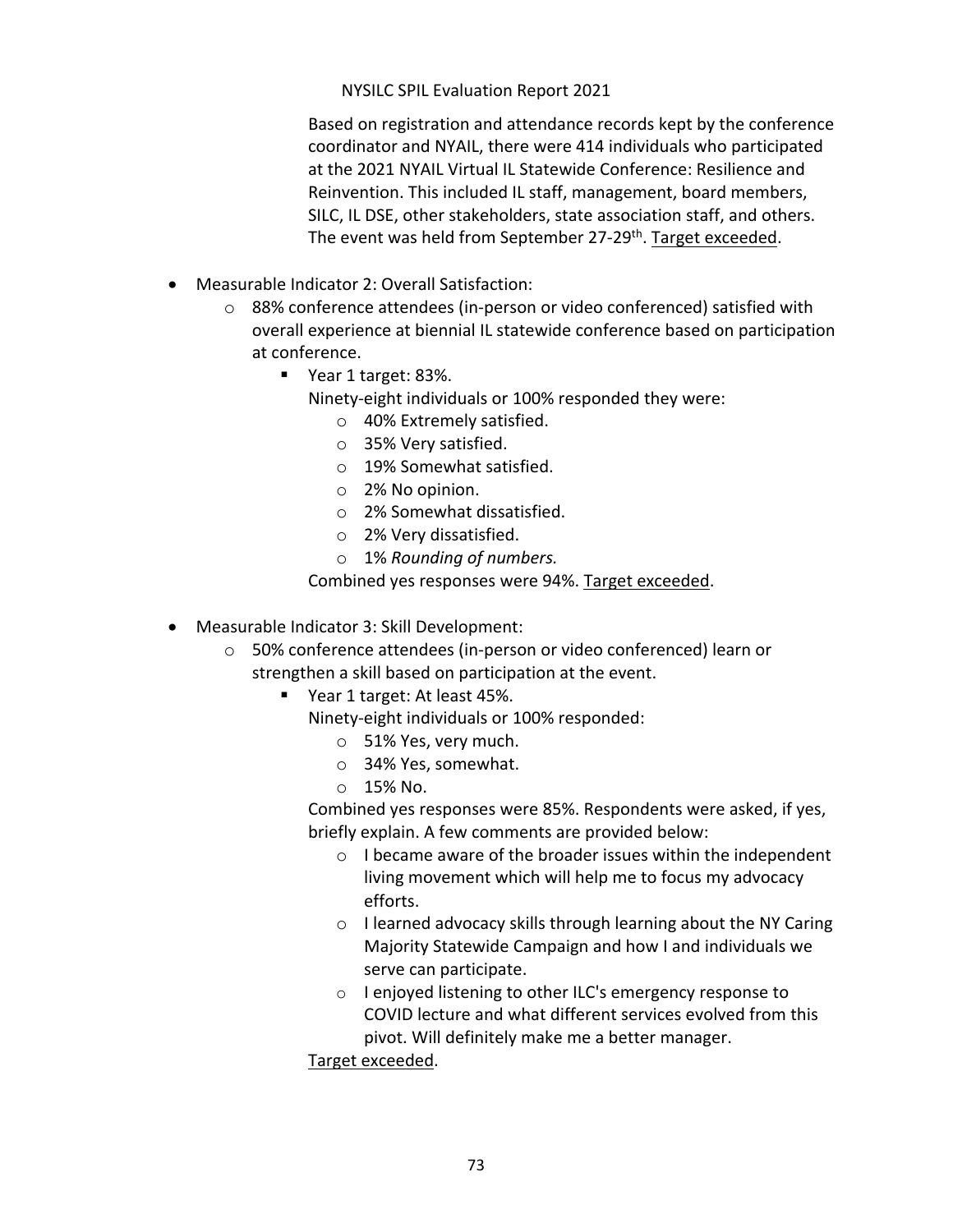- $\circ$  20% conference attendees (in-person or video conferenced) intend to act back in their community based on something learned at the event.
	- Year 1 target: At least 15%.
		- Ninety-six individuals or 98% responded:
			- o 63% Yes.
			- $\circ$  8% No.
			- o 29% Not sure.

Respondents were asked, if yes, briefly explain. A couple comments are provided below:

- o My journalistic reporting on Medicaid issues for our newsletter, AccessAbility, will be improved. I also gained information on how people who believe that voting accessibility is more important than election security think.
- o I intend to more strongly advocate for voting changes to assist with accessibility; specifically, I think additional training for election day workers regarding how to ensure accessibility. Target exceeded.
- o 10% conference attendees (in-person or video conferenced) share a promising practice or knowledge by presenting at the event.
	- Year 1 target: At least 5%.
		- Ninety-six individuals or 98% responded:
			- o 61% Yes.
			- o 39% No.

Respondents were asked, "If yes, please share a promising practice or knowledge you learned from a presentation at the event. Briefly identify the practice or knowledge below." if yes, briefly explain. A few comments are provided below:

- o Having ILC offices in schools promotes better networks.
- o I learned how important it is to respect other cultural beliefs and work with people where they are at-not where I think they should be in my understanding
- o A promising practice that I learned was being persistent, standing up for your rights, practicing patience.
- Target exceeded.
- Measurable Indicator 4: Impact on IL Network Mission:
	- o 30% conference attendees (in-person or video conferenced) increase advocacy skills based on participation at event.
		- § Year 1 target: At least 25%.
			- Ninety-seven individuals or 99% responded:
				- o 28% Yes, very much.
				- o 54% Yes, somewhat.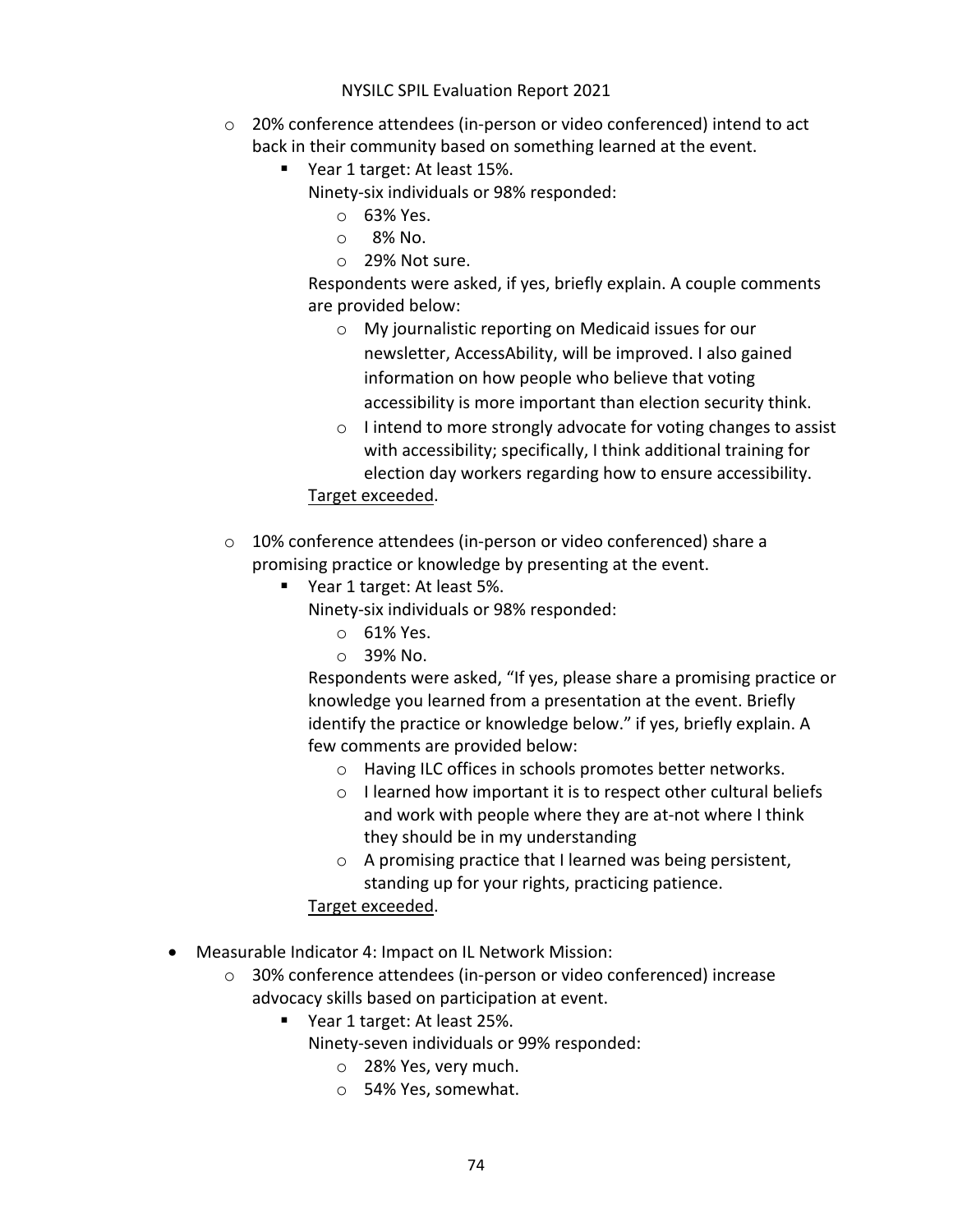$\circ$  18% No.

Combined yes responses were 82%. This represents solid impact. A few comments are provided below:

- o I think the exposure to so many different programs/ILCs throughout NY State both increased my knowledge about resources and elevated the discourse for me about disability rights and issues.
- o It's definitely ok to advocate for yourself as well as your consumers.
- o Staying informed is important to being an effective advocate. Target exceeded.
- o 30% conference attendees (in-person or video conferenced) increase leadership development based on participation at event.
	- § Year 1 target: At least 25%.
		- Ninety-five individuals or 97% responded:
			- o 23% Yes, very much.
			- o 53% Yes, somewhat.
			- o 24% No.

Combined yes responses were 74%. This still represents a solid impact. A few comments are provided below:

- o People learn by watching and hearing others actions and communication. In practicing good skills in this area, others will learn from me, practice their own skills, and teach others.
- o I feel as though I've become a better listener. And acting on a solution in a timely fashion.
- o By becoming a more effective listener, and supportive team member.

## Target exceeded.

- o 30% conference attendees (in-person or video conferenced) increase empowerment based on participation at event.
	- § Year 1 target: At least 25%.

Ninety-seven individuals or 99% responded:

- o 41% Yes, very much.
- o 35% Yes, somewhat.
- o 24% No.

Combined yes responses were 76%. Again, this still represents a solid impact. A few comments are provided below:

o I feel empowered to be more engaged in the advocacy work others are doing in the network.